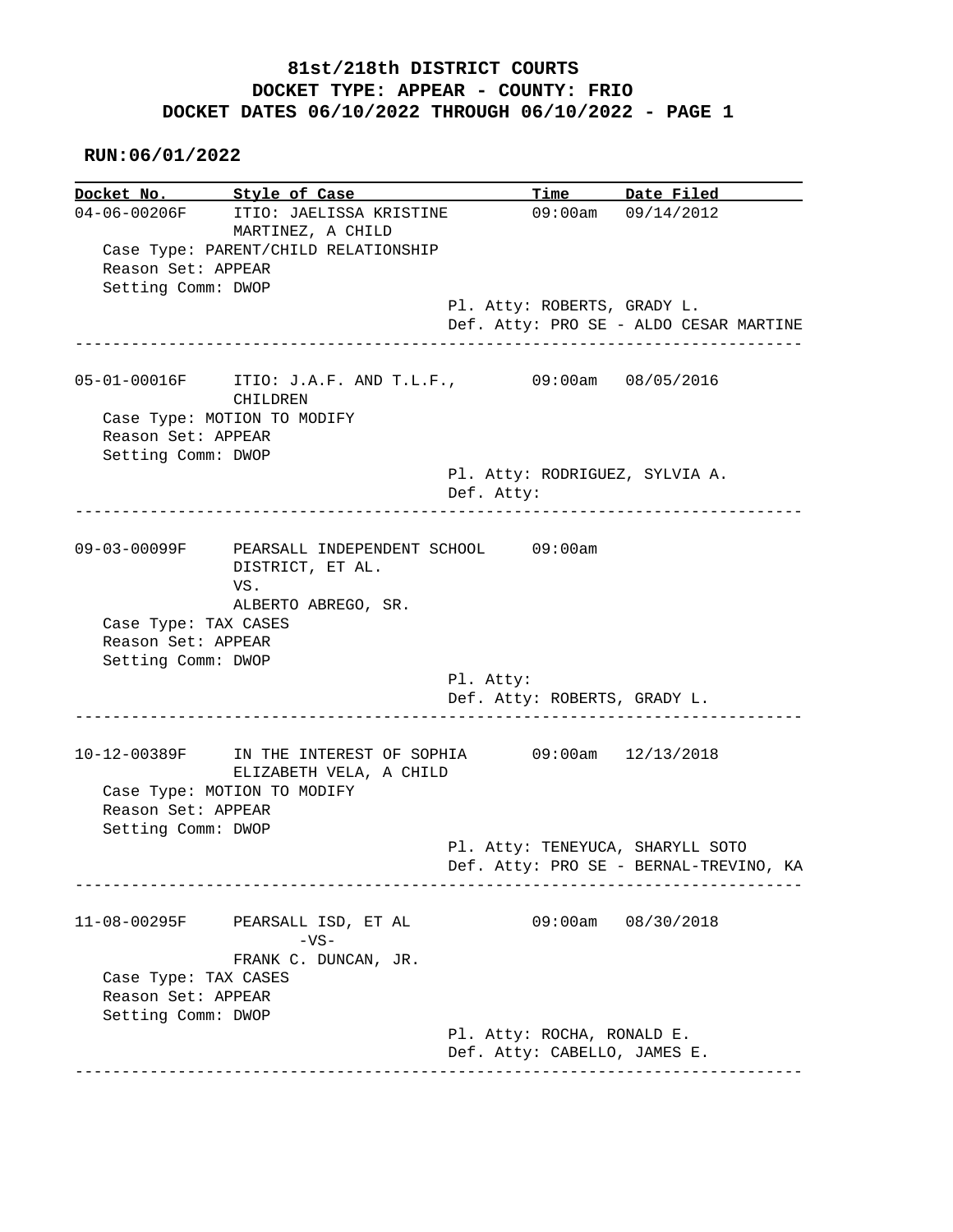|                      | Docket No. Style of Case                                 |            |                             | Time Date Filed                        |
|----------------------|----------------------------------------------------------|------------|-----------------------------|----------------------------------------|
| 11-09-00324F         | MARGARITA V. MALDONADO,                                  |            |                             | 09:00am 09/15/2011                     |
|                      | EVANGELINA V. MALDONADO, RUDY                            |            |                             |                                        |
|                      | MALDONADO, JOHN MALDONADO,                               |            |                             |                                        |
|                      | VERNON C. HILL AND GUILLERMO                             |            |                             |                                        |
|                      | MALDONADO                                                |            |                             |                                        |
|                      | VS.                                                      |            |                             |                                        |
|                      | JOSEPH JOSHUA MALDONADO,                                 |            |                             |                                        |
|                      | ALEXIS MARINA MALDONADO,                                 |            |                             |                                        |
|                      | JAMES TOMAS MALDONADO,                                   |            |                             |                                        |
|                      | VALERIA MALDONADO HERNANDEZ,                             |            |                             |                                        |
|                      | AND EMMANUEL JACOB MALDONADO                             |            |                             |                                        |
|                      | Case Type: ALL OTHER CIVIL CASES                         |            |                             |                                        |
| Reason Set: APPEAR   |                                                          |            |                             |                                        |
| Setting Comm: DWOP   |                                                          |            |                             |                                        |
|                      |                                                          |            | Pl. Atty: ROBERTS, GRADY L. |                                        |
|                      |                                                          |            | Def. Atty: SINDON, JAMES A. |                                        |
|                      |                                                          |            |                             |                                        |
|                      |                                                          |            |                             |                                        |
| 13-05-00210F         | IN THE INTEREST OF SAYDI JAI 09:00am 08/05/2019          |            |                             |                                        |
|                      | SAN MIGUEL, A CHILD                                      |            |                             |                                        |
|                      | Case Type: MOTION TO MODIFY                              |            |                             |                                        |
| Reason Set: APPEAR   |                                                          |            |                             |                                        |
|                      |                                                          |            |                             |                                        |
|                      |                                                          |            |                             |                                        |
| Setting Comm: DWOP   |                                                          |            |                             |                                        |
|                      |                                                          |            |                             | Pl. Atty: PRO SE - SAN MIGUEL, ROBERT  |
|                      |                                                          | ---------- |                             | Def. Atty: ROBERTS, GRADY L.           |
|                      |                                                          |            |                             |                                        |
|                      | PEARSALL ISD, ET AL                                      |            |                             | 09:00am 07/26/2013                     |
|                      | VS.                                                      |            |                             |                                        |
|                      | CONSUELO CANTU A/K/A CONSUELO                            |            |                             |                                        |
|                      | BARRIENTOS CANTU                                         |            |                             |                                        |
| Case Type: TAX CASES |                                                          |            |                             |                                        |
| Reason Set: APPEAR   |                                                          |            |                             |                                        |
| Setting Comm: DWOP   |                                                          |            |                             |                                        |
|                      |                                                          |            | Pl. Atty: ROCHA, RONALD E.  |                                        |
|                      |                                                          | Pl. Atty:  |                             |                                        |
| 13-07-00297F         |                                                          | Pl. Atty:  |                             |                                        |
|                      |                                                          |            | Pl. Atty: CABELLO, JAMES E. |                                        |
|                      |                                                          |            |                             | Def. Atty: PRO SE - CANUT, CONSUELO A/ |
|                      |                                                          |            |                             |                                        |
|                      |                                                          |            |                             |                                        |
|                      | IN THE INTEREST OF B.J.H., A 09:00am 10/02/2013<br>CHILD |            |                             |                                        |
|                      | Case Type: PARENT/CHILD RELATIONSHIP                     |            |                             |                                        |
| Reason Set: APPEAR   |                                                          |            |                             |                                        |
| Setting Comm: DWOP   |                                                          |            |                             |                                        |
| 13-10-00392F         |                                                          |            |                             | Pl. Atty: PRO SE - RAMOS, VANESSA MARI |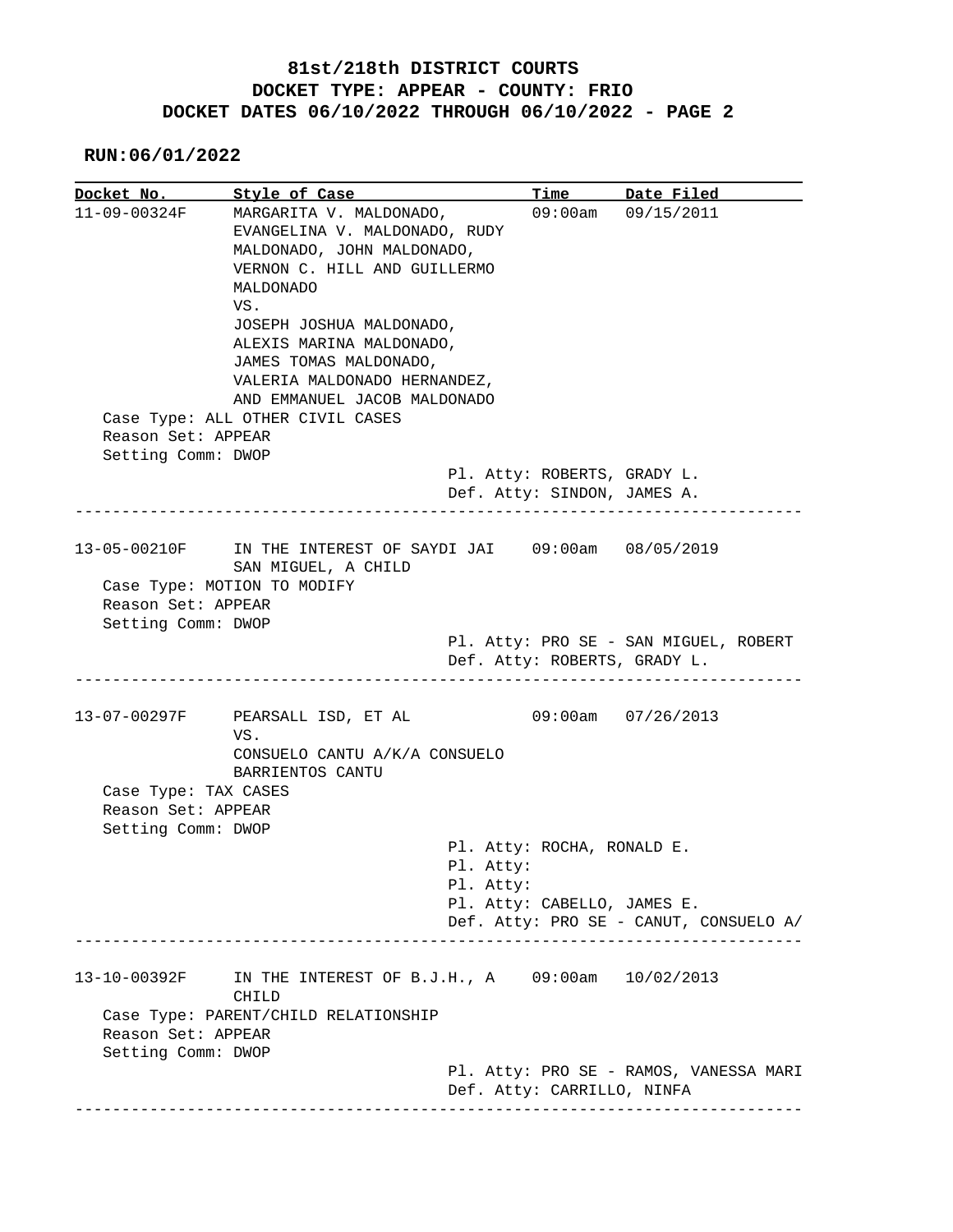**RUN:06/01/2022**

**Docket No.** Style of Case Time Date Filed 14-02-00069F PEARSALL ISD, ET AL 09:00am 04/21/2014 VS. JOSE V. OCHOA A/K/A JOSE VERA OCHOA, ET AL Case Type: TAX CASES Reason Set: APPEAR Setting Comm: DWOP Pl. Atty: LINEBARGER GOGGAN BLAIR & SA Pl. Atty: CABELLO, JAMES E. Def. Atty: ROBERTS, GRADY L. Def. Atty: STAVROS, NIKOLAOS P. ------------------------------------------------------------------------------ 14-03-00090F ITIO: CLEMENTE JUAREZ, 09:00am 04/21/2014 ADRIANNA MUNGIA AND TREY THEORDORE JUAREZ, CHILDREN Case Type: DIVORCE W/CHILDREN Reason Set: APPEAR Setting Comm: DWOP Pl. Atty: LINICK, JEFFREY WAYNE Def. Atty: ROBERTS, GRADY L. ------------------------------------------------------------------------------ 14-06-00178F IN THE INTEREST OF K.M.R., A 09:00am 07/05/2018 CHILD Case Type: MOTION TO MODIFY Reason Set: APPEAR Setting Comm: DWOP Pl. Atty: SEGOVIA, HERMAN H. Pl. Atty: BRENDEL, BOB Def. Atty: PRO SE - CORONADO, FAITH MA ------------------------------------------------------------------------------ 14-10-00366F DILLEY ISD 09:00am 10/15/2014 VS. ALVARO TIJERINA & VIRGILIO TIJERINA Case Type: TAX CASES Reason Set: APPEAR Setting Comm: DWOP Pl. Atty: CABELLO, JAMES E. Pl. Atty: CABELLO, JAMES E. Def. Atty: ------------------------------------------------------------------------------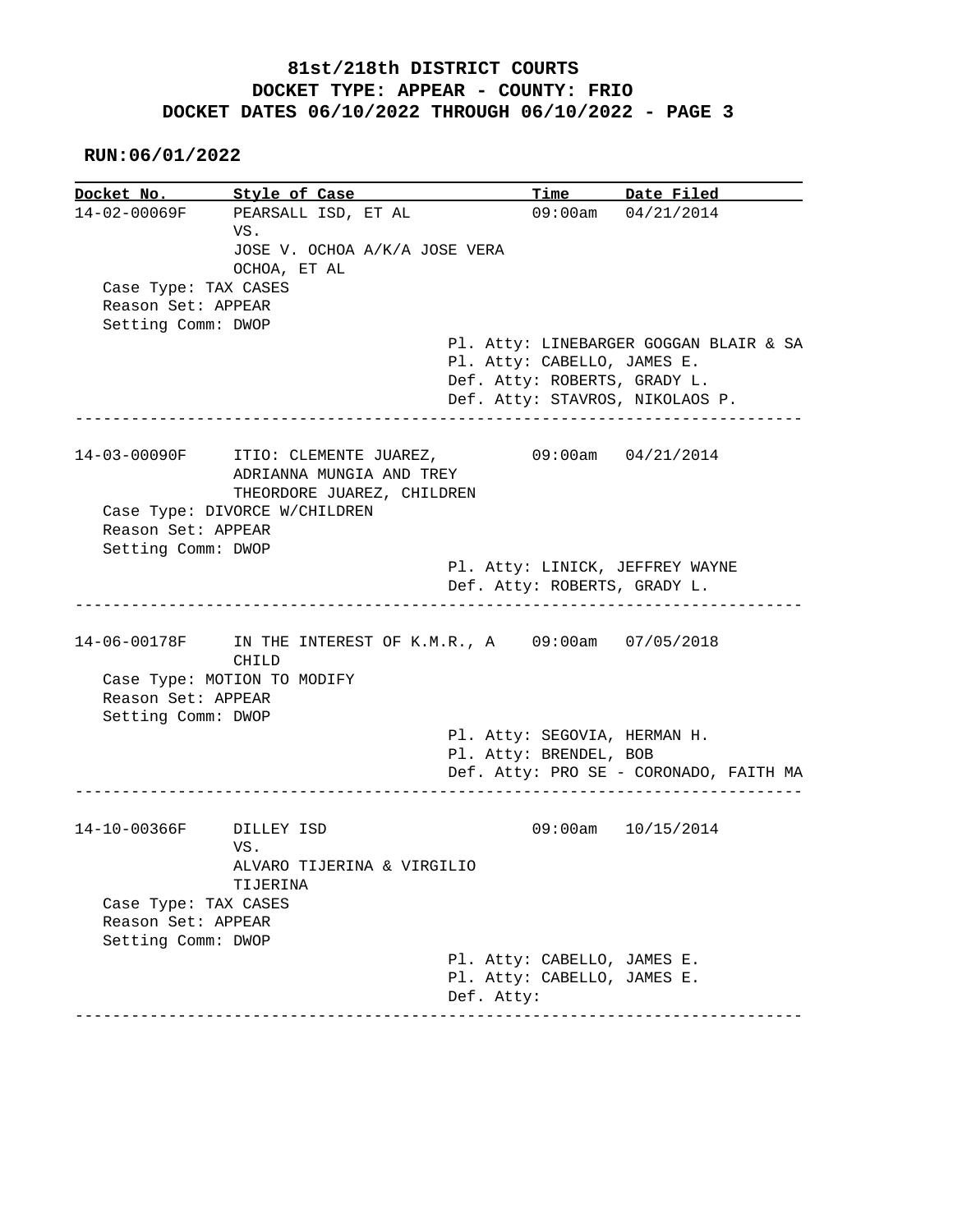| Docket No. Style of Case                 |                                                                                                          |                                                                          | Time Date Filed             |
|------------------------------------------|----------------------------------------------------------------------------------------------------------|--------------------------------------------------------------------------|-----------------------------|
| Reason Set: APPEAR<br>Setting Comm: DWOP | 15-03-00109F RAYMOND WOODSON<br>VS.<br>UNKNOWN OWNER<br>Case Type: TRESPASS TO TRY TITLE                 |                                                                          | $09:00$ am $03/17/2015$     |
|                                          |                                                                                                          | Pl. Atty: ROBERTS, GRADY L.<br>Def. Atty:<br>Ad Litem: SINDON, JOSEPH A. |                             |
| -------------------                      |                                                                                                          |                                                                          |                             |
| 15-08-00316F FRIO COUNTY                 | VS.<br>PADCO ENERGY SERVICES, LLC                                                                        |                                                                          | 09:00am 08/13/2015          |
| Reason Set: APPEAR<br>Setting Comm: DWOP | Case Type: TAX DELINQUENCY                                                                               |                                                                          |                             |
|                                          | -------------------------------------                                                                    | Pl. Atty: CABELLO, JAMES E.<br>Def. Atty:                                | ___________________________ |
|                                          | 15-09-00351F PAUL A. ZEPEDA<br>VS.<br>CITY OF PEARSALL, TEXAS                                            |                                                                          | $09:00am$ $09/10/2015$      |
| Reason Set: APPEAR<br>Setting Comm: DWOP | Case Type: ALL OTHER CIVIL CASES                                                                         |                                                                          |                             |
|                                          |                                                                                                          | Pl. Atty: SANCHEZ, MARK ANTHONY<br>Def. Atty: LOPEZ, ALBERT              |                             |
|                                          | 16-01-00007F RON EVANS D/B/A CERTIFIED 09:00am 01/11/2016<br>COMMERCIAL ROOFING<br>VS.<br>ASH VILLA, LLC |                                                                          |                             |
| Reason Set: APPEAR                       | Case Type: ALL OTHER CIVIL CASES                                                                         |                                                                          |                             |
| Setting Comm: DWOP                       |                                                                                                          |                                                                          |                             |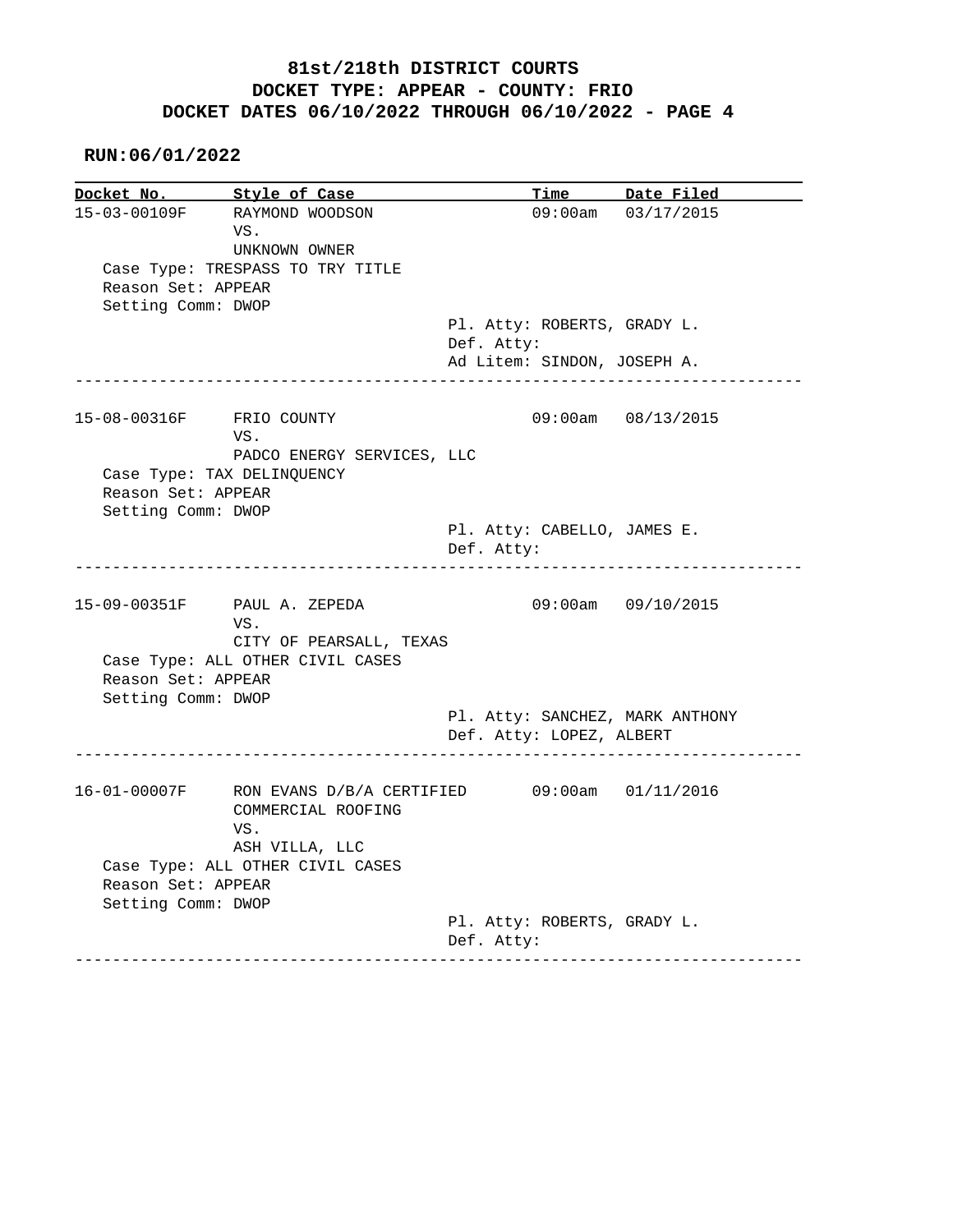**RUN:06/01/2022**

**Docket No. Style of Case Time Date Filed**  16-02-00032F JOHN MALDONADO, JR. 09:00am 02/02/2016 VS. MICHAEL N. WILKERSON AND H20 RESOURCES LLC D/B/A WATER TRAC Case Type: ALL OTHER CIVIL CASES Reason Set: APPEAR Setting Comm: DWOP Pl. Atty: GLENNY, II, CLINT M. Def. Atty: SAUCEDO, NOE J. Def. Atty: SAUCEDO, NOE J. ------------------------------------------------------------------------------ 16-02-00069F DILLEY INDEPENDENT SCHOOL 09:00am 02/23/2016 DISTRICT ET. AL. V. TONYA DAVIS, ET. AL. Case Type: TAX CASES Reason Set: APPEAR Setting Comm: DWOP Pl. Atty: ROCHA, RONALD E. Pl. Atty: CABELLO, JAMES E. Pl. Atty: ROCHA, RONALD E. Pl. Atty: ROCHA, RONALD E. Pl. Atty: ROCHA, RONALD E. Def. Atty: ------------------------------------------------------------------------------ 16-03-00109F MARTIN MARIETTA MATERIALS 09:00am 03/16/2016 SOUTHWEST, INC. VS. FESTE CONTRACTING, LLC, ALEX KRACKHARDT, AND DILLEY TRUCK STOP, LLC Case Type: ALL OTHER CIVIL CASES Reason Set: APPEAR Setting Comm: DWOP Pl. Atty: SHIPMAN, CHUCK Def. Atty: PRO SE - FESTE CONTRACTING, Def. Atty: PRO SE - KRACKHARADT, ALEX Def. Atty: ZAKARIA, M. ALI ------------------------------------------------------------------------------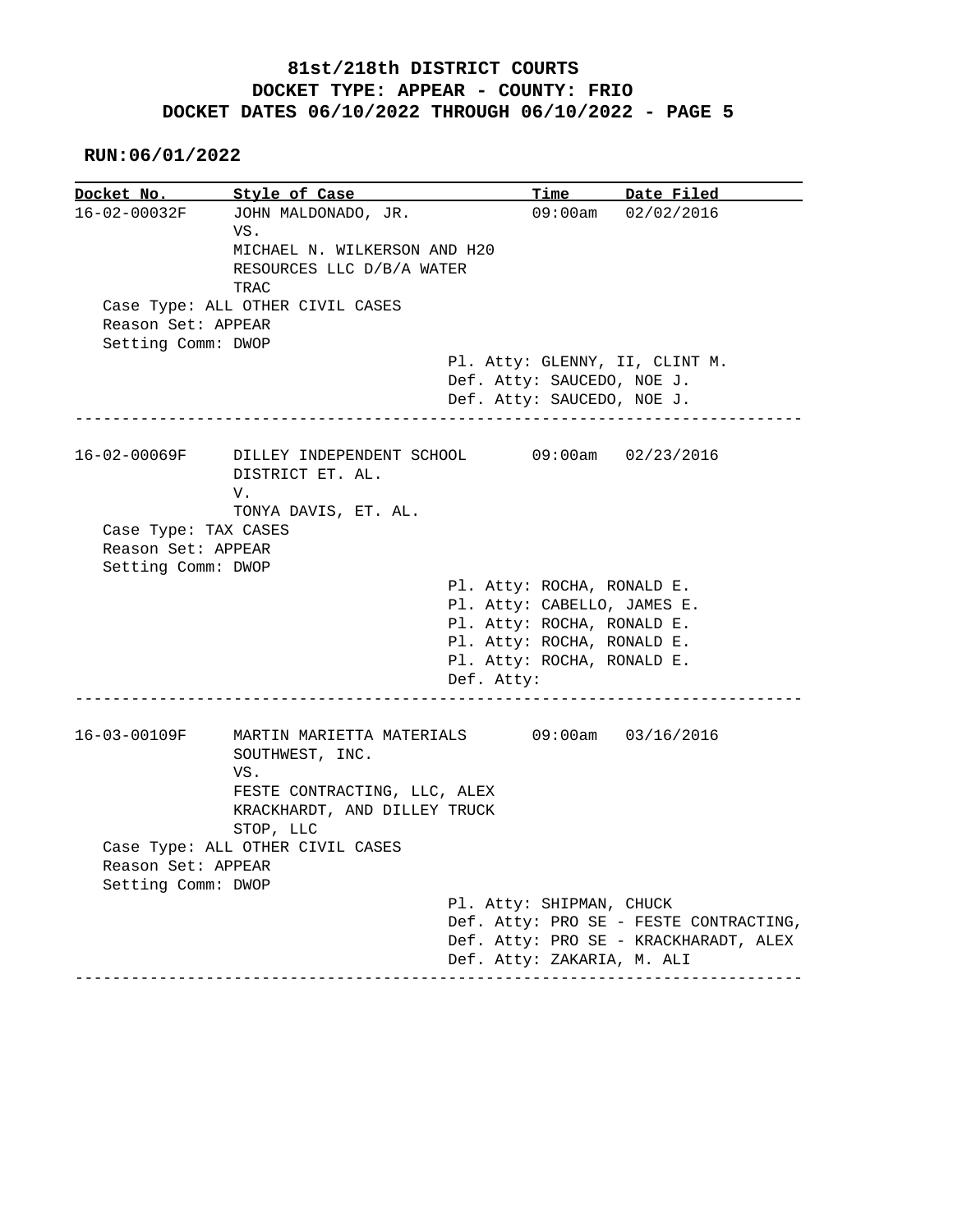**RUN:06/01/2022**

**Docket No. Style of Case Time Date Filed**  16-04-00142F SAMUEL DIAZ, JR. 09:00am 04/11/2016 VS. CAMERON INTERNATIONAL CORPORATION Case Type: ALL OTHER CIVIL CASES Reason Set: APPEAR Setting Comm: DWOP Pl. Atty: LUCAS, JAMES E. Def. Atty: GRANT, ASHLEE CASSMAN ------------------------------------------------------------------------------ 16-06-00255F FRIO COUNTY 09:00am 06/14/2016 VS. ELVA V. MORALES Case Type: TAX CASES Reason Set: APPEAR Setting Comm: DWOP Pl. Atty: CABELLO, JAMES E. Pl. Atty: ROCHA, RONALD E. Def. Atty: ------------------------------------------------------------------------------ 16-08-00329F FRIO COUNTY 09:00am 08/09/2016 VS. DIMMIT VACUUM & TRUCKING, LLC Case Type: TAX DELINQUENCY Reason Set: APPEAR Setting Comm: DWOP Pl. Atty: CABELLO, JAMES E. Pl. Atty: ROCHA, RONALD E. Def. Atty: ------------------------------------------------------------------------------ 16-08-00341F FRIO COUNTY 09:00am 08/22/2016 VS. JENEX PETROLEUM CORPORATION Case Type: TAX CASES Reason Set: APPEAR Setting Comm: DWOP Pl. Atty: CABELLO, JAMES E. Def. Atty: ------------------------------------------------------------------------------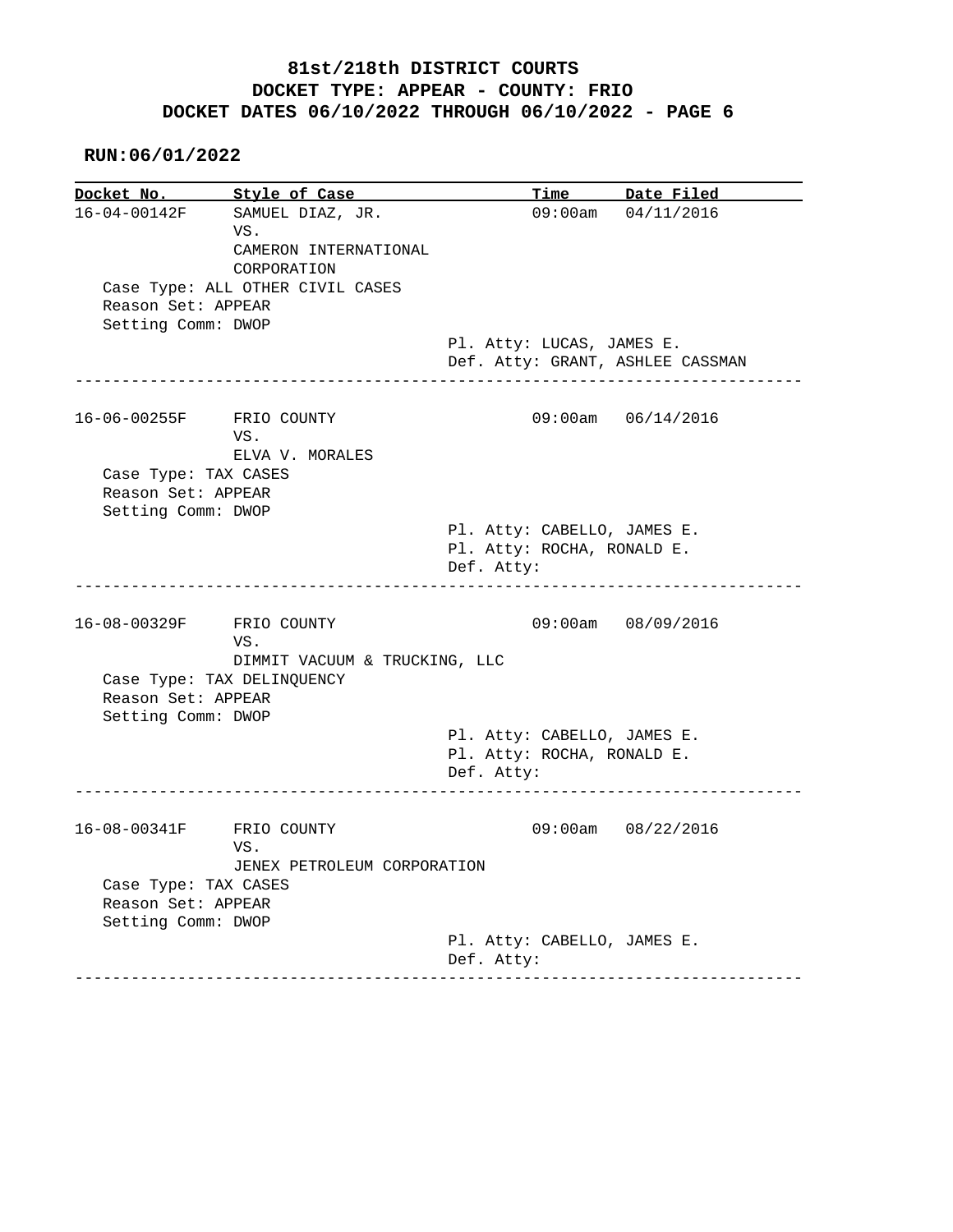| Docket No.           | Style of Case                                                 |                      | Time | Date Filed                                                |
|----------------------|---------------------------------------------------------------|----------------------|------|-----------------------------------------------------------|
| 16-08-00352F         | CITY OF DILLEY AND DILLEY ISD<br>VS.                          |                      |      | 09:00am 08/25/2016                                        |
|                      | FELIX GARFIAS D/B/A GARFIAS                                   |                      |      |                                                           |
|                      | TRUCKING                                                      |                      |      |                                                           |
| Case Type: TAX CASES |                                                               |                      |      |                                                           |
| Reason Set: APPEAR   |                                                               |                      |      |                                                           |
| Setting Comm: DWOP   |                                                               |                      |      |                                                           |
|                      |                                                               |                      |      | Pl. Atty: ROCHA, RONALD E.                                |
|                      |                                                               | Def. Atty:           |      | -----------------------                                   |
| 16-08-00357F         | DILLEY ISD                                                    |                      |      | 09:00am 08/25/2016                                        |
|                      | VS.                                                           |                      |      |                                                           |
|                      | MAURO SEGOVIA, ET AL                                          |                      |      |                                                           |
| Case Type: TAX CASES |                                                               |                      |      |                                                           |
| Reason Set: APPEAR   |                                                               |                      |      |                                                           |
| Setting Comm: DWOP   |                                                               |                      |      |                                                           |
|                      |                                                               |                      |      | Pl. Atty: ROCHA, RONALD E.                                |
|                      |                                                               |                      |      |                                                           |
|                      |                                                               | Def. Atty: PDO, TRLA |      |                                                           |
|                      |                                                               |                      |      | Def. Atty: PRO SE - GONZALES, RHONDA                      |
|                      |                                                               |                      |      |                                                           |
| 16-08-00360F         | DILLEY ISD<br>VS.                                             |                      |      | 09:00am 08/26/2016                                        |
|                      | ERNESTO MARTINEZ, ET AL                                       |                      |      |                                                           |
| Case Type: TAX CASES |                                                               |                      |      |                                                           |
| Reason Set: APPEAR   |                                                               |                      |      |                                                           |
| Setting Comm: DWOP   |                                                               |                      |      |                                                           |
|                      |                                                               |                      |      | Pl. Atty: ROCHA, RONALD E.                                |
|                      |                                                               |                      |      | Def. Atty: ZAMORA, MICHAEL RENE                           |
|                      |                                                               |                      |      |                                                           |
|                      | 16-08-00363F CITY OF DILLEY AND DILLEY ISD 09:00am 08/26/2016 |                      |      |                                                           |
|                      | VS.                                                           |                      |      |                                                           |
|                      | JESUS H. SAMBRANO, ET AL                                      |                      |      |                                                           |
| Case Type: TAX CASES |                                                               |                      |      |                                                           |
| Reason Set: APPEAR   |                                                               |                      |      |                                                           |
| Setting Comm: DWOP   |                                                               |                      |      |                                                           |
|                      |                                                               |                      |      | Pl. Atty: ROCHA, RONALD E.<br>Pl. Atty: CABELLO, JAMES E. |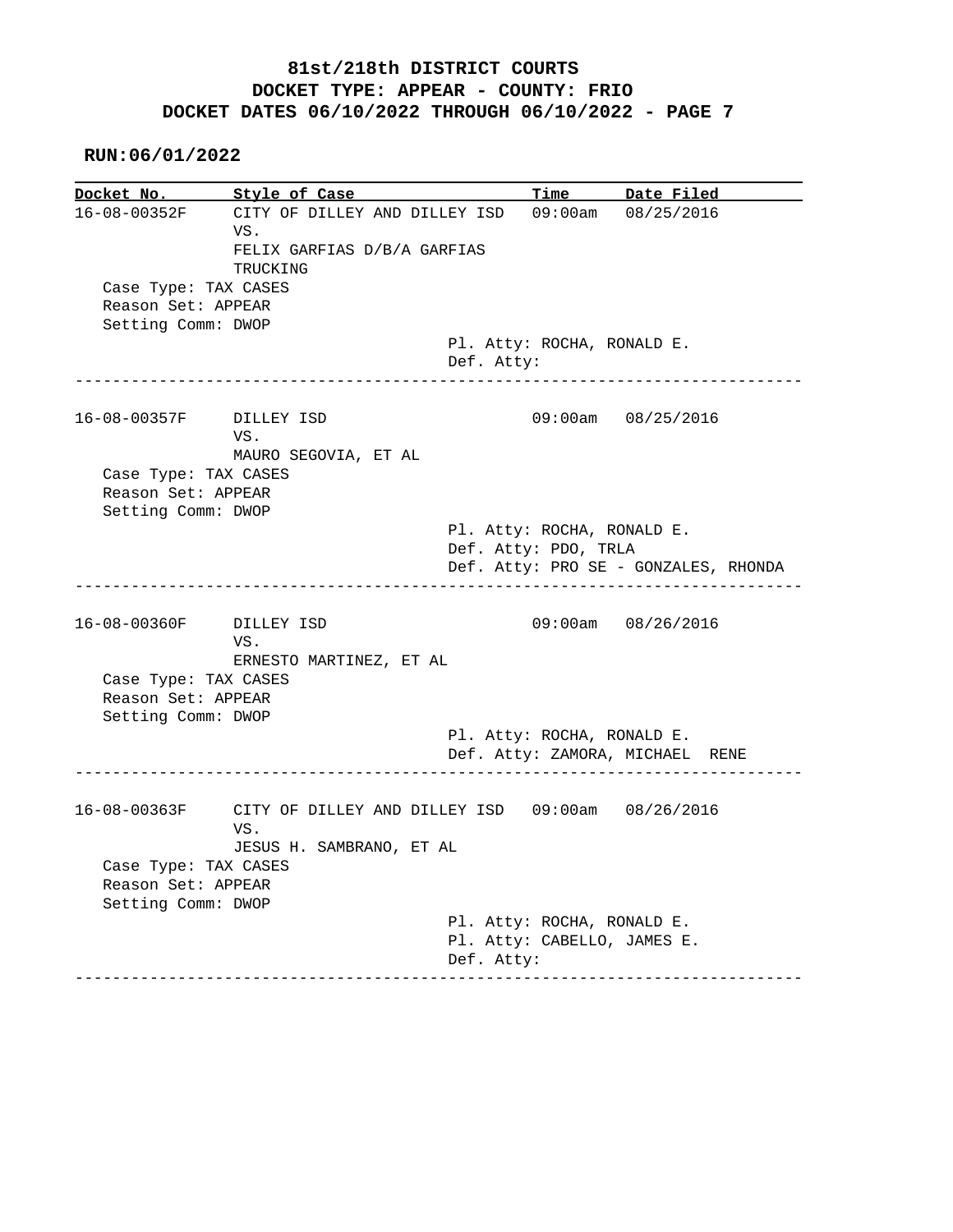**RUN:06/01/2022**

**Docket No. Style of Case Time Date Filed**  16-11-00441F JOSE ALBA AND ADELAIDA ALVAREZ 09:00am 11/03/2016 DE ALBA VS. MICHAEL ASA COOK, PAM TRANSPORT AND GE CF TRUST Case Type: INJURY/DAMAGE INVOLVING VEHICLE Reason Set: APPEAR Setting Comm: DWOP Pl. Atty: CLICK, TAMMY BRUCH Def. Atty: ADAMI, III, GRANT E. Def. Atty: ADAMI, III, GRANT E. Def. Atty: ADAMI, III, GRANT E. ------------------------------------------------------------------------------ 16-11-00450F IN THE MATTER OF THE MARRIAGE 09:00am 11/17/2016 OF JANIE KIMBERLY MARTINEZ AND JAIME JURADO RAMIREZ & ITIO: D.R. AND A.R., CHILDREN Case Type: DIVORCE WITH CHILDREN Reason Set: APPEAR Setting Comm: DWOP Pl. Atty: PRO SE - MARTINEZ, JANIE KIM Def. Atty: ------------------------------------------------------------------------------ 17-01-00047F CITY OF DILLEY AND DILLEY ISD 09:00am 01/30/2017 VS. JUAN FRANCISCO ARANDA ET AL Case Type: TAX CASES Reason Set: APPEAR Setting Comm: DWOP Pl. Atty: ROCHA, RONALD E. Pl. Atty: CABELLO, JAMES E. Def. Atty: ------------------------------------------------------------------------------ 17-02-00074F IN THE MATTER OF THE MARRIAGE 09:00am 02/24/2017 OF DICENIA G. LOPEZ AND JOSEPH H. LOPEZ Case Type: DIVORCE NO CHILDREN Reason Set: APPEAR Setting Comm: DWOP Pl. Atty: Def. Atty: ------------------------------------------------------------------------------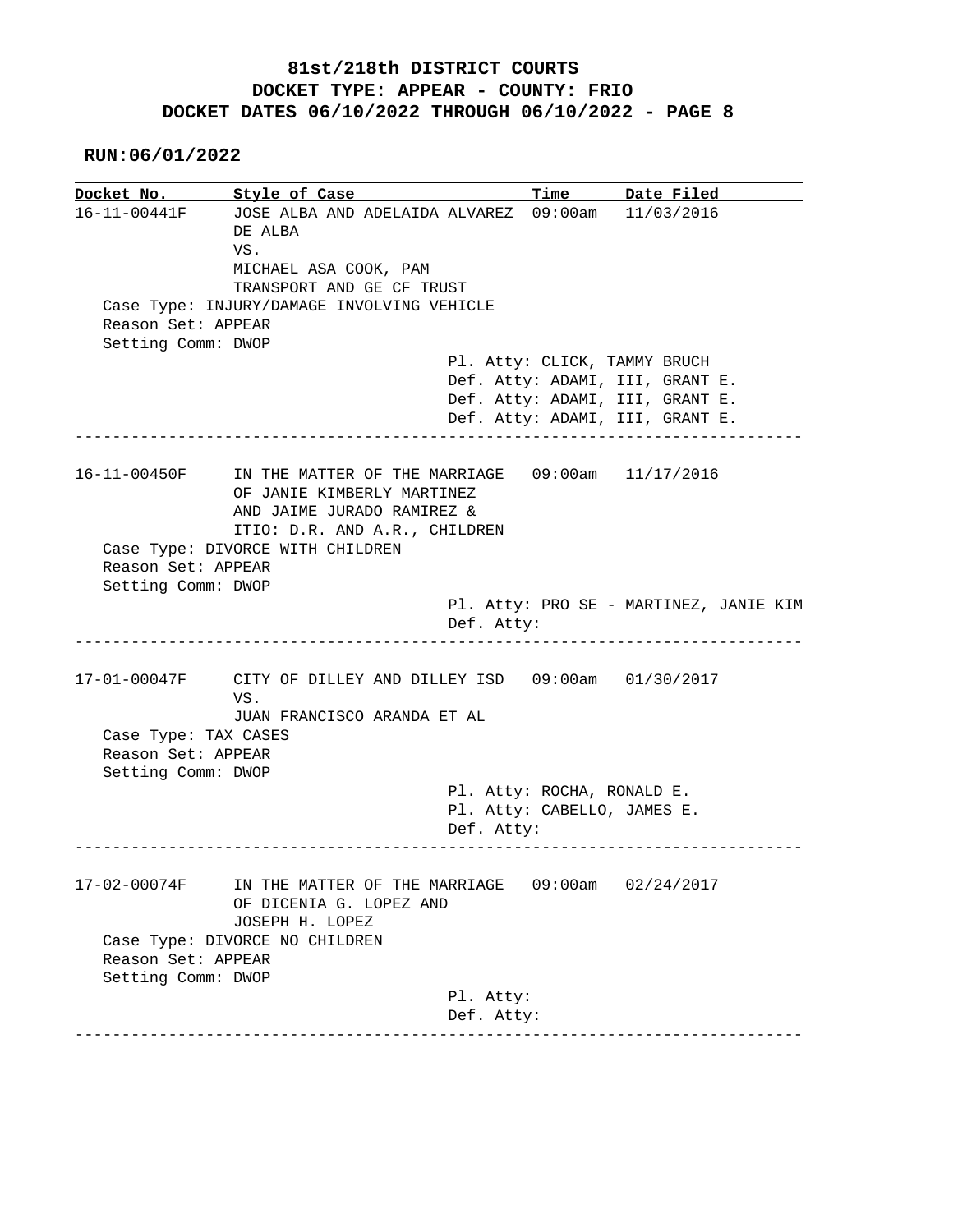**RUN:06/01/2022**

**Docket No.** Style of Case Time Date Filed 17-04-00128F JOAN BROOKS SPEER 09:00am 04/20/2017 VS. COMMUNITY NATIONAL BANK Case Type: FORECLOSURE - OTHER Reason Set: APPEAR Setting Comm: DWOP Pl. Atty: DYE, SHERI BRYCE Def. Atty: ------------------------------------------------------------------------------ 17-05-00137F CHARLENE PETERS 09:00am 05/02/2017 VS. TA OPERATING LLC D/B/A PETRO PEARSALL, TX #394 Case Type: INJURY/DAMAGE OTHER THAN VEHICLE Reason Set: APPEAR Setting Comm: DWOP Pl. Atty: LEAKE, JODY D. Def. Atty: HAMMOND, WILLIAM "DOUG" D. ------------------------------------------------------------------------------ 17-05-00143F RAHLEK, LTD 09:00am 05/08/2017 VS. ARCH CAMPBELL, DOUGLAS M. CAMPBELL, EUGENIA H. CAMPBELL, AND JOHN H. CAMPBELL Case Type: OTHER PROPERTY Reason Set: APPEAR Setting Comm: DWOP Pl. Atty: ZUCKER, JAMES EDWARD Def. Atty: BISHOP, MATHIS B. ------------------------------------------------------------------------------ 17-05-00149F SOUTHERN SPECIALTY, LLC 09:00am 05/11/2017 VS. SOUTH OIL, INC. Case Type: DEBT/CONTRACT - DEBT/CONTRACT Reason Set: APPEAR Setting Comm: DWOP Pl. Atty: GAINEY, MARK P. Def. Atty: KIM, JOHN H. ------------------------------------------------------------------------------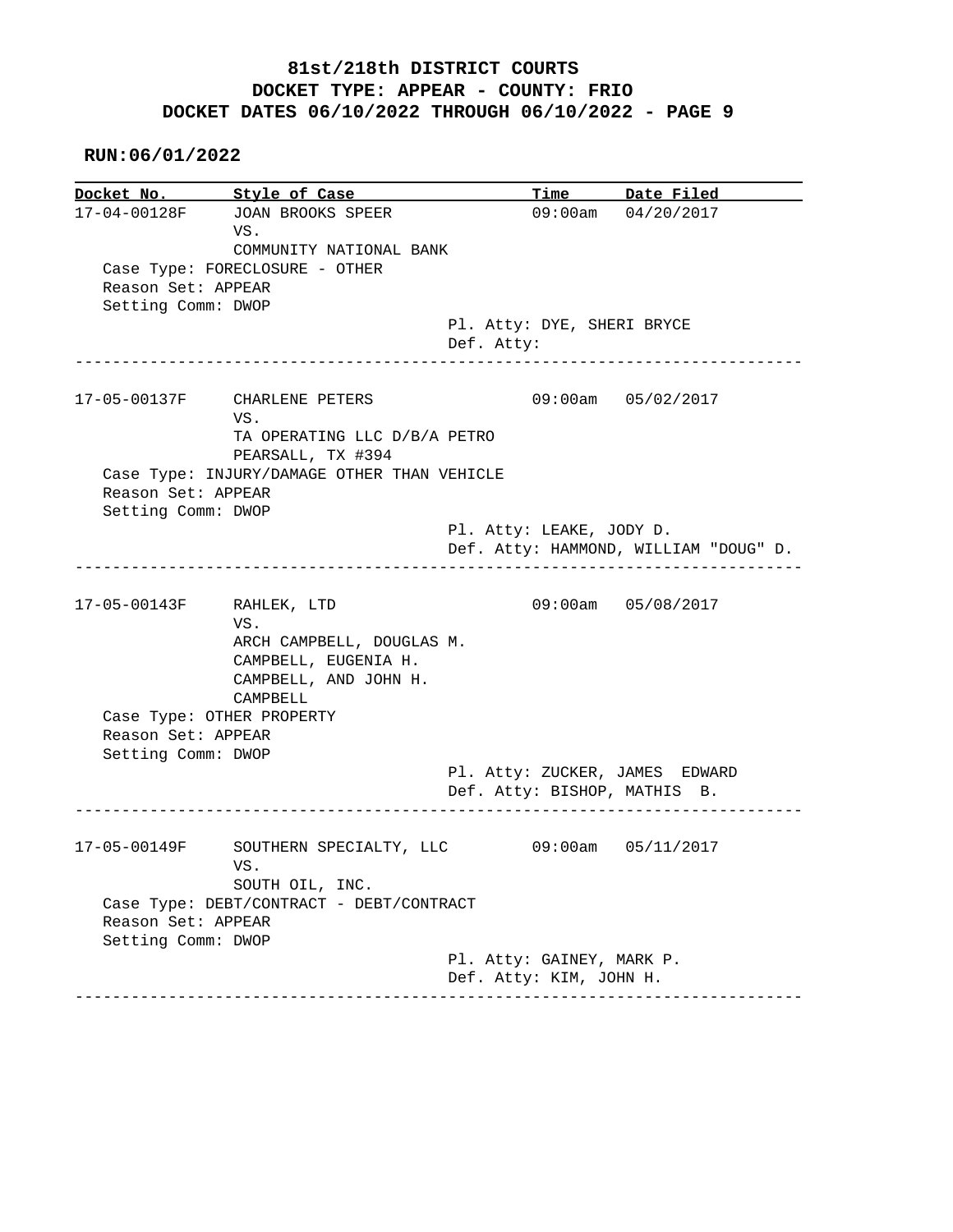**RUN:06/01/2022**

**Docket No. Style of Case Time Date Filed**  17-06-00187F IN THE MATTER OF THE MARIAGE 09:00am 06/23/2017 OF MARIA ALCILIA MORENO AND MAXIMINO MORENO JR. Case Type: DIVORCE NO CHILDREN Reason Set: APPEAR Setting Comm: DWOP Pl. Atty: PRO SE - MORENO, MARIA ARCIL Def. Atty: ------------------------------------------------------------------------------ 17-06-00193F CITY OF DILLEY AND DILLEY ISD 09:00am 06/29/2017 VS. FERNANDO ZEPEDA, JR., ET AL Case Type: TAX CASES Reason Set: APPEAR Setting Comm: DWOP Pl. Atty: ROCHA, RONALD E. Pl. Atty: CABELLO, JAMES E. Def. Atty: ------------------------------------------------------------------------------ 17-06-00204F DILLEY ISD 09:00am 06/30/2017 VS. JUAN R. CERVANTEZ, JR., A/K/A JUAN R . CERVANTES, JR. Case Type: TAX CASES Reason Set: APPEAR Setting Comm: DWOP Pl. Atty: ROCHA, RONALD E. Def. Atty: Ad Litem: IRELAND JR., C. MICHAEL ------------------------------------------------------------------------------ 17-07-00210F CITY OF PEARSALL, ET AL 09:00am 06/30/2017 VS. RENE NOE ELLIS A/K/A NOE RENE ELLIS, ET AL Case Type: TAX CASES Reason Set: APPEAR Setting Comm: DWOP Pl. Atty: ROCHA, RONALD E. Def. Atty: Ad Litem: CABELLO, JAMES E. ------------------------------------------------------------------------------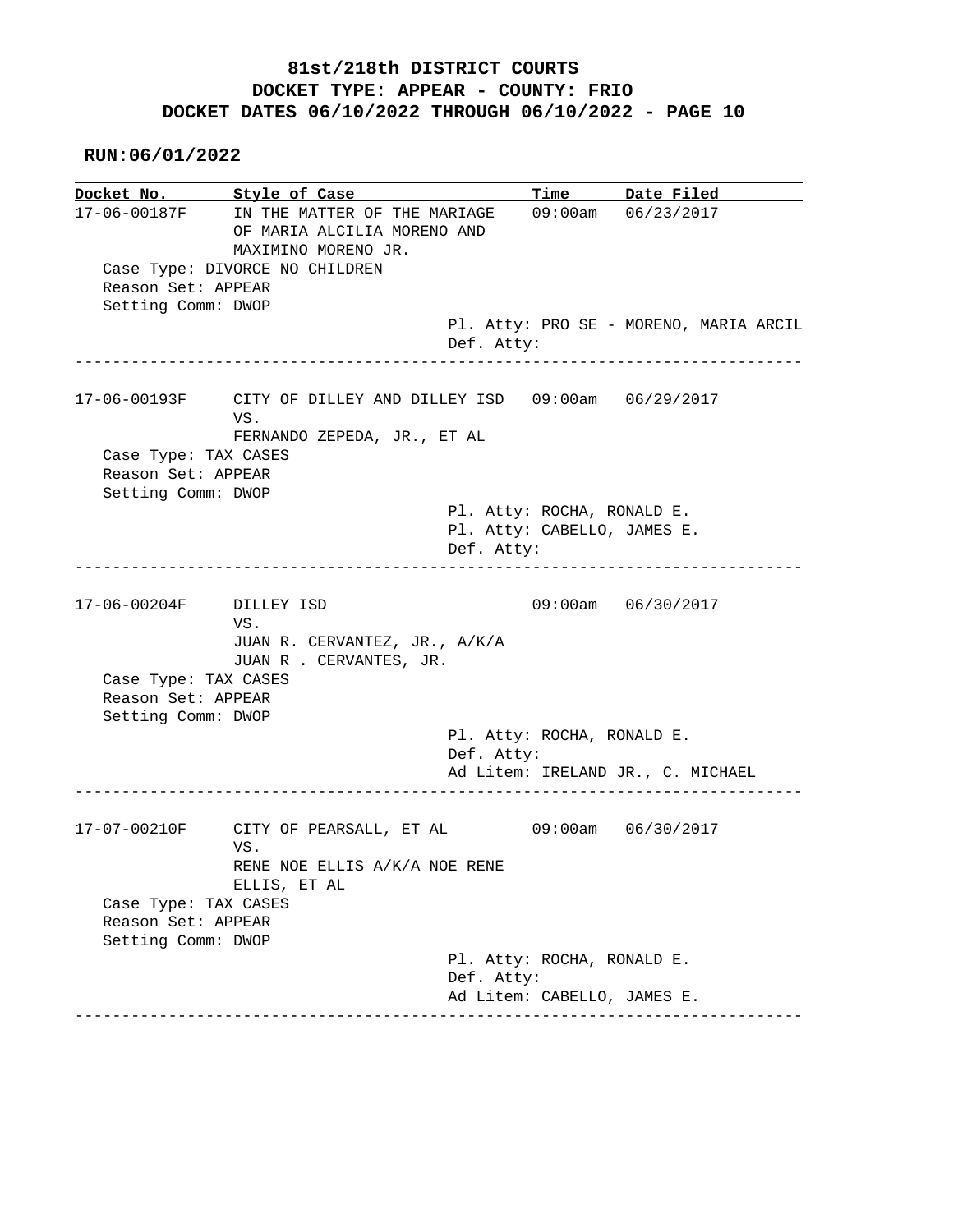|                                          | Style of Case                                                                                                  | Time                                    | Date Filed              |
|------------------------------------------|----------------------------------------------------------------------------------------------------------------|-----------------------------------------|-------------------------|
| 17-07-00233F                             | FRIO COUNTY                                                                                                    |                                         | 09:00am 07/31/2017      |
|                                          | VS.                                                                                                            |                                         |                         |
|                                          | WYBRAN, INC.                                                                                                   |                                         |                         |
| Case Type: TAX CASES                     |                                                                                                                |                                         |                         |
| Reason Set: APPEAR                       |                                                                                                                |                                         |                         |
| Setting Comm: DWOP                       |                                                                                                                |                                         |                         |
|                                          |                                                                                                                | Pl. Atty: CABELLO, JAMES E.             |                         |
|                                          |                                                                                                                | Pl. Atty: ROCHA, RONALD E.              |                         |
|                                          |                                                                                                                | Def. Atty:                              |                         |
|                                          | ----------------                                                                                               |                                         |                         |
|                                          | 17-08-00246F IN THE INTEREST OF G.V. III 09:00am 08/11/2017<br>AND D.V, CHILDREN                               |                                         |                         |
|                                          | Case Type: PARENT/CHILD RELATIONSHIP                                                                           |                                         |                         |
| Reason Set: APPEAR                       |                                                                                                                |                                         |                         |
| Setting Comm: DWOP                       |                                                                                                                |                                         |                         |
|                                          |                                                                                                                | Pl. Atty: LINICK, JEFFREY WAYNE         |                         |
|                                          |                                                                                                                | Def. Atty: RODRIGUEZ, SYLVIA A.         |                         |
|                                          | 17-09-00280F IN THE MATTER OF THE MARRIAGE 09:00am 09/08/2017                                                  |                                         |                         |
| Reason Set: APPEAR<br>Setting Comm: DWOP | OF ADRIANA GONZALES AND<br>SAMUEL GONZALES, JR. & ITIO:<br>M.A.G., A CHILD<br>Case Type: DIVORCE WITH CHILDREN |                                         |                         |
|                                          |                                                                                                                | Pl. Atty: STACY, SUSAN E.<br>Def. Atty: |                         |
|                                          | 17-09-00282F USED CARS, INC.<br>VS.                                                                            |                                         | $09:00$ am $09/11/2017$ |
|                                          | JOHN TINSLEY D/B/A MOTORCARS                                                                                   |                                         |                         |
|                                          | OF SOUTH TEXAS                                                                                                 |                                         |                         |
|                                          | Case Type: ALL OTHER CIVIL CASES                                                                               |                                         |                         |
| Reason Set: APPEAR                       |                                                                                                                |                                         |                         |
| Setting Comm: DWOP                       |                                                                                                                |                                         |                         |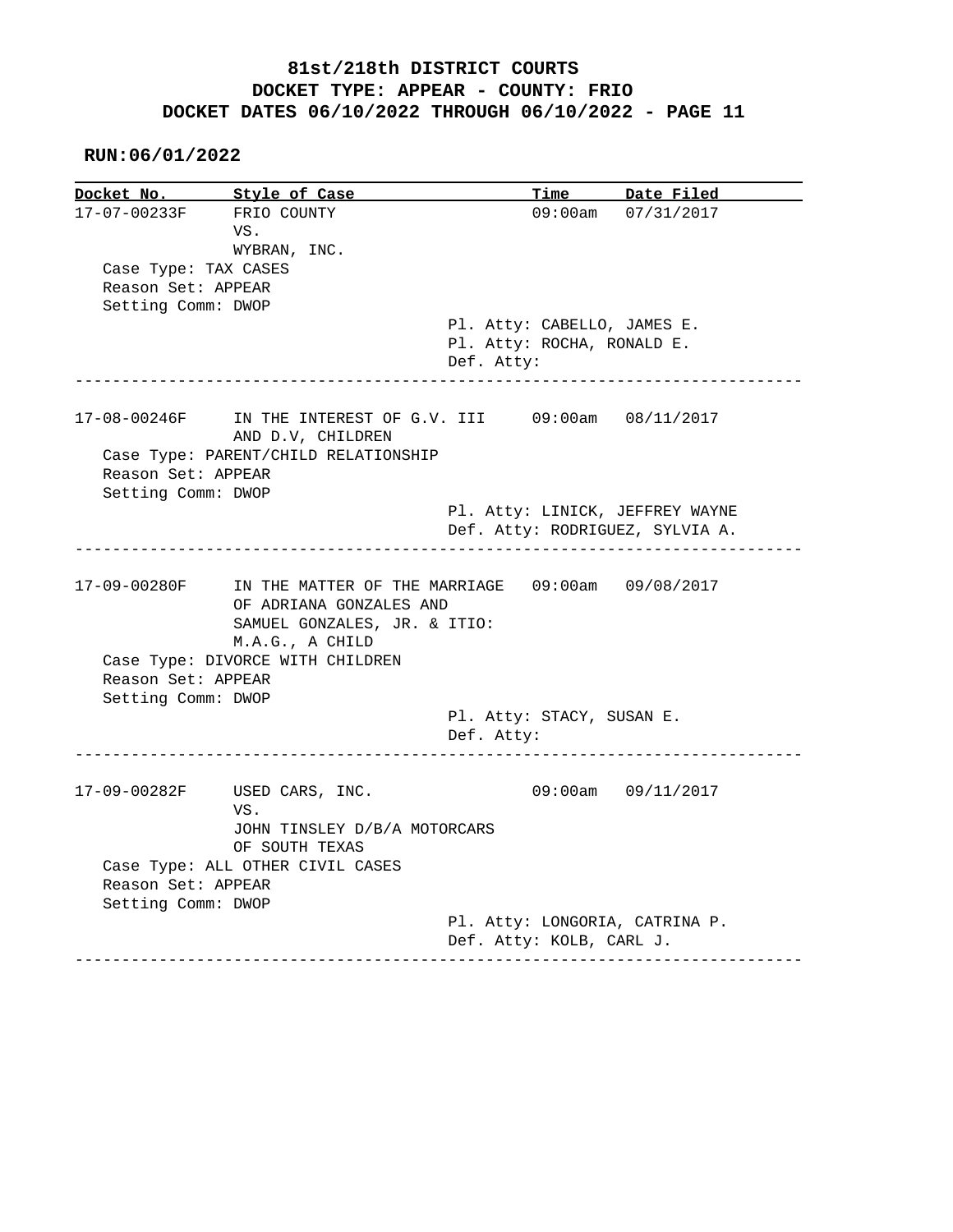**RUN:06/01/2022**

**Docket No. Style of Case Time Date Filed**  17-09-00293F FRIO COUNTY 09:00am 09/25/2017 VS. CLIFF PATRICK WATKINS, D.D.S. INDIVIDUALLY AND D/B/A DILLEY DENTAL CLINIC, ET AL Case Type: OTHER Reason Set: APPEAR Setting Comm: DWOP Pl. Atty: CABELLO, JAMES E. Def. Atty: CALLAHAN, KRISTY ------------------------------------------------------------------------------ 17-09-00295F FRIO COUNTY 09:00am 09/25/2017 VS. ALICIA TORRES Case Type: TAX CASES Reason Set: APPEAR Setting Comm: DWOP Pl. Atty: CABELLO, JAMES E. Def. Atty: ZAMORA, MICHAEL RENE Ad Litem: ZAMORA, MICHAEL RENE ------------------------------------------------------------------------------ 17-09-00297F FRIO COUNTY 09:00am 09/25/2017 VS. YELLOW ROSE LAND & MINERALS, LLC Case Type: TAX CASES Reason Set: APPEAR Setting Comm: DWOP Pl. Atty: CABELLO, JAMES E. Def. Atty: IRELAND JR., C. MICHAEL ------------------------------------------------------------------------------ 17-09-00304F CENTRAL FREIGHT LINES, INC. 09:00am 09/27/2017 VS. HYDROLINE, LLC Case Type: OTHER Reason Set: APPEAR Setting Comm: DWOP Pl. Atty: RANGEL, DAVID R. Def. Atty: ------------------------------------------------------------------------------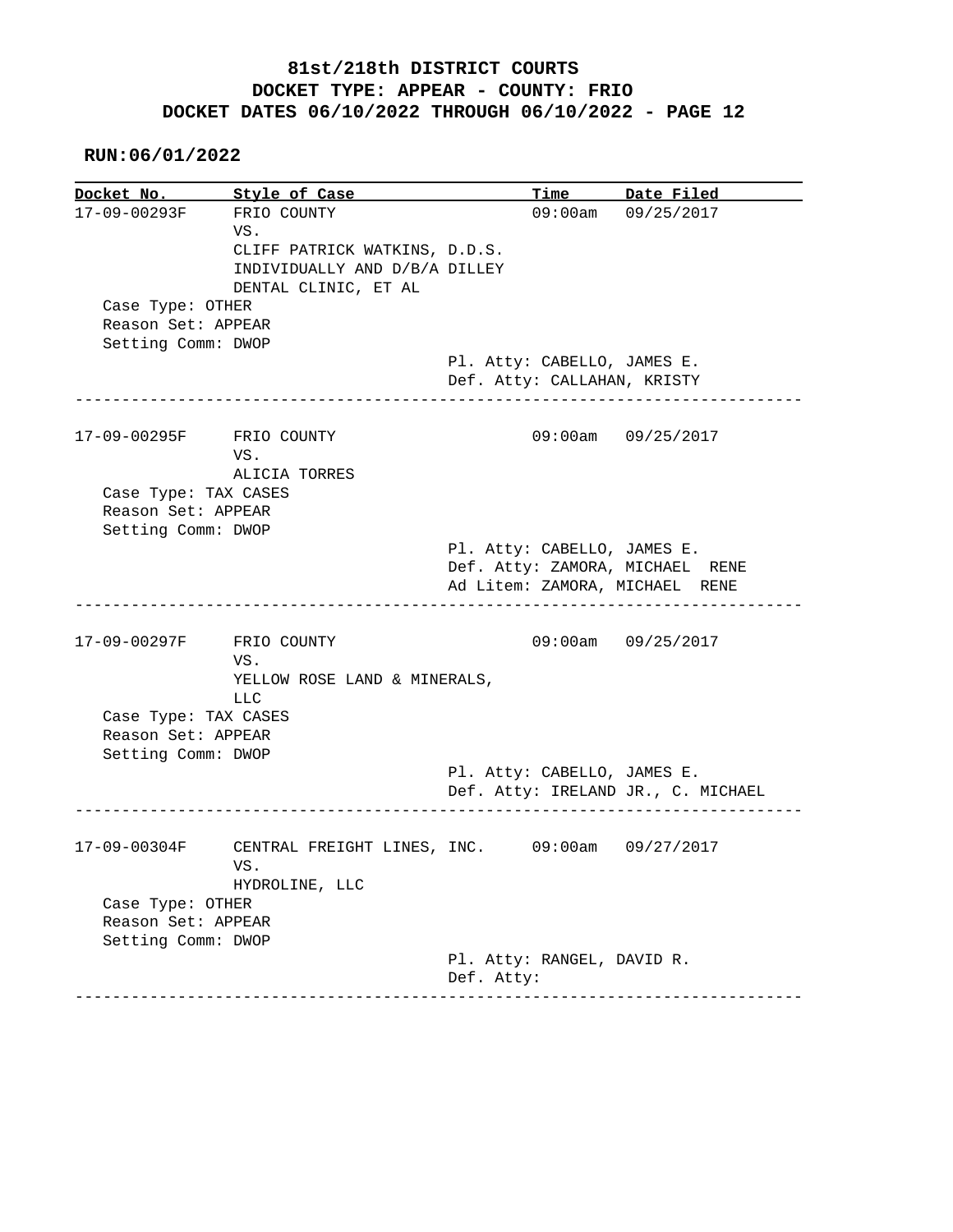**RUN:06/01/2022**

**Docket No. Style of Case Time Date Filed**  17-09-00312F FRIO HOSPITAL DISTRICT, ET AL 09:00am 09/28/2017 VS. DELIA HERNANDEZ L/E, ET AL Case Type: TAX CASES Reason Set: APPEAR Setting Comm: DWOP Pl. Atty: ROCHA, RONALD E. Def. Atty: ------------------------------------------------------------------------------ 17-09-00315F FRIO HOSPITAL DISTRICT & 09:00am 09/28/2017 PEARSALL ISD VS. MATTHEW SOLT, ET AL Case Type: TAX CASES Reason Set: APPEAR Setting Comm: DWOP Pl. Atty: ROCHA, RONALD E. Pl. Atty: Pl. Atty: CABELLO, JAMES E. Def. Atty: ------------------------------------------------------------------------------ 17-10-00328F ALLYBANK 09:00am 10/13/2017 VS. JOE M. FLORES AND AMANDA E. VEGA Case Type: DEBT/CONTRACT - DEBT/CONTRACT Reason Set: APPEAR Setting Comm: DWOP Pl. Atty: BAXTER, KYLA N. Def. Atty: ------------------------------------------------------------------------------ 17-10-00332F KEN RAVENELL TRUCKING AND 09:00am 10/18/2017 BROKEAGE SERVICES, LLC VS. HII LAND SERVICES, LLC Case Type: OTHER Reason Set: APPEAR Setting Comm: DWOP Pl. Atty: ROBERTS, GRADY L. Def. Atty: PRIMAVERA, PATRICK M. ------------------------------------------------------------------------------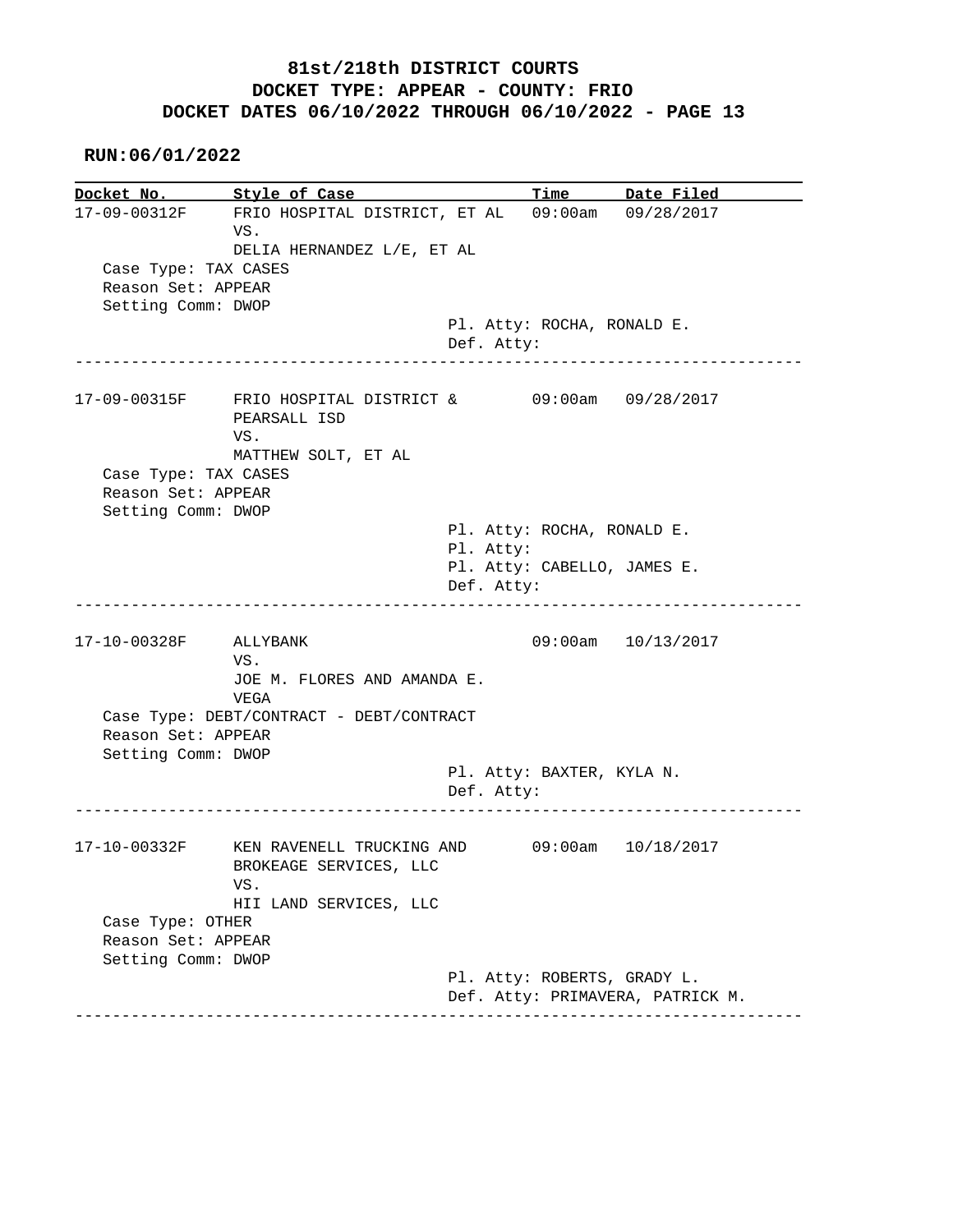|                    | Docket No. Style of Case                                                                                  | Time                          | Date Filed         |
|--------------------|-----------------------------------------------------------------------------------------------------------|-------------------------------|--------------------|
| 17-10-00343F       | SHACK ACID AND CEMENT                                                                                     |                               | 09:00am 10/27/2017 |
|                    | SERVICES, INC.                                                                                            |                               |                    |
|                    | VS.                                                                                                       |                               |                    |
|                    | OGOG OPERATING, LLC                                                                                       |                               |                    |
|                    | Case Type: DEBT/CONTRACT - OTHER                                                                          |                               |                    |
| Reason Set: APPEAR |                                                                                                           |                               |                    |
| Setting Comm: DWOP |                                                                                                           |                               |                    |
|                    |                                                                                                           | Pl. Atty: CHAVEZ, LISA        |                    |
|                    |                                                                                                           | Def. Atty:                    |                    |
|                    |                                                                                                           |                               |                    |
| 17-10-00345F       | TEXAS SOUTHERN CRANE SERVIES, 09:00am 10/30/2017                                                          |                               |                    |
|                    | LLC.                                                                                                      |                               |                    |
|                    | VS.                                                                                                       |                               |                    |
|                    | SOUTH OIL, INC.                                                                                           |                               |                    |
|                    | Case Type: ALL OTHER CIVIL CASES                                                                          |                               |                    |
| Reason Set: APPEAR |                                                                                                           |                               |                    |
|                    |                                                                                                           |                               |                    |
| Setting Comm: DWOP |                                                                                                           |                               |                    |
|                    |                                                                                                           | Pl. Atty: COX, KIM            |                    |
|                    |                                                                                                           | Def. Atty: KIM, JOHN H.       |                    |
| 17-11-00351F       | IN THE MATTER OF THE MARRIAGE 09:00am 11/06/2017                                                          |                               |                    |
| Reason Set: APPEAR | OF MYRA RODRIGUEZ AND ROJELIO<br>RODRIGUEZ & ITIO: R.Y.R., A<br>CHILD<br>Case Type: DIVORCE WITH CHILDREN |                               |                    |
| Setting Comm: DWOP |                                                                                                           |                               |                    |
|                    |                                                                                                           |                               |                    |
|                    |                                                                                                           | Pl. Atty: SOSSI, MATT         |                    |
|                    |                                                                                                           | Pl. Atty:                     |                    |
|                    |                                                                                                           | Pl. Atty: REED, LAUREN        |                    |
|                    |                                                                                                           | Def. Atty: ROBERTS, GRADY L.  |                    |
| 17-11-00356F       | CAPITAL ONEBANK (USA) N.A. 09:00am 11/13/2017<br>VS.                                                      |                               |                    |
|                    | MARIO ARELLANO                                                                                            |                               |                    |
|                    | Case Type: DEBT/CONTRACT - DEBT/CONTRACT                                                                  |                               |                    |
| Reason Set: APPEAR |                                                                                                           |                               |                    |
| Setting Comm: DWOP |                                                                                                           |                               |                    |
|                    |                                                                                                           | Pl. Atty: WHITE, CAMERON SETH |                    |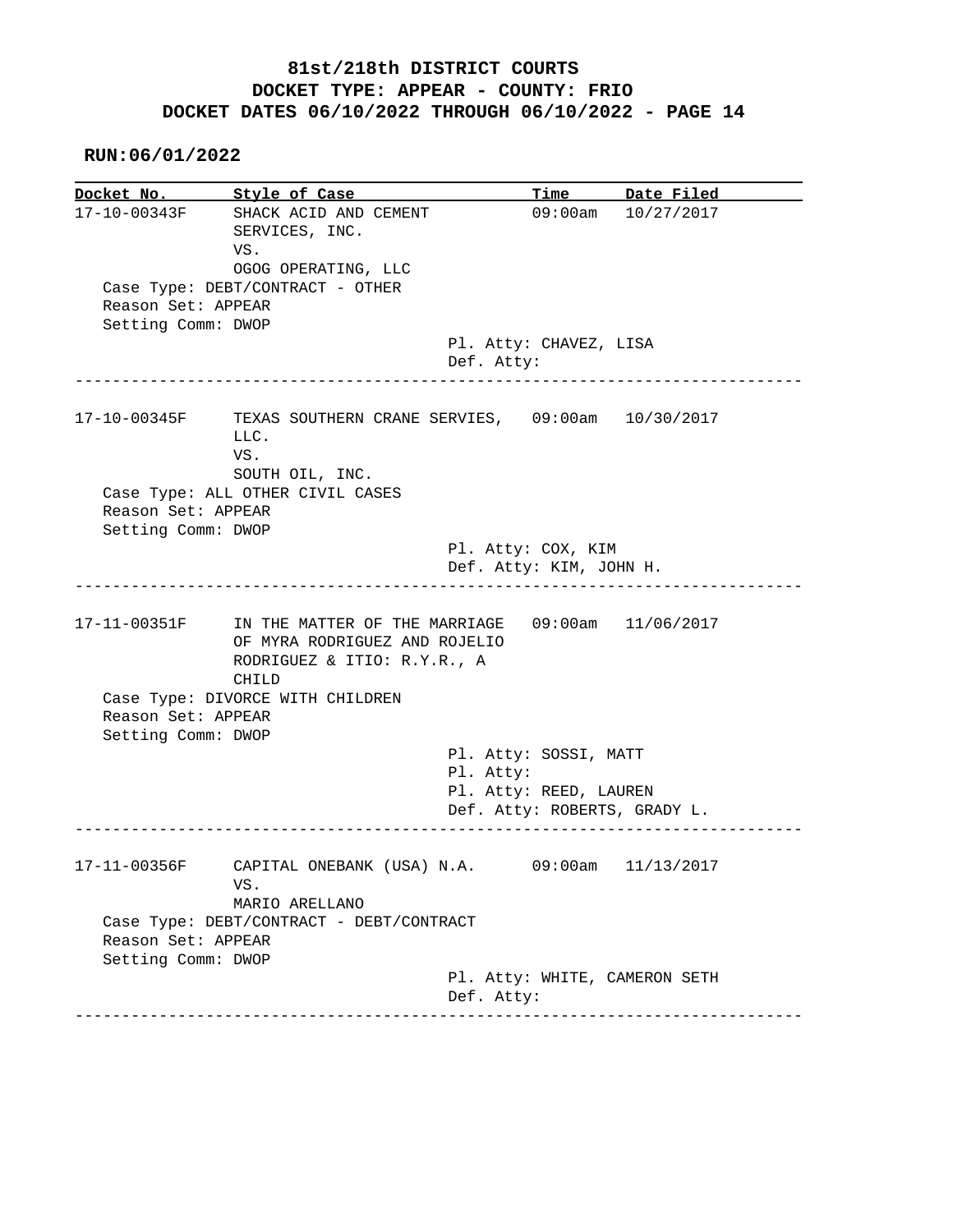|                      | Docket No. Style of Case                                       |            |                              | Time Date Filed                        |
|----------------------|----------------------------------------------------------------|------------|------------------------------|----------------------------------------|
|                      | 17-11-00359F FRIO COUNTY                                       |            |                              | 09:00am 11/15/2017                     |
|                      | VS.                                                            |            |                              |                                        |
|                      | SWD TRUCKING SOLUTIONS, LLC                                    |            |                              |                                        |
| Case Type: TAX CASES |                                                                |            |                              |                                        |
| Reason Set: APPEAR   |                                                                |            |                              |                                        |
| Setting Comm: DWOP   |                                                                |            |                              |                                        |
|                      |                                                                |            | Pl. Atty: CABELLO, JAMES E.  |                                        |
|                      |                                                                | Def. Atty: |                              |                                        |
|                      |                                                                |            |                              |                                        |
|                      | 17-11-00361F IN THE INTEREST OF AZARIAH 09:00am 11/15/2017     |            |                              |                                        |
|                      | JOEL GARCIA, A CHILD                                           |            |                              |                                        |
| Reason Set: APPEAR   | Case Type: PARENTAGE/PATERNITY/VOLUNTARY LEGITIMATION          |            |                              |                                        |
| Setting Comm: DWOP   |                                                                |            |                              |                                        |
|                      |                                                                |            |                              | Pl. Atty: RODRIGUEZ, SYLVIA ANNA       |
|                      |                                                                | Def. Atty: |                              |                                        |
|                      |                                                                |            |                              |                                        |
|                      | 17-11-00366F IN THE MATTER OF THE MARRIAGE 09:00am 11/20/2017  |            |                              |                                        |
|                      | OF GRACIELA GUERRA LONGORIA                                    |            |                              |                                        |
|                      | AND JOSE PEREZ LONGORIA                                        |            |                              |                                        |
| Case Type: DIVORCE   |                                                                |            |                              |                                        |
| Reason Set: APPEAR   |                                                                |            |                              |                                        |
|                      |                                                                |            |                              |                                        |
|                      |                                                                |            |                              |                                        |
| Setting Comm: DWOP   |                                                                |            |                              | Pl. Atty: PRO SE - LONGORIA, GRACIELA  |
|                      |                                                                |            |                              | Def. Atty: PRO SE - LONGORIA, JOSE PER |
|                      |                                                                |            |                              |                                        |
|                      | 17-11-00368F JEFFERSON CAPITAL SYSTEMS, LLC 09:00am 11/20/2017 |            |                              |                                        |
|                      | VS.                                                            |            |                              |                                        |
|                      | JAYNEE CHRISTI AGUILAR                                         |            |                              |                                        |
|                      | Case Type: DEBT/CONTRACT - DEBT/CONTRACT                       |            |                              |                                        |
| Reason Set: APPEAR   |                                                                |            |                              |                                        |
| Setting Comm: DWOP   |                                                                |            |                              |                                        |
|                      |                                                                |            | Pl. Atty: JARAMILLO, ROBERTO |                                        |
|                      |                                                                | Def. Atty: |                              |                                        |
|                      |                                                                |            |                              |                                        |
|                      | PEARSALL ISD, ET AL                                            |            | $09:00$ am                   | 12/20/2017                             |
| 17-12-00422F         | VS.                                                            |            |                              |                                        |
|                      | FRANCISCO MELENDEZ, ET AL                                      |            |                              |                                        |
| Case Type: TAX CASES |                                                                |            |                              |                                        |
| Reason Set: APPEAR   |                                                                |            |                              |                                        |
| Setting Comm: DWOP   |                                                                |            |                              |                                        |
|                      |                                                                |            | Pl. Atty: ROCHA, RONALD E.   |                                        |
|                      |                                                                | Pl. Atty:  |                              |                                        |
|                      |                                                                | Pl. Atty:  | Pl. Atty: CABELLO, JAMES E.  |                                        |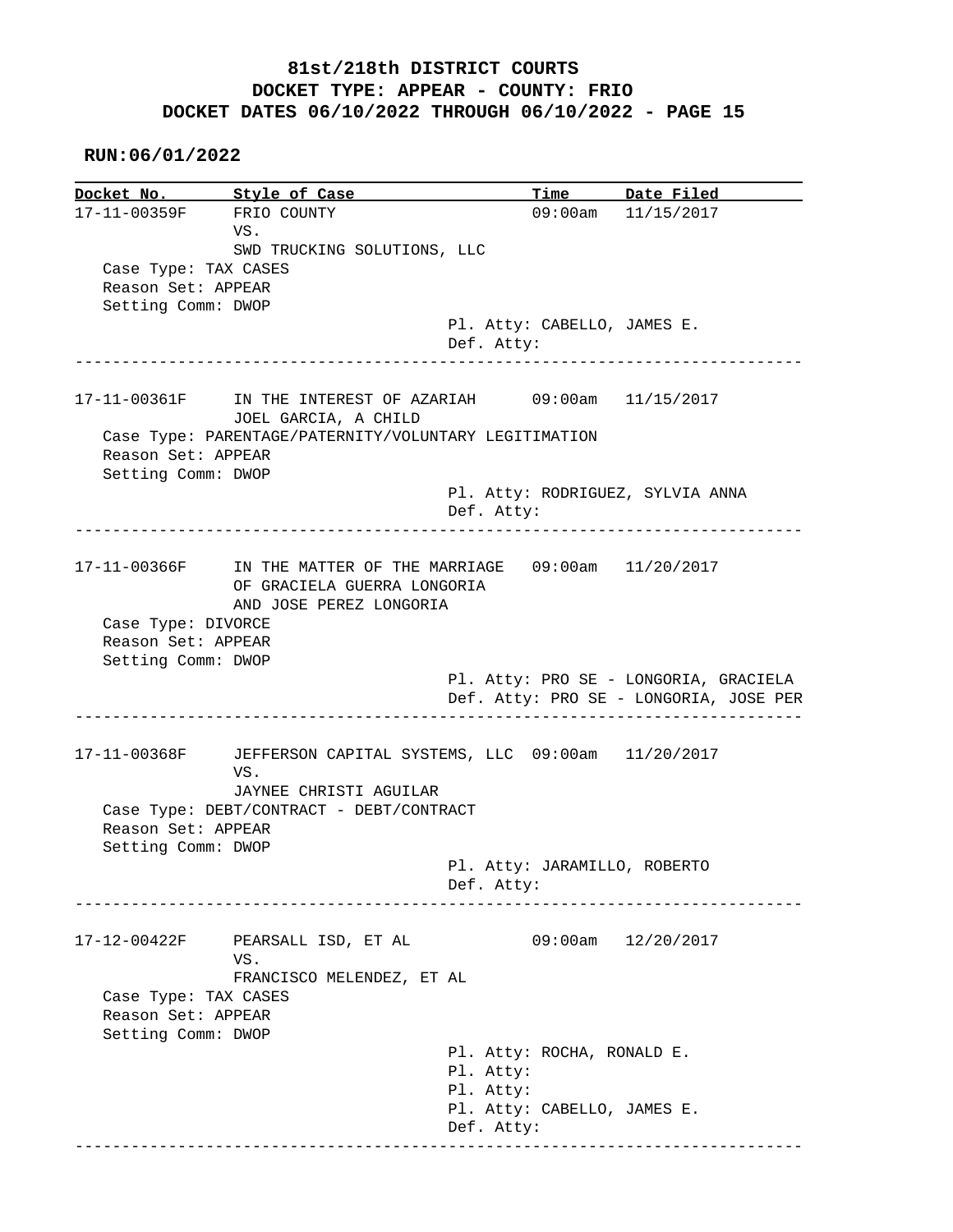| Docket No.                                                       | Style of Case                                                                                                     |            | <u>Time</u> | Date Filed                                              |
|------------------------------------------------------------------|-------------------------------------------------------------------------------------------------------------------|------------|-------------|---------------------------------------------------------|
| Case Type: TAX CASES                                             | 17-12-00429F FRIO HOSPITAL DISTRICT AND<br>PEARSALL ISD<br>VS.<br>DOLORES CASTOR                                  |            |             | $09:00am$ $12/20/2017$                                  |
| Reason Set: APPEAR                                               |                                                                                                                   |            |             |                                                         |
| Setting Comm: DWOP                                               | -----------------------------                                                                                     | Def. Atty: |             | Pl. Atty: ROCHA, RONALD E.<br>------------------------  |
| 17-12-00433F DILLEY ISD                                          | VS.<br>CMV LOGISTICS, INC.                                                                                        |            |             | 09:00am 12/20/2017                                      |
| Case Type: TAX CASES<br>Reason Set: APPEAR<br>Setting Comm: DWOP |                                                                                                                   |            |             |                                                         |
|                                                                  |                                                                                                                   | Def. Atty: |             | Pl. Atty: ROCHA, RONALD E.                              |
| Case Type: TAX CASES<br>Reason Set: APPEAR                       | 17-12-00438F DILLEY ISD AND CITY OF DILLEY 09:00am 12/20/2017<br>VS.<br>VIVIANO GONZALES, ET AL                   |            |             |                                                         |
| Setting Comm: DWOP                                               |                                                                                                                   | Def. Atty: |             | Pl. Atty: ROCHA, RONALD E.<br>------------------------- |
|                                                                  |                                                                                                                   |            |             |                                                         |
| 18-01-00004F                                                     | IN THE MATTER OF THE MARRIAGE 09:00am 01/09/2018<br>OF GLORIA LORANE RIOS BARRERA<br>& CARLOS BARRERA III & ITIO: |            |             |                                                         |
| Reason Set: APPEAR<br>Setting Comm: DWOP                         | A.B., C.B., & C.B., CHILDREN<br>Case Type: DIVORCE WITH CHILDREN                                                  |            |             |                                                         |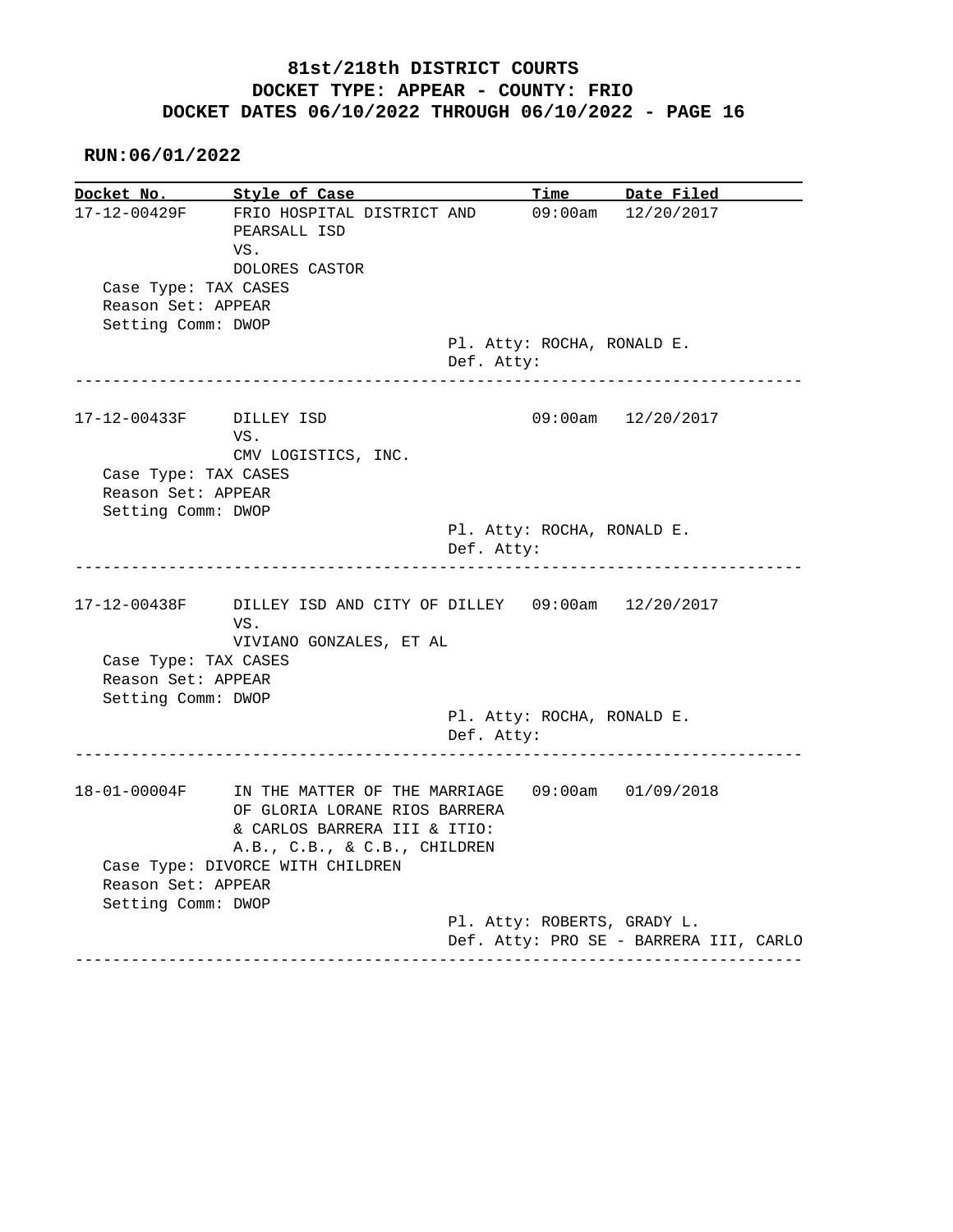**RUN:06/01/2022**

**Docket No.** Style of Case Time Date Filed 18-01-00006F TCR-THE BEST ALARM, INC. 09:00am 01/10/2018 VS. GALLAGHER CONSTRUCTION COMPANY LP D/B/A GALLAGHER CONSTRUCTION SERVICES, ET AL Case Type: DEBT/CONTRACT - OTHER Reason Set: APPEAR Setting Comm: DWOP Pl. Atty: DRY, RYAN D. Def. Atty: CALLAHAN, CALLEY DAWN Def. Atty: DRY, RYAN D. ------------------------------------------------------------------------------ 18-01-00017F IN THE INTEREST OF CHILDREN 09:00am 01/22/2018 Case Type: ADOPTION Reason Set: APPEAR Setting Comm: DWOP Pl. Atty: DAVIS, SHEY Def. Atty: ------------------------------------------------------------------------------ 18-01-00019F FRIO COUNTY 09:00am 01/23/2018 VS. TRANSPORT DRY FREIGHT, LLC Case Type: TAX CASES Reason Set: APPEAR Setting Comm: DWOP Pl. Atty: CABELLO, JAMES E. Def. Atty: ------------------------------------------------------------------------------ 18-01-00020F FRIO COUNTY 09:00am 01/23/2018 VS. REGINA GALLARDO Case Type: TAX CASES Reason Set: APPEAR Setting Comm: DWOP Pl. Atty: CABELLO, JAMES E. Pl. Atty: ROCHA, RONALD E. Pl. Atty: ROCHA, RONALD E. Def. Atty: ZAMORA, MICHAEL RENE ------------------------------------------------------------------------------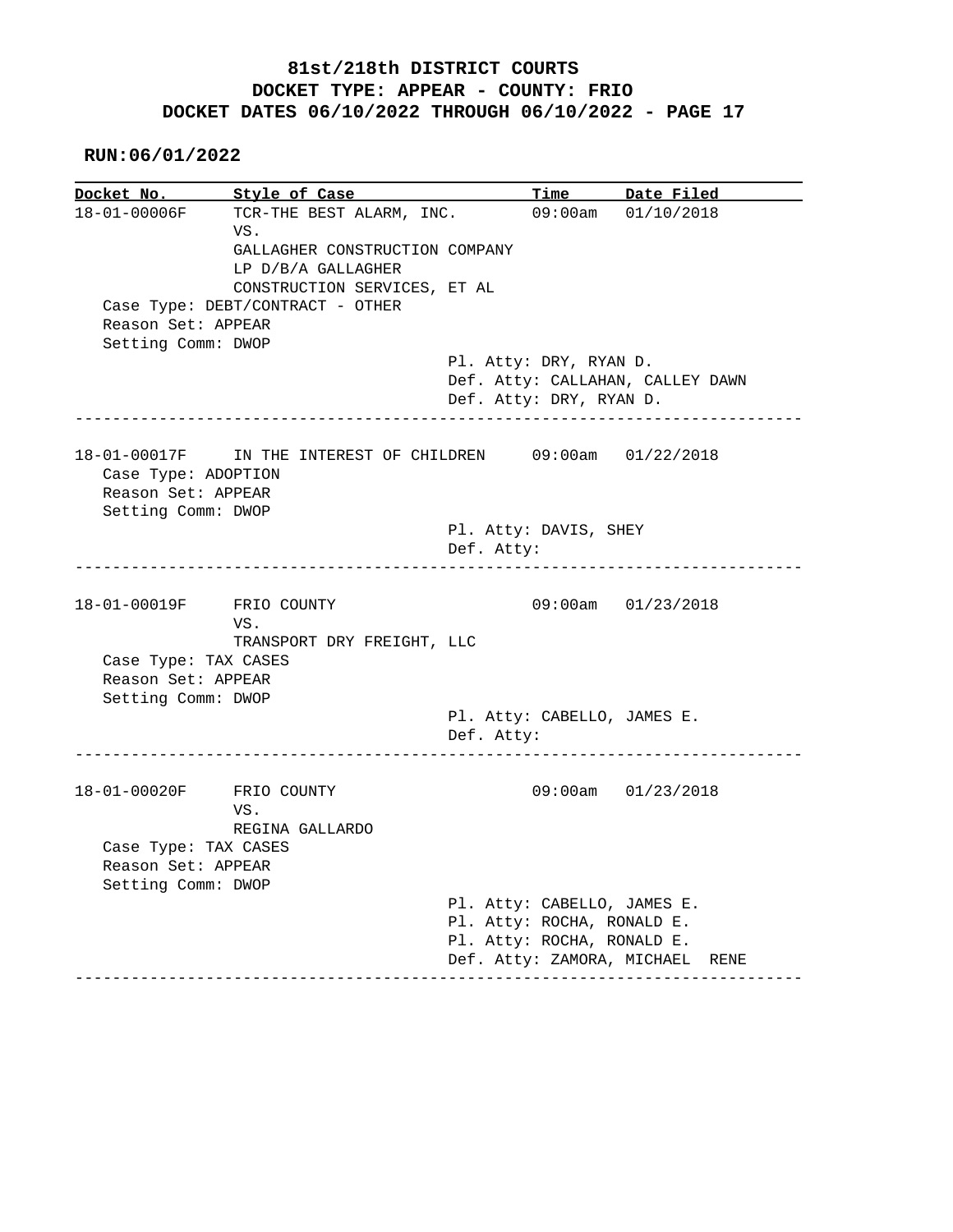| Docket No. Style of Case                 |                                                                                          |            |                             | Time Date Filed                    |
|------------------------------------------|------------------------------------------------------------------------------------------|------------|-----------------------------|------------------------------------|
|                                          | 18-02-00042F IN THE MATTER OF THE MARRIAGE<br>OF GRABIELA DURAN AND JOSE<br>ISMAEL DURAN |            |                             | $09:00$ am $02/12/2018$            |
| Reason Set: APPEAR<br>Setting Comm: DWOP | Case Type: DIVORCE NO CHILDREN                                                           |            |                             |                                    |
|                                          |                                                                                          | Def. Atty: |                             | Pl. Atty: PRO SE - DURAN, GRABIELA |
| 18-02-00044F FRIO COUNTY                 | VS.<br>RAUL MORALES                                                                      |            |                             | 09:00am 02/13/2018                 |
| Case Type: TAX CASES                     |                                                                                          |            |                             |                                    |
| Reason Set: APPEAR                       |                                                                                          |            |                             |                                    |
| Setting Comm: DWOP                       |                                                                                          |            |                             |                                    |
|                                          |                                                                                          | Def. Atty: | Pl. Atty: CABELLO, JAMES E. |                                    |
| 18-02-00045F FRIO COUNTY                 | VS.<br>BELINDA PATINO, ET AL                                                             |            |                             | 09:00am 02/13/2018                 |
| Case Type: TAX CASES                     |                                                                                          |            |                             |                                    |
| Reason Set: APPEAR                       |                                                                                          |            |                             |                                    |
| Setting Comm: DWOP                       |                                                                                          |            |                             |                                    |
|                                          |                                                                                          | Def. Atty: | Pl. Atty: CABELLO, JAMES E. |                                    |
| 18-02-00047F                             | NOE MARIO OBREGON<br>VS.                                                                 |            |                             | 09:00am 02/13/2018                 |
|                                          | KORBAN TRADING BUSINESS, LLC<br>AND DAVID MOJICA LOPEZ,                                  |            |                             |                                    |
|                                          | INDIVIDUALLY AND D/B/A TEXAS<br>BEST PRODUCE                                             |            |                             |                                    |
|                                          | Case Type: ALL OTHER CIVIL CASES                                                         |            |                             |                                    |
| Reason Set: APPEAR                       |                                                                                          |            |                             |                                    |
| Setting Comm: DWOP                       |                                                                                          |            |                             |                                    |
|                                          |                                                                                          |            | Def. Atty: PENA, JAIME      | Pl. Atty: PATTERSON JR., JOHN H.   |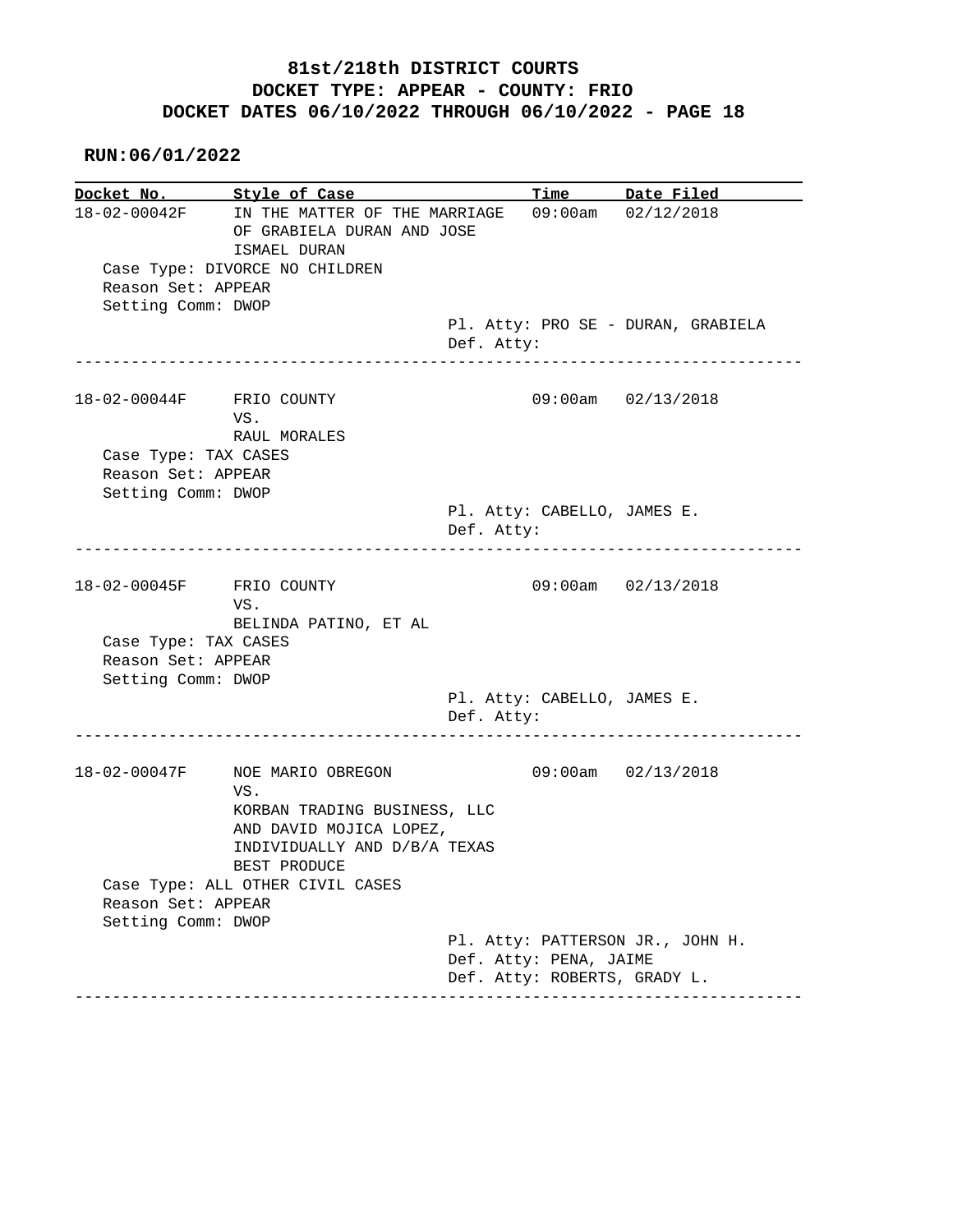**RUN:06/01/2022**

**Docket No.** Style of Case Time Date Filed 18-02-00064F SAMONA DANTZLER 09:00am 02/28/2018 VS. ANDY TRAN HAI H. NGUYEN AND VICTOR TRANSPORT, INC. Case Type: INJURY/DAMAGE INVOLVING VEHICLE Reason Set: APPEAR Setting Comm: DWOP Pl. Atty: SHAW, PHILLIP R. Def. Atty: ------------------------------------------------------------------------------ 18-03-00071F DILLEY ISD 09:00am 02/28/2018 VS. RONALDO RODRIGUEZ, ET AL Case Type: TAX CASES Reason Set: APPEAR Setting Comm: DWOP Pl. Atty: ROCHA, RONALD E. Pl. Atty: CABELLO, JAMES E. Def. Atty: ------------------------------------------------------------------------------ 18-03-00075F PEARSALL ISD AND CITY OF 09:00am 02/28/2018 PEARSALL VS. STEPHEN E. COFFMAN, ET AL Case Type: TAX CASES Reason Set: APPEAR Setting Comm: DWOP Pl. Atty: ROCHA, RONALD E. Def. Atty: ------------------------------------------------------------------------------ 18-04-00111F NAME CHANAGE OF STEPHANIE 09:00am 04/09/2018 TREJO, AN ADULT Case Type: NAME CHANGE Reason Set: APPEAR Setting Comm: DWOP Pl. Atty: PRO SE - TREJO, STEPHANIE Def. Atty: ------------------------------------------------------------------------------ 18-04-00119F IN THE INTEREST OF C.R. AND 09:00am 04/11/2018 T.R., CHILDREN Case Type: PARENT/CHILD RELATIONSHIP Reason Set: APPEAR Setting Comm: DWOP Pl. Atty: ROBERTS, GRADY L. Def. Atty: ------------------------------------------------------------------------------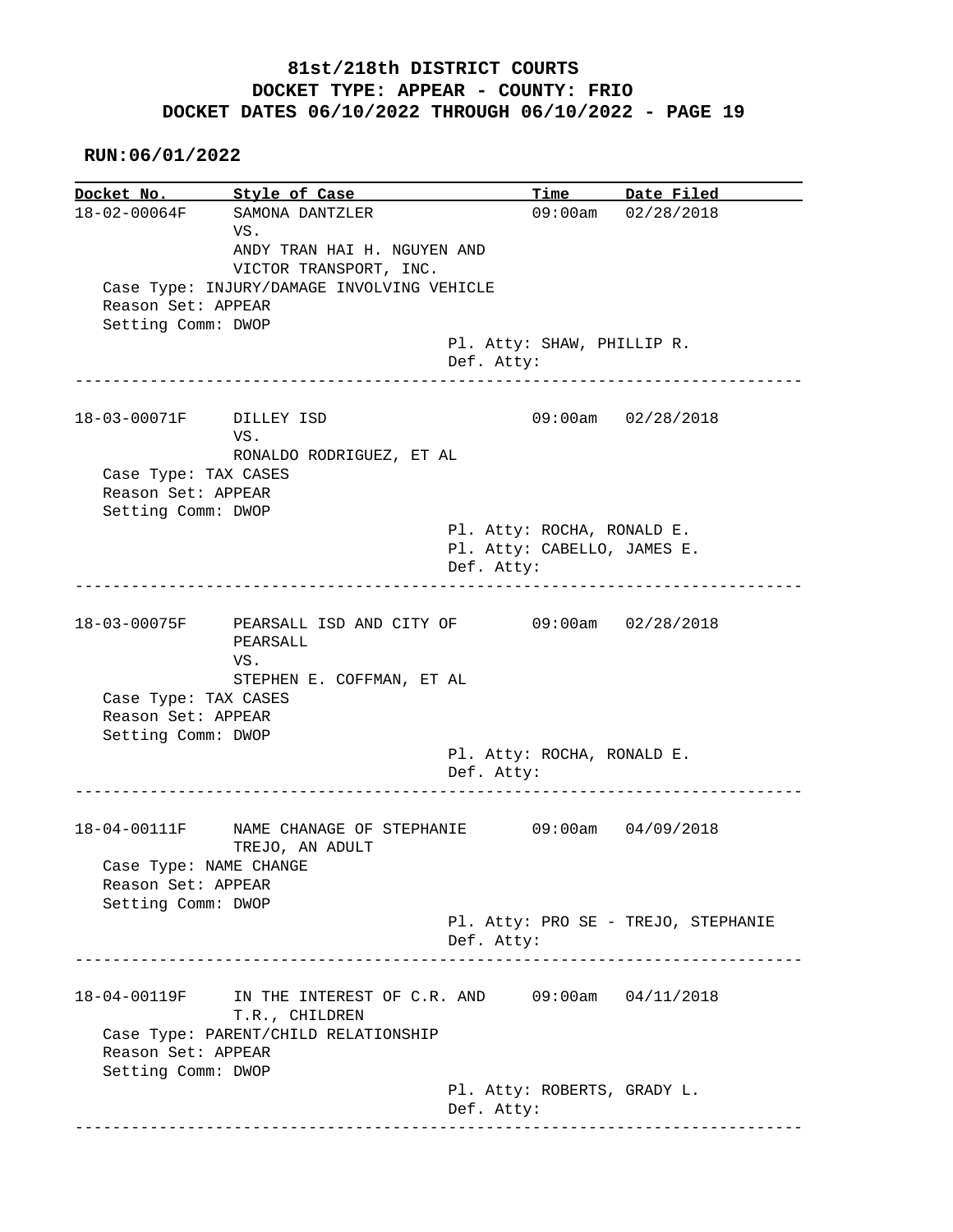|                                                             | Docket No. Style of Case                                                                                                                                          |                                           | Time Date Filed                                                  |
|-------------------------------------------------------------|-------------------------------------------------------------------------------------------------------------------------------------------------------------------|-------------------------------------------|------------------------------------------------------------------|
|                                                             | 18-04-00120F IN THE INTEREST OF R.R., A<br>CHILD                                                                                                                  |                                           | $09:00$ am $04/11/2018$                                          |
| Reason Set: APPEAR                                          | Case Type: PARENT/CHILD RELATIONSHIP                                                                                                                              |                                           |                                                                  |
| Setting Comm: DWOP                                          |                                                                                                                                                                   | Pl. Atty: ROBERTS, GRADY L.<br>Def. Atty: |                                                                  |
|                                                             | 18-04-00121F YVONNE SANTOS<br>VS.<br>JOSE LUIS SANTOS, JR.                                                                                                        |                                           | 09:00am 04/17/2018                                               |
| Reason Set: APPEAR                                          | Case Type: PROTECTIVE ORDER                                                                                                                                       |                                           |                                                                  |
| Setting Comm: DWOP                                          |                                                                                                                                                                   | Pl. Atty: SINDON, JOSEPH A.<br>Def. Atty: |                                                                  |
|                                                             | 18-04-00122F MICROWAVE PRECISION                                                                                                                                  |                                           | $09:00$ am $04/16/2018$                                          |
|                                                             | INSTRUMENTS, INC. &<br>ENVIROMENTAL AND SAFETY<br>SYSTEMS INTERNATIONAL, INC<br>A/K/A ESSI CORPORATION<br>VS.<br>BRENNAN PRESTENBACH,<br>INDIVIDUALLY AND ROADDOG |                                           |                                                                  |
|                                                             | INVESTMENT & CONTRACTING, LLC<br>$D/B/A$ BLUE RIDGE                                                                                                               |                                           |                                                                  |
| Reason Set: APPEAR<br>Setting Comm: DWOP                    | Case Type: DEBT/CONTRACT - DEBT/CONTRACT                                                                                                                          |                                           |                                                                  |
|                                                             |                                                                                                                                                                   | Pl. Atty: CLENDENIN, CRAIG H.             | Def. Atty: HILL, GRIFFIN SCOTT<br>Def. Atty: HILL, GRIFFIN SCOTT |
| 18-04-00125F<br>Case Type: EXPUNCTION<br>Reason Set: APPEAR | EX PARTE: E.V.M.                                                                                                                                                  | 09:00am                                   | 04/19/2018                                                       |
| Setting Comm: DWOP                                          |                                                                                                                                                                   | Pl. Atty:<br>Def. Atty:                   |                                                                  |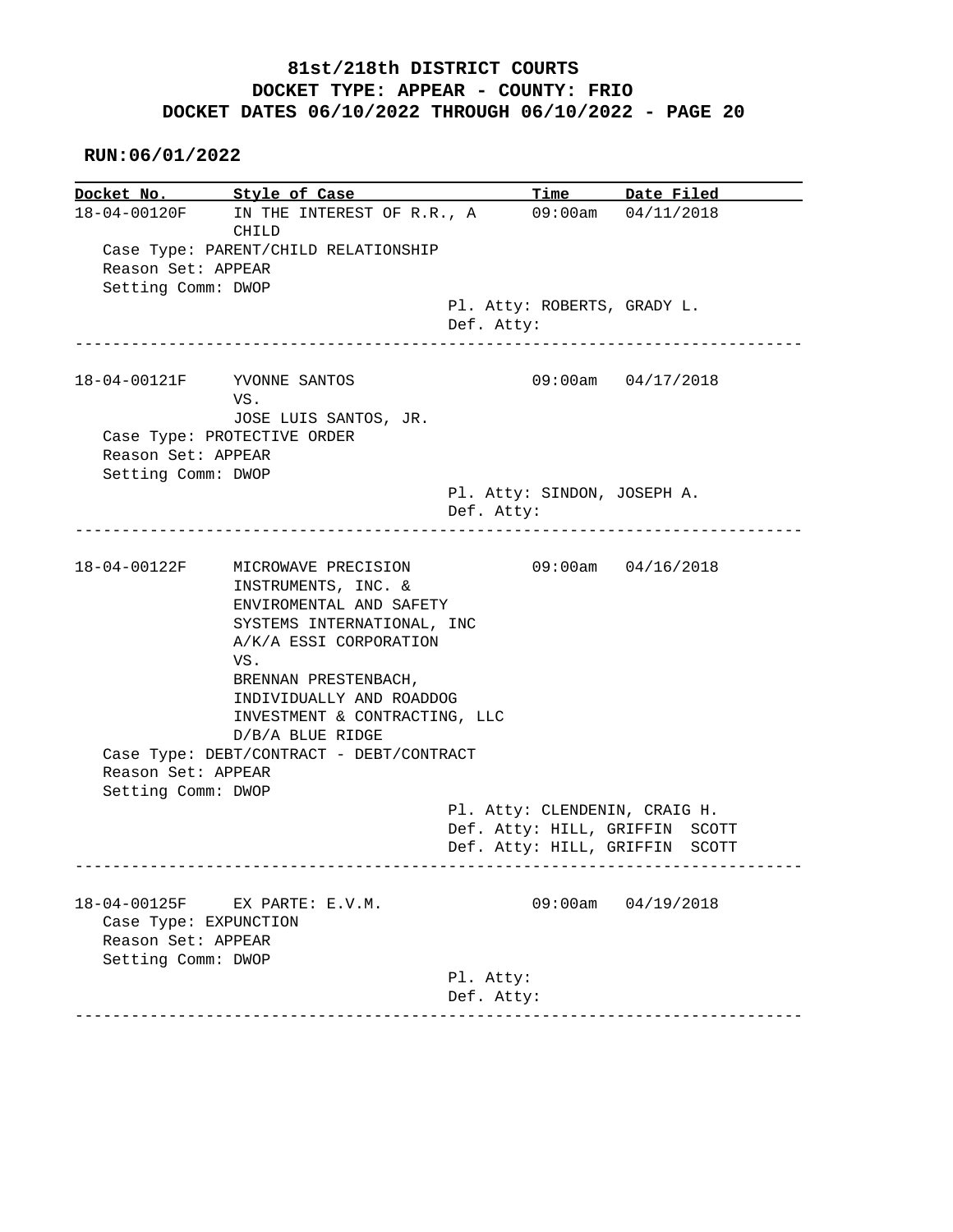**RUN:06/01/2022**

**Docket No. Style of Case Time Date Filed**  18-04-00130F JAAR WATER WELL SERVICE 09:00am 04/20/2018 VS. GG PHI, LLC Case Type: DEBT/CONTRACT - DEBT/CONTRACT Reason Set: APPEAR Setting Comm: DWOP Pl. Atty: ROBERTS, GRADY L. Def. Atty: ------------------------------------------------------------------------------ 18-04-00131F FRIO COUNTY 09:00am 04/20/2018 VS. JESUS F. MALDONADO, A/K/A JESUS MALDONADO, DECEASED, ET AL Case Type: TAX CASES Reason Set: APPEAR Setting Comm: DWOP Pl. Atty: CABELLO, JAMES E. Def. Atty: ROBERTS, GRADY L. Def. Atty: PRO SE - SWEENEY, LARRY ------------------------------------------------------------------------------ 18-04-00132F FRIO COUNTY 09:00am 04/20/2018 VS. RONALDO DEANDA RODRIGUEZ, ET AL Case Type: TAX CASES Reason Set: APPEAR Setting Comm: DWOP Pl. Atty: CABELLO, JAMES E. Def. Atty: ------------------------------------------------------------------------------ 18-04-00133F FRIO COUNTY 09:00am 04/20/2018 VS. DEL RAE TRAUX WALLIS, ET AL Case Type: TAX CASES Reason Set: APPEAR Setting Comm: DWOP Pl. Atty: CABELLO, JAMES E. Def. Atty: ------------------------------------------------------------------------------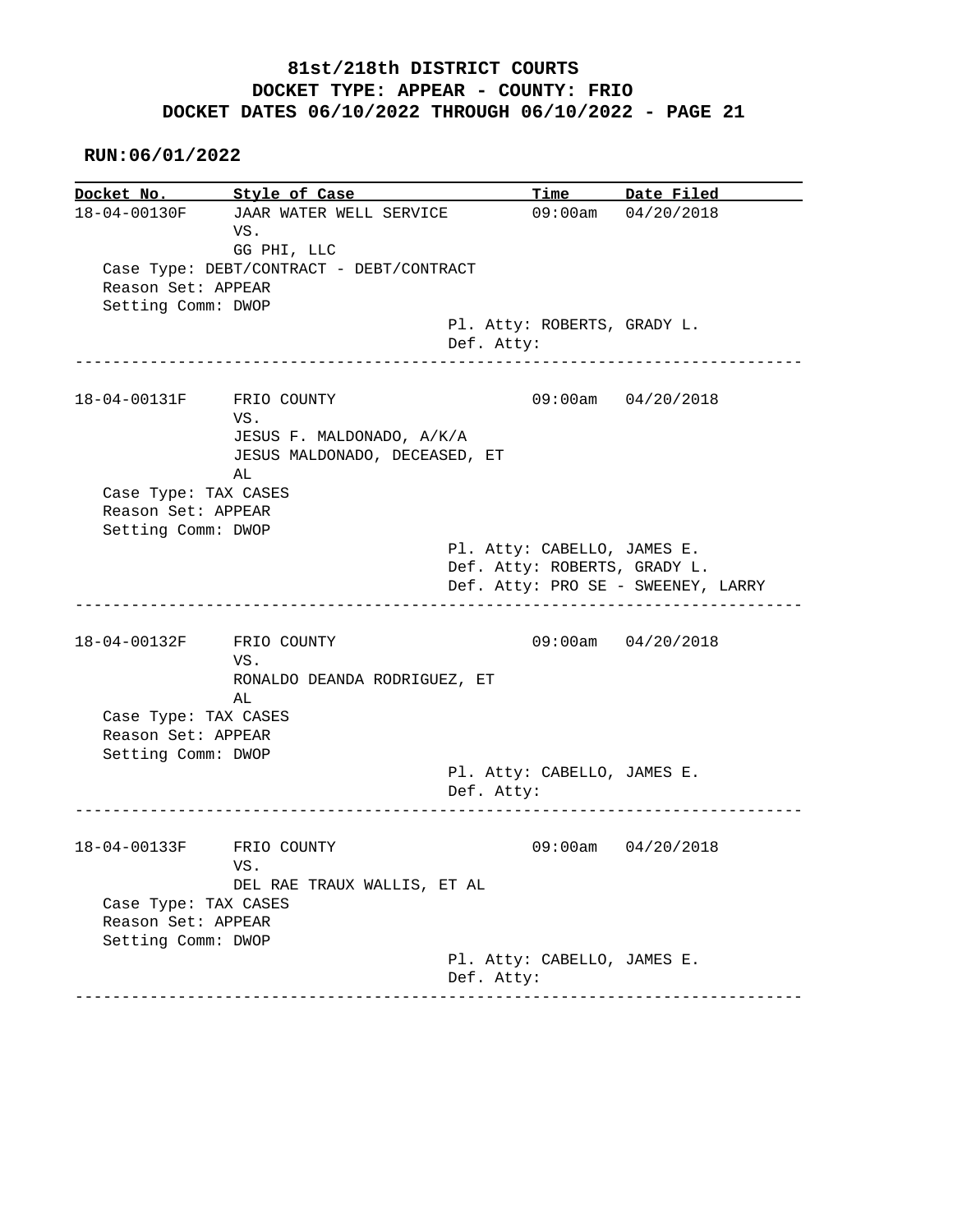|                          | Docket No. Style of Case                |                                           | Time Date Filed                      |
|--------------------------|-----------------------------------------|-------------------------------------------|--------------------------------------|
| 18-04-00134F FRIO COUNTY |                                         |                                           | $09:00am$ $04/20/2018$               |
|                          | VS.                                     |                                           |                                      |
|                          | JOSE LUIS SOTO                          |                                           |                                      |
| Case Type: TAX CASES     |                                         |                                           |                                      |
| Reason Set: APPEAR       |                                         |                                           |                                      |
| Setting Comm: DWOP       |                                         |                                           |                                      |
|                          |                                         | Pl. Atty: CABELLO, JAMES E.               |                                      |
|                          |                                         | Def. Atty:                                |                                      |
|                          | _____________________________           |                                           |                                      |
|                          | 18-04-00146F IN THE INTEREST OF D.M.E., | $09:00$ am $04/25/2018$                   |                                      |
|                          | B.B., R.B. JR. AND K.M.B.,<br>CHILDREN  |                                           |                                      |
|                          | Case Type: CHILD PROTECTION             |                                           |                                      |
| Reason Set: APPEAR       |                                         |                                           |                                      |
| Setting Comm: DWOP       |                                         |                                           |                                      |
|                          |                                         | Pl. Atty: POWERS, ANGELICA M.             |                                      |
|                          |                                         | Pl. Atty: CANAVAN-MANTZ, LUCINDA          |                                      |
|                          |                                         | Def. Atty: RODRIGUEZ, SYLVIA A.           |                                      |
|                          |                                         |                                           | Def. Atty: SALDIVAR, RICHARD CHARLES |
|                          |                                         |                                           |                                      |
|                          |                                         |                                           |                                      |
|                          | 18-04-00147F PEARSALL ISD, ET AL        |                                           | $09:00$ am $04/26/2018$              |
|                          | VS.<br>ALMA MALDONADO, ET AL            |                                           |                                      |
| Case Type: TAX CASES     |                                         |                                           |                                      |
| Reason Set: APPEAR       |                                         |                                           |                                      |
| Setting Comm: DWOP       |                                         |                                           |                                      |
|                          |                                         | Pl. Atty: ROCHA, RONALD E.                |                                      |
|                          |                                         | Pl. Atty:                                 |                                      |
|                          |                                         | Pl. Atty: CABELLO, JAMES E.               |                                      |
|                          |                                         | Def. Atty:                                |                                      |
|                          |                                         |                                           |                                      |
| 18-04-00148F             | PEARSALL ISD, ET AL                     |                                           | $09:00am$ $04/26/2018$               |
|                          | VS.                                     |                                           |                                      |
|                          | SRR, LLC D/B/A FRIO ADULT DAY           |                                           |                                      |
|                          | CARE CENTER, ET AL                      |                                           |                                      |
| Case Type: TAX CASES     |                                         |                                           |                                      |
| Reason Set: APPEAR       |                                         |                                           |                                      |
|                          |                                         |                                           |                                      |
|                          |                                         |                                           |                                      |
| Setting Comm: DWOP       |                                         |                                           |                                      |
|                          |                                         | Pl. Atty: ROCHA, RONALD E.                |                                      |
|                          |                                         | Pl. Atty:                                 |                                      |
|                          |                                         | Pl. Atty: CABELLO, JAMES E.<br>Def. Atty: |                                      |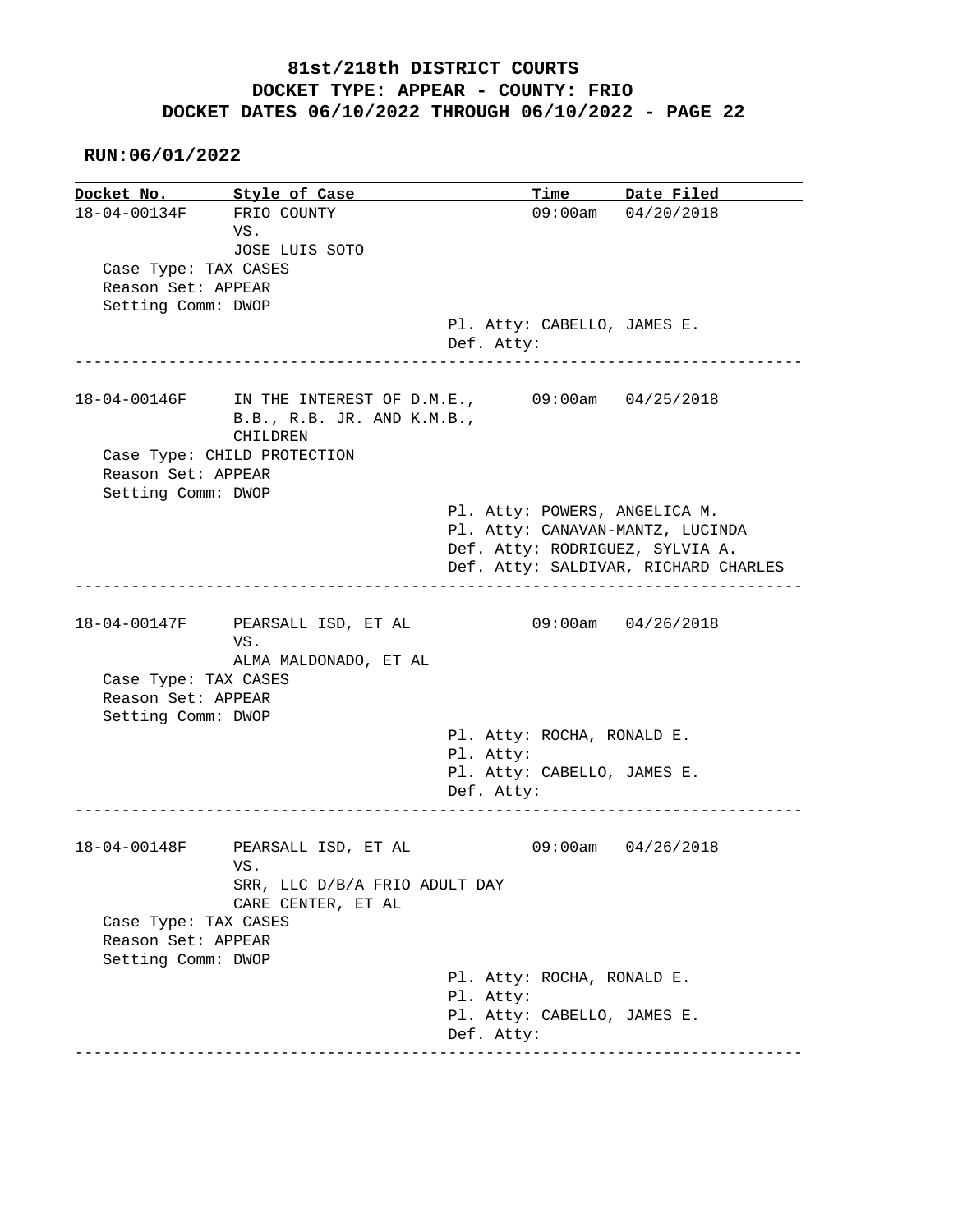**RUN:06/01/2022**

**Docket No. Style of Case Time Date Filed**  18-04-00149F PEARSALL ISD, ET AL 09:00am 04/26/2018 VS. CAROL JANICE BRYANT, ET AL Case Type: TAX CASES Reason Set: APPEAR Setting Comm: DWOP Pl. Atty: ROCHA, RONALD E. Pl. Atty: Pl. Atty: CABELLO, JAMES E. Def. Atty: SMITH, ELIZABETH G. ------------------------------------------------------------------------------ 18-04-00151F PEARSALL ISD, ET AL 09:00am 04/26/2018 VS. KENT ALBRIGHT A/K/A KERT ALBRIGHT, ET AL Case Type: TAX CASES Reason Set: APPEAR Setting Comm: DWOP Pl. Atty: ROCHA, RONALD E. Pl. Atty: Pl. Atty: Pl. Atty: CABELLO, JAMES E. Def. Atty: ------------------------------------------------------------------------------ 18-04-00155F PEARSALL ISD, ET AL 09:00am 04/26/2018 VS. GREGORIO BERRELES, SR. A/K/A GREGORIO BERRELEZ, ET AL Case Type: TAX CASES Reason Set: APPEAR Setting Comm: DWOP Pl. Atty: ROCHA, RONALD E. Pl. Atty: Pl. Atty: Pl. Atty: CABELLO, JAMES E. Def. Atty: ------------------------------------------------------------------------------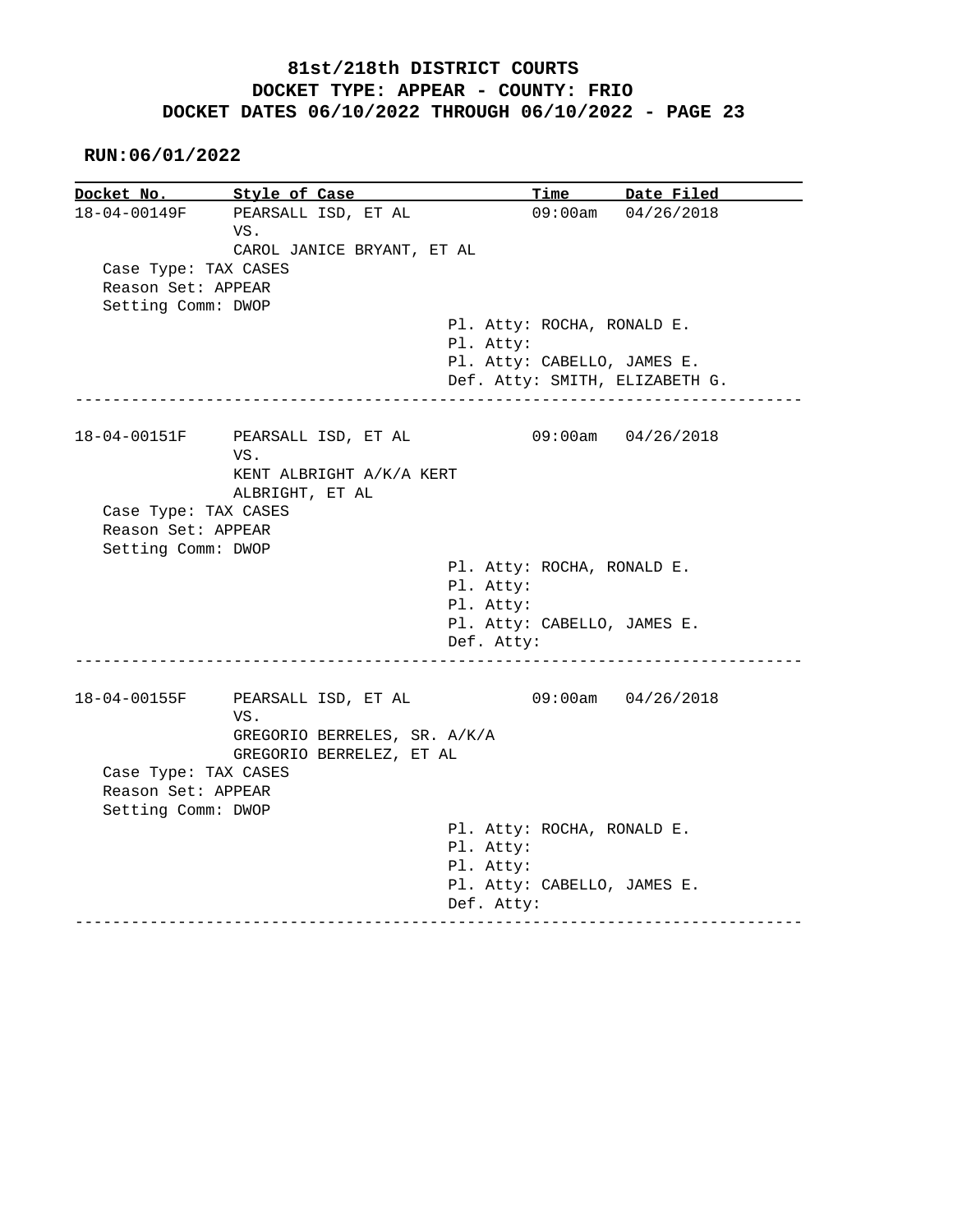**RUN:06/01/2022**

**Docket No. Style of Case Time Date Filed**  18-04-00156F PEARSALL ISD AND FRIO HOSPITAL 09:00am 04/26/2018 DISTRICT VS. HILARIO G. RAMIREZ, ET AL Case Type: TAX CASES Reason Set: APPEAR Setting Comm: DWOP Pl. Atty: ROCHA, RONALD E. Pl. Atty: Pl. Atty: CABELLO, JAMES E. Def. Atty: SEWARD, STEVEN ------------------------------------------------------------------------------ 18-04-00157F PEARSALL ISD 09:00am 04/26/2018 VS. JOSE BARRON, ET AL Case Type: TAX CASES Reason Set: APPEAR Setting Comm: DWOP Pl. Atty: ROCHA, RONALD E. Def. Atty: ------------------------------------------------------------------------------ 18-04-00158F CITY OF PEARSALL, ET AL 09:00am 04/26/2018 VS. MILDRED M. RHEW, ET AL Case Type: TAX CASES Reason Set: APPEAR Setting Comm: DWOP Pl. Atty: ROCHA, RONALD E. Pl. Atty: Pl. Atty: Pl. Atty: CABELLO, JAMES E. Def. Atty: ------------------------------------------------------------------------------ 18-04-00160F CITY OF DILLEY & DILLEY ISD 09:00am 04/26/2018 VS. VICKI ASHBURN Case Type: TAX CASES Reason Set: APPEAR Setting Comm: DWOP Pl. Atty: ROCHA, RONALD E. Pl. Atty: Pl. Atty: CABELLO, JAMES E. Def. Atty: ------------------------------------------------------------------------------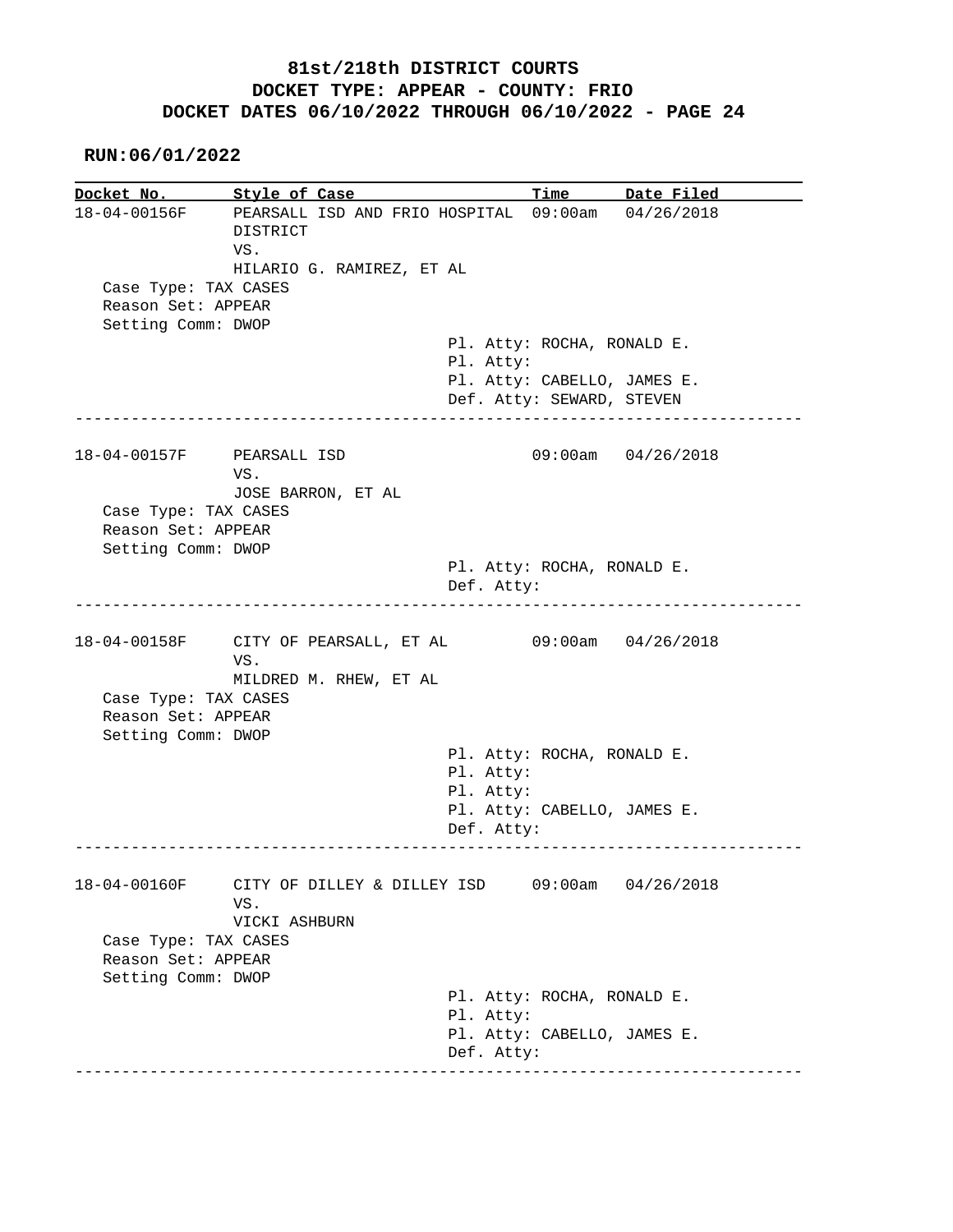|                    | Docket No. Style of Case                                                          |            |                              | <u>Time Date Filed</u>                 |
|--------------------|-----------------------------------------------------------------------------------|------------|------------------------------|----------------------------------------|
|                    | 18-04-00164F HERMENEGILDO VASQUEZ                                                 |            |                              | 09:00am 04/30/2018                     |
|                    | VS.                                                                               |            |                              |                                        |
|                    | JOHN STACY                                                                        |            |                              |                                        |
|                    | Case Type: ALL OTHER CIVIL CASES                                                  |            |                              |                                        |
| Reason Set: APPEAR |                                                                                   |            |                              |                                        |
| Setting Comm: DWOP |                                                                                   |            |                              |                                        |
|                    |                                                                                   |            |                              | Pl. Atty: PRO SE - VASQUEZ, HERMENEGIL |
|                    |                                                                                   |            | Def. Atty: ROBERTS, GRADY L. |                                        |
|                    |                                                                                   |            | --------------------------   |                                        |
|                    |                                                                                   |            |                              |                                        |
| 18-05-00169F       | IN THE MATTER OF THE MARRIAGE 09:00am 05/02/2018                                  |            |                              |                                        |
|                    | OF JULIE RAMOS GARCIA AND                                                         |            |                              |                                        |
|                    | JUAN GARCIA & ITIO: E.M.G. &                                                      |            |                              |                                        |
|                    | A.R.G., CHILDREN                                                                  |            |                              |                                        |
|                    | Case Type: DIVORCE WITH CHILDREN                                                  |            |                              |                                        |
| Reason Set: APPEAR |                                                                                   |            |                              |                                        |
| Setting Comm: DWOP |                                                                                   |            |                              |                                        |
|                    |                                                                                   | Pl. Atty:  |                              |                                        |
|                    |                                                                                   | Def. Atty: |                              |                                        |
|                    |                                                                                   |            |                              |                                        |
| 18-05-00174F       | IN THE MATTER OF THE MARRIAGE  09:00am  05/03/2018<br>OF MARY JOYER RAMON AND JOE |            |                              |                                        |
| Reason Set: APPEAR | LUIS RAMON JR. & ITIO:<br>CHILDREN<br>Case Type: DIVORCE WITH CHILDREN            |            |                              |                                        |
| Setting Comm: DWOP |                                                                                   |            |                              |                                        |
|                    |                                                                                   | Def. Atty: |                              | Pl. Atty: PRO SE - RAMON, MARY JOYER   |
| 18-05-00179F       | TOWD POINT MASTER FUNDING                                                         |            |                              | 09:00am 05/08/2018                     |
|                    | TRUST 2017-PM18 BY DITECH                                                         |            |                              |                                        |
|                    | FINANCIAL LLC, AS SERVICER                                                        |            |                              |                                        |
|                    | VS.                                                                               |            |                              |                                        |
|                    |                                                                                   |            |                              |                                        |
|                    | DIANA ALVAREZ AND/OR ALL                                                          |            |                              |                                        |
|                    | OCCUPANTS OF 2109 POWER PLANT                                                     |            |                              |                                        |
|                    | RD PEARSALL, TEXAS 78061                                                          |            |                              |                                        |
|                    | Case Type: DEBT/CONTRACT - DEBT/CONTRACT                                          |            |                              |                                        |
| Reason Set: APPEAR |                                                                                   |            |                              |                                        |
| Setting Comm: DWOP |                                                                                   |            |                              |                                        |
|                    |                                                                                   |            | Pl. Atty: SWANSON, TIMOTHY   |                                        |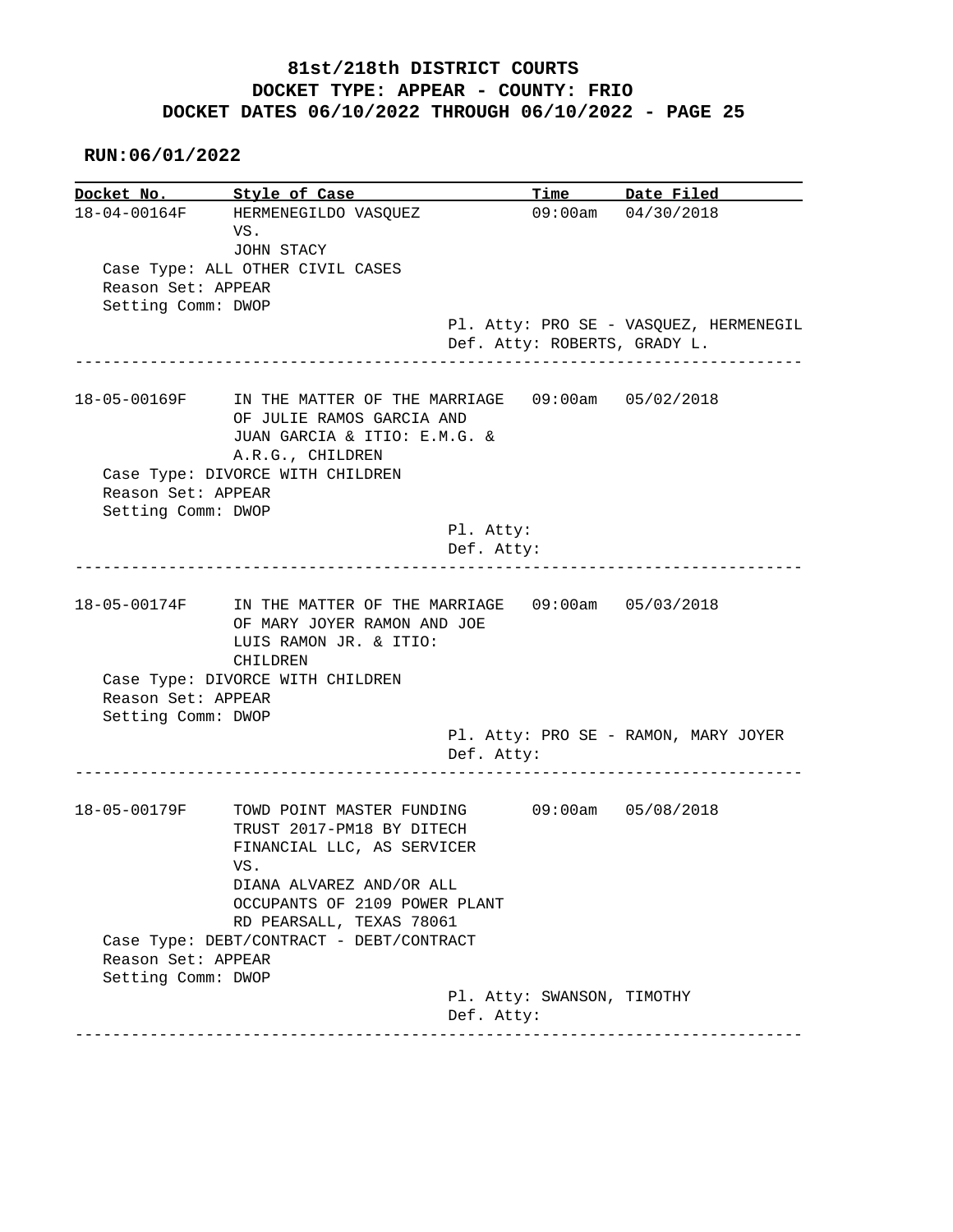| Docket No. Style of Case                 |                                                                                                                             | Time                                                                                             | Date Filed              |
|------------------------------------------|-----------------------------------------------------------------------------------------------------------------------------|--------------------------------------------------------------------------------------------------|-------------------------|
| 18-05-00190F                             | CRUM & FORSTER INDEMNITY<br>CO.ASO PEARSALL EXPRESS LLC<br>AND MEGHANI REAL ESTATE LLC<br>D/B/A FUEL STATION #9<br>VS.      |                                                                                                  | $09:00am$ $05/23/2018$  |
|                                          | CODY LAMAR TILLER                                                                                                           |                                                                                                  |                         |
| Reason Set: APPEAR                       | Case Type: ALL OTHER CIVIL CASES                                                                                            |                                                                                                  |                         |
| Setting Comm: DWOP                       |                                                                                                                             |                                                                                                  |                         |
|                                          | Def. Atty:                                                                                                                  | Pl. Atty: JONES, JOHN R.                                                                         |                         |
| 18-05-00191F                             | AMANDA VEGA AND JOE FLORES 09:00am 05/23/2018<br>INDIVIDUALLY AS<br>REPRESENTATIVE OF THE ESTATE<br>OF JOLIET MANDI FLORES, |                                                                                                  |                         |
|                                          | <b>DECEASED</b><br>VS.                                                                                                      |                                                                                                  |                         |
| Reason Set: APPEAR<br>Setting Comm: DWOP | JETTA BROWN, M.D.<br>Case Type: INJURY/DAMAGE OTHER THAN VEHICLE                                                            |                                                                                                  |                         |
|                                          |                                                                                                                             | Pl. Atty: ADKISSON, DAVID M.<br>Def. Atty: MEDEROS, JULIE A.<br>-------------------------------- |                         |
| 18-05-00203F                             | JOSE L. ALCALA<br>VS.                                                                                                       |                                                                                                  | $09:00am$ $05/31/2018$  |
| Reason Set: APPEAR<br>Setting Comm: DWOP | JOSE MANUEL GARCIA<br>Case Type: INJURY/DAMAGE INVOLVING VEHICLE                                                            |                                                                                                  |                         |
|                                          | Def. Atty:                                                                                                                  | Pl. Atty: SNELL, DAVID C.                                                                        |                         |
| 18-05-00204F                             | IN THE MATTER OF THE MARRIAGE<br>OF SAMANTHA ESTRADA AND PAUL<br>ESTRADA & ITIO: L.E.E., A<br>CHILD                         |                                                                                                  | $09:00$ am $05/31/2018$ |
| Reason Set: APPEAR                       | Case Type: DIVORCE WITH CHILDREN                                                                                            |                                                                                                  |                         |
| Setting Comm: DWOP                       |                                                                                                                             |                                                                                                  |                         |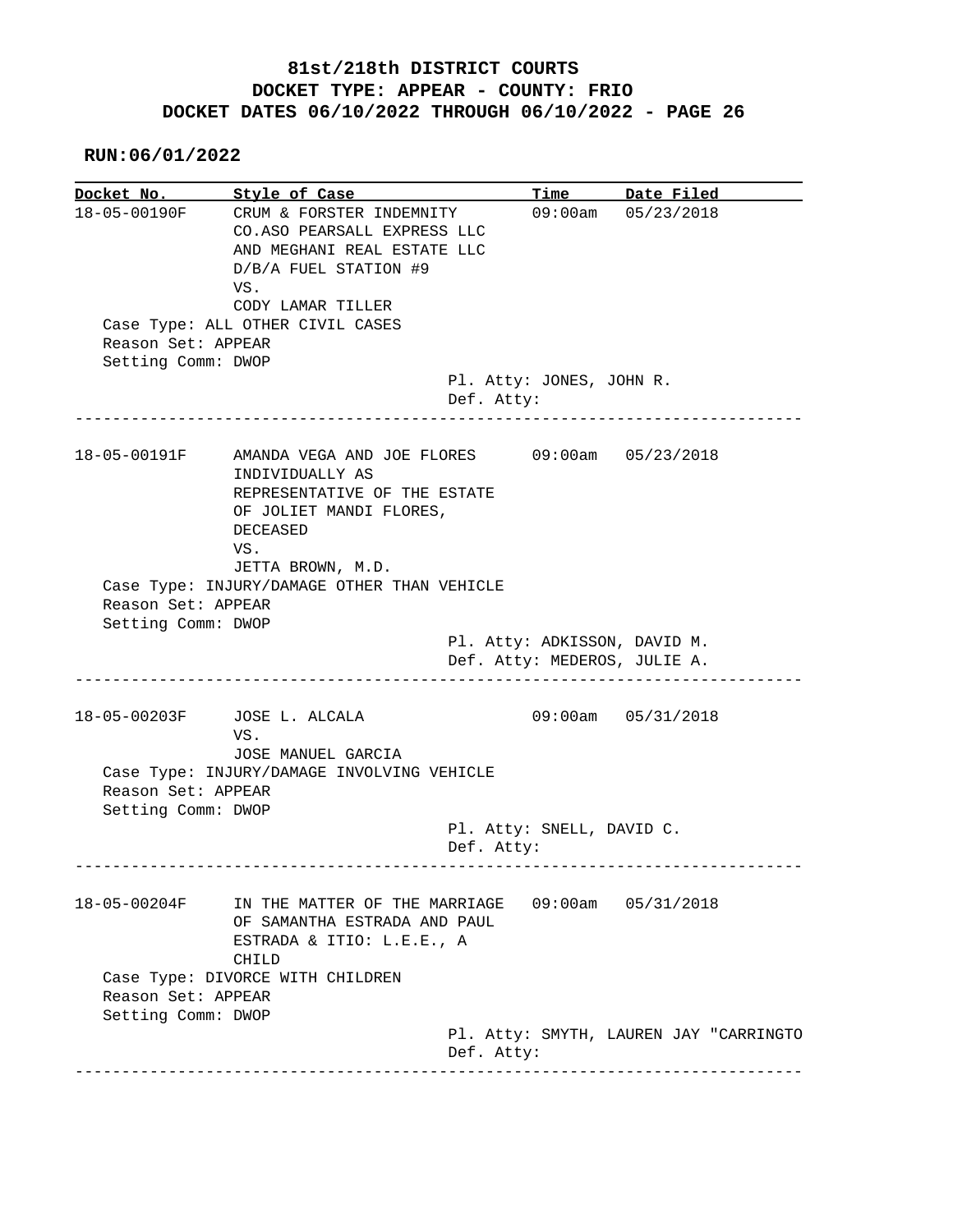**RUN:06/01/2022**

**Docket No.** Style of Case Time Date Filed 18-06-00210F CONN APPLIANCES, INC. D/B/A 09:00am 06/04/2018 CONN'S VS. MELISSA P. GUTIERREZ Case Type: DEBT/CONTRACT - CONSUMER/DTPA Reason Set: APPEAR Setting Comm: DWOP Pl. Atty: JONES, STEPHEN THOMAS Def. Atty: ------------------------------------------------------------------------------ 18-06-00213F IN THE MATTER OF THE MARRIAGE 09:00am 06/12/2018 OF DEVORA ARANDA AND ROGER PEREZ Case Type: DIVORCE Reason Set: APPEAR Setting Comm: DWOP Pl. Atty: PRO SE - ARANDA, DEVORA Def. Atty: ------------------------------------------------------------------------------ 18-06-00217F CONN APPLIANCES, INC. D/B/A 09:00am 06/13/2018 CONN'S VS. MARCIE MARTINEZ Case Type: DEBT/CONTRACT - CONSUMER/DTPA Reason Set: APPEAR Setting Comm: DWOP Pl. Atty: WHITE, CAMERON SETH Def. Atty: ------------------------------------------------------------------------------ 18-06-00218F CONN APPLIANCES, INC. D/B/A 09:00am 06/14/2018 CONN'S VS. ROYEL BUENO Case Type: DEBT/CONTRACT - CONSUMER/DTPA Reason Set: APPEAR Setting Comm: DWOP Pl. Atty: HALE, MEGAN KATHLEEN Def. Atty: ------------------------------------------------------------------------------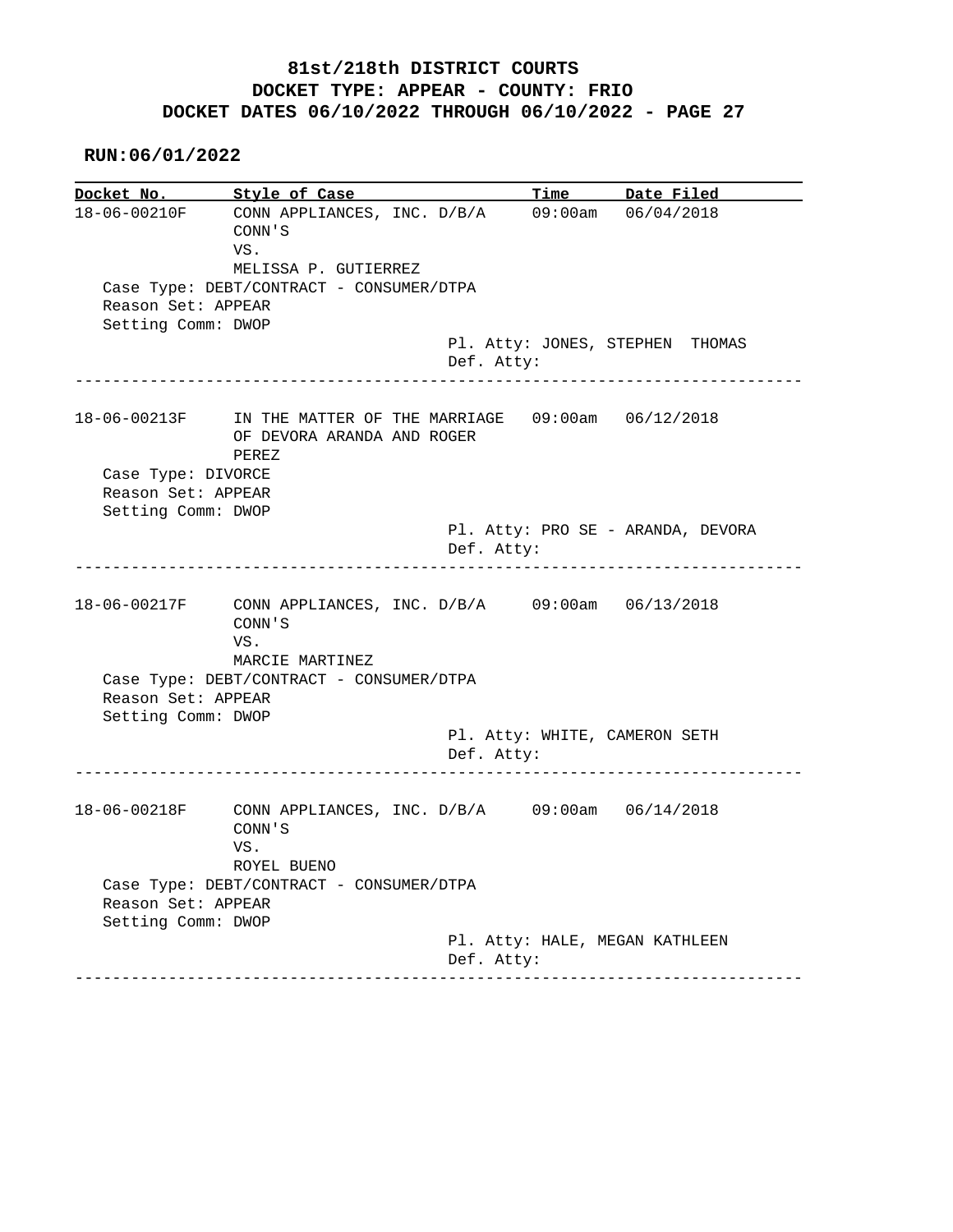**RUN:06/01/2022**

**Docket No. Style of Case Time Date Filed**  18-06-00224F PEARSALL ISD, ET AL 09:00am 06/19/2018 VS. ANDRES D. CANTU, ET AL Case Type: TAX CASES Reason Set: APPEAR Setting Comm: DWOP Pl. Atty: ROCHA, RONALD E. Def. Atty: ------------------------------------------------------------------------------ 18-06-00235F CITY OF DILLEY AND DILLEY ISD 09:00am 06/19/2018 VS. SAMANTHA LEE RODRIGUEZ A/K/A SAMANTHA L. RODRIGUEZ Case Type: TAX CASES Reason Set: APPEAR Setting Comm: DWOP Pl. Atty: ROCHA, RONALD E. Pl. Atty: Pl. Atty: CABELLO, JAMES E. Def. Atty: ------------------------------------------------------------------------------ 18-06-00237F CITY OF DILLEY AND DILLEY ISD 09:00am 06/19/2018 VS. ANTONIO SAN MIGUEL Case Type: TAX CASES Reason Set: APPEAR Setting Comm: DWOP Pl. Atty: ROCHA, RONALD E. Pl. Atty: Pl. Atty: CABELLO, JAMES E. Def. Atty: ZAMORA, MICHAEL RENE ------------------------------------------------------------------------------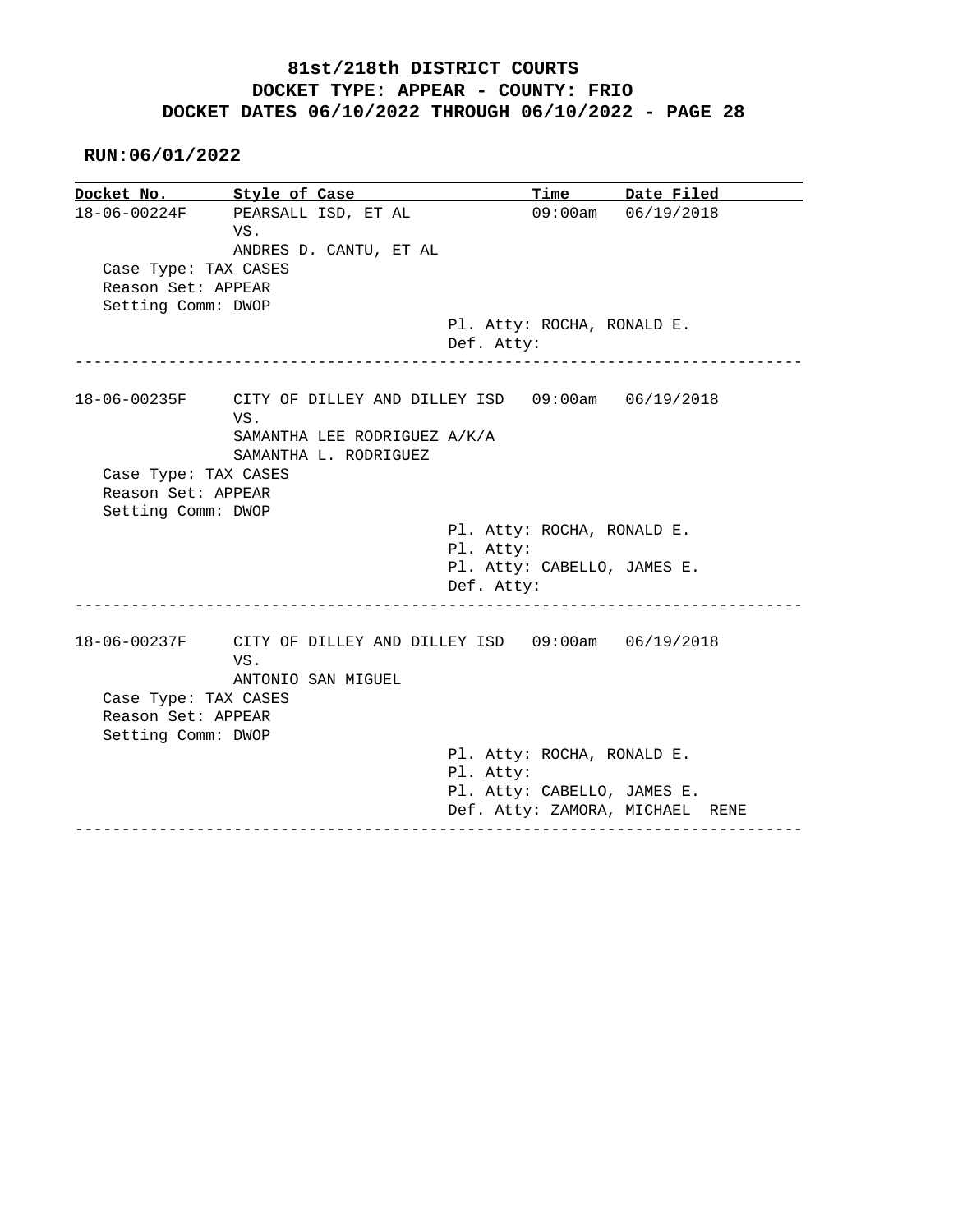| Docket No. Style of Case                                         |                                                                                                                                                                   |                             | Time Date Filed                                                              |
|------------------------------------------------------------------|-------------------------------------------------------------------------------------------------------------------------------------------------------------------|-----------------------------|------------------------------------------------------------------------------|
|                                                                  | 18-06-00240F CITY OF DILLEY AND DILLEY ISD 09:00am 06/19/2018                                                                                                     |                             |                                                                              |
|                                                                  | VS.                                                                                                                                                               |                             |                                                                              |
|                                                                  | RAYMOND M. VARGAS A/K/A RAY                                                                                                                                       |                             |                                                                              |
|                                                                  | VARGAS, ET AL                                                                                                                                                     |                             |                                                                              |
| Case Type: TAX CASES                                             |                                                                                                                                                                   |                             |                                                                              |
| Reason Set: APPEAR                                               |                                                                                                                                                                   |                             |                                                                              |
| Setting Comm: DWOP                                               |                                                                                                                                                                   |                             |                                                                              |
|                                                                  |                                                                                                                                                                   | Pl. Atty: ROCHA, RONALD E.  |                                                                              |
|                                                                  | Pl. Atty:                                                                                                                                                         |                             |                                                                              |
|                                                                  |                                                                                                                                                                   | Pl. Atty: CABELLO, JAMES E. |                                                                              |
|                                                                  |                                                                                                                                                                   |                             | Def. Atty: ROBERTS, KATHLEEN 'KATIE'                                         |
|                                                                  | Def. Atty:                                                                                                                                                        |                             |                                                                              |
|                                                                  | Def. Atty:                                                                                                                                                        |                             |                                                                              |
|                                                                  | Def. Atty:                                                                                                                                                        |                             |                                                                              |
|                                                                  |                                                                                                                                                                   |                             | Def. Atty: ROBERTS, KATHLEEN 'KATIE'<br>Def. Atty: ROBERTS, KATHLEEN 'KATIE' |
|                                                                  |                                                                                                                                                                   |                             |                                                                              |
|                                                                  |                                                                                                                                                                   |                             | Def. Atty: ROBERTS, KATHLEEN 'KATIE'                                         |
|                                                                  |                                                                                                                                                                   |                             | Def. Atty: ROBERTS, KATHLEEN 'KATIE'                                         |
|                                                                  | 18-06-00243F CITY OF PEARSALL, PEARSALL 09:00am 06/19/2018<br>INDEPENDENT SCHOOL DISTRICT,<br>RENDITION PENALTY, FRIO<br>HOSPITAL DISTRICT AND FRIO<br>COUNTY VS- |                             |                                                                              |
| Case Type: TAX CASES<br>Reason Set: APPEAR<br>Setting Comm: DWOP | DIANA Y HERNANDEZ D/B/A<br>ANGELIC IDEAS                                                                                                                          | Pl. Atty: ROCHA, RONALD E.  |                                                                              |
|                                                                  | Def. Atty:                                                                                                                                                        |                             |                                                                              |
|                                                                  | 18-06-00244F CITY OF PEARSALL, PEARSALL 09:00am 06/19/2018<br>ISD, FRIO HOSPITAL DISTRICT,<br>AND FRIO COUNTY<br>$-VS-$<br>NORMA L.MARTINEZ                       |                             |                                                                              |
| Case Type: TAX CASES                                             |                                                                                                                                                                   |                             |                                                                              |
| Reason Set: APPEAR                                               |                                                                                                                                                                   |                             |                                                                              |
| Setting Comm: DWOP                                               |                                                                                                                                                                   |                             |                                                                              |
|                                                                  |                                                                                                                                                                   | Pl. Atty: ROCHA, RONALD E.  |                                                                              |
|                                                                  | Def. Atty:                                                                                                                                                        | Pl. Atty: CABELLO, JAMES E. |                                                                              |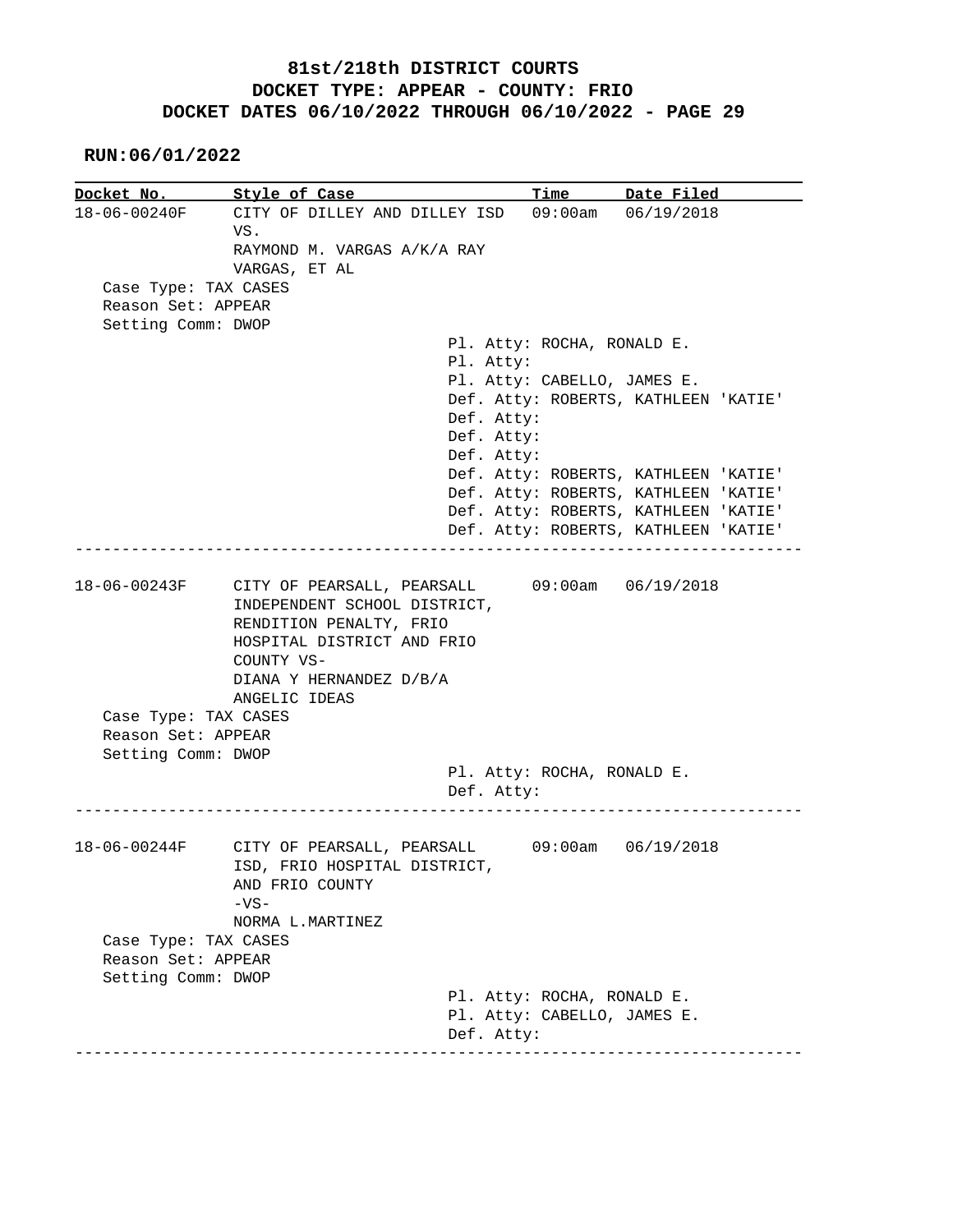|                    | Docket No. Style of Case               | Time Date Filed                                              |
|--------------------|----------------------------------------|--------------------------------------------------------------|
|                    | 18-07-00293F ASPHALT MAINTENANCE, INC. | 09:00am 07/26/2018                                           |
|                    | VS.                                    |                                                              |
|                    | RANCHO SAGRADO, LLC AND                |                                                              |
|                    | MICHAEL S. MCGRATH                     |                                                              |
|                    | Case Type: CONTRACTS ACCOUNTS NOTES    |                                                              |
| Reason Set: APPEAR |                                        |                                                              |
| Setting Comm: DWOP |                                        |                                                              |
|                    |                                        | Pl. Atty: WALKER, TED L.                                     |
|                    |                                        | Def. Atty: WYNN, FORREST JACOB                               |
|                    |                                        | Def. Atty: WYNN, FORREST JACOB                               |
|                    |                                        | Def. Atty: PENA, JOSEPH G.                                   |
|                    |                                        | Def. Atty: NELSON-ARCHER, JOSHUA                             |
|                    |                                        | Def. Atty: SHIRLEY, CHANDLER M.                              |
|                    |                                        |                                                              |
| 18-07-00300F       | THE STATE OF TEXAS<br>VS.              | $09:00$ am $07/30/2018$                                      |
|                    | SEBASTIAN FLORES, PRINCIPAL            |                                                              |
|                    | AND ALBERT SAENZ D/B/A BEST            |                                                              |
|                    | BAIL BONDS, SURETY                     |                                                              |
|                    | Case Type: JUDGMENT NISI               |                                                              |
| Reason Set: APPEAR |                                        |                                                              |
| Setting Comm: DWOP |                                        |                                                              |
|                    |                                        | Pl. Atty: RICHMOND, J. WILLIAM                               |
|                    |                                        | Def. Atty: BUNK, J. CHARLES                                  |
|                    |                                        |                                                              |
|                    | 18-08-00308F USED CARS, INC.           | 09:00am 08/07/2018                                           |
|                    | VS.                                    |                                                              |
|                    | BEST DRIVE AUTO, INC. D/B/A            |                                                              |
|                    | BEST DRIVE AUTO AND ABDELALI           |                                                              |
|                    | SAAID, INDIVIDUALLY                    |                                                              |
|                    | Case Type: ALL OTHER CIVIL CASES       |                                                              |
| Reason Set: APPEAR |                                        |                                                              |
| Setting Comm: DWOP |                                        |                                                              |
|                    |                                        | Pl. Atty: DEKAT, GUILLERMO S.                                |
|                    |                                        | Def. Atty: WILKINS, JAMES S.                                 |
|                    |                                        | Def. Atty: WILKINS, JAMES S.                                 |
|                    |                                        |                                                              |
|                    |                                        |                                                              |
| 18-08-00311F       | IN THE MATTER OF THE MARRIAGE          | 09:00am 08/09/2018                                           |
|                    | OF ELSA M. LOPEZ AND LEVE R.           |                                                              |
|                    | LOPEZ & ITIO: LEVE R. LOPEZ            |                                                              |
|                    | JR., A CHILD                           |                                                              |
|                    | Case Type: DIVORCE WITH CHILDREN       |                                                              |
| Reason Set: APPEAR |                                        |                                                              |
| Setting Comm: DWOP |                                        |                                                              |
|                    |                                        | Pl. Atty: REED, LAUREN<br>Def. Atty: PRO SE - LOPEZ, LEVE R. |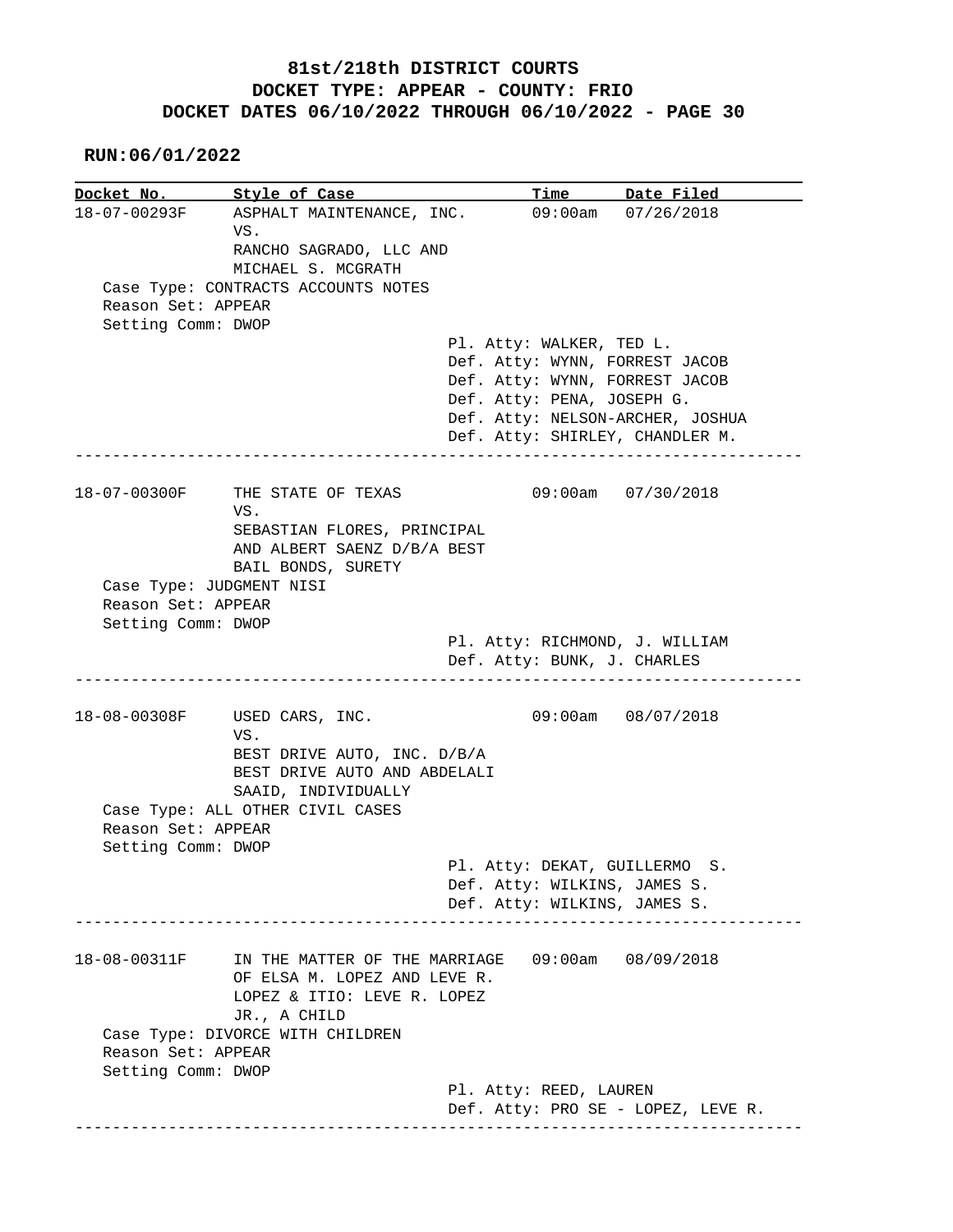**RUN:06/01/2022**

**Docket No.** Style of Case **Time** Date Filed 18-08-00314F USED CARS, INC. 09:00am 08/10/2018 VS. T JACK MOTORS MANAGEMENT, LLC D/B/A TREY JACKSON MOTORS, LLC, ET AL Case Type: DEBT/CONTRACT - OTHER Reason Set: APPEAR Setting Comm: DWOP Pl. Atty: DEKAT, GUILLERMO S. Def. Atty: AHMED, FARRAH I. Def. Atty: SCHULTZ, THEORDORE C. Def. Atty: Def. Atty: DEKAT, GUILLERMO S. ------------------------------------------------------------------------------ 18-08-00315F USED CARS, INC. 09:00am 08/10/2018 VS. WILLIAM HENRY JACKSON III AND ISMAEL ROBLES Case Type: DEBT/CONTRACT - DEBT/CONTRACT Reason Set: APPEAR Setting Comm: DWOP Pl. Atty: DEKAT, GUILLERMO S. Def. Atty: ------------------------------------------------------------------------------ 18-08-00319F DILLEY ISD, ET AL 09:00am 08/14/2018 VS. CARLOS BARRERA JR. Case Type: TAX CASES Reason Set: APPEAR Setting Comm: DWOP Pl. Atty: ROCHA, RONALD E. Def. Atty: ------------------------------------------------------------------------------ 18-08-00321F DILLEY ISD 09:00am 08/14/2018 VS. JAMES BENAVIDES A/K/A JAMES J. BENAVIDES, ET AL Case Type: TAX CASES Reason Set: APPEAR Setting Comm: DWOP Pl. Atty: ROCHA, RONALD E. Def. Atty: GANSKE, STEPHEN K. ------------------------------------------------------------------------------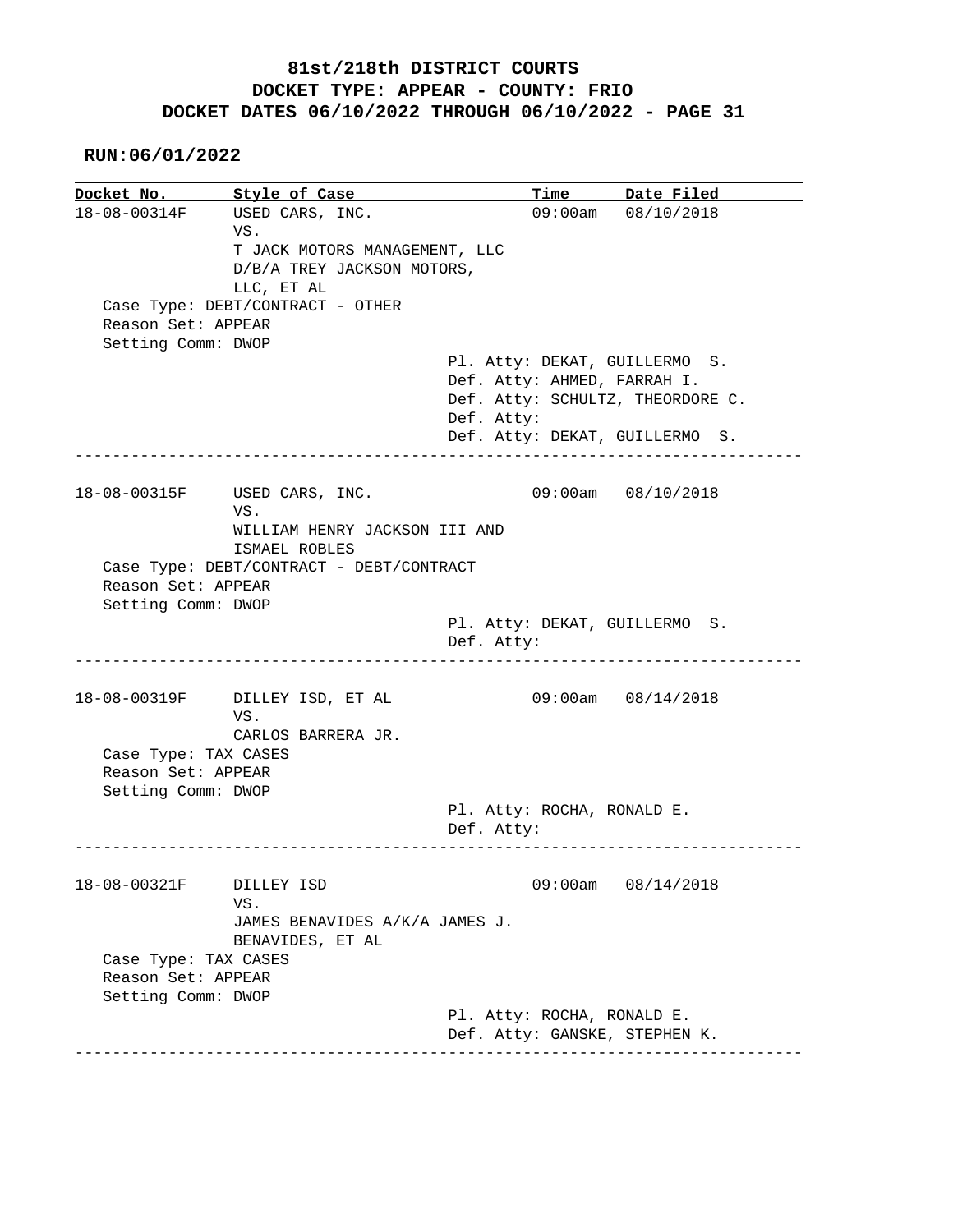| Docket No.                                     | Style of Case                                                                                            |            | <b>Time</b>                | Date Filed         |
|------------------------------------------------|----------------------------------------------------------------------------------------------------------|------------|----------------------------|--------------------|
|                                                | 18-08-00322F DILLEY ISD AND CITY OF DILLEY 09:00am 08/14/2018<br>VS.<br>NOE G. GARCIA AND BOMBARDIER     |            |                            |                    |
| Case Type: TAX CASES<br>Reason Set: APPEAR     | CAPITAL, INC.                                                                                            |            |                            |                    |
| Setting Comm: DWOP                             |                                                                                                          |            |                            |                    |
|                                                |                                                                                                          | Def. Atty: | Pl. Atty: ROCHA, RONALD E. |                    |
|                                                | 18-08-00323F DILLEY ISD AND CITY OF DILLEY 09:00am 08/14/2018<br>VS.<br>JENNIFER SALDANA, ET AL          |            |                            |                    |
| Case Type: TAX CASES                           |                                                                                                          |            |                            |                    |
| Reason Set: APPEAR                             |                                                                                                          |            |                            |                    |
| Setting Comm: DWOP                             |                                                                                                          |            |                            |                    |
|                                                |                                                                                                          | Def. Atty: | Pl. Atty: ROCHA, RONALD E. |                    |
|                                                |                                                                                                          |            |                            |                    |
|                                                | 18-08-00325F CITY OF PEARSALL AND FRIO 09:00am 08/14/2018<br>HOSPITAL DISTRICT<br>VS.<br>AVELINO RAMIREZ |            |                            |                    |
| Case Type: TAX CASES                           |                                                                                                          |            |                            |                    |
| Reason Set: APPEAR                             |                                                                                                          |            |                            |                    |
| Setting Comm: DWOP                             |                                                                                                          |            |                            |                    |
|                                                |                                                                                                          | Def. Atty: | Pl. Atty: ROCHA, RONALD E. |                    |
|                                                | 18-08-00336F THE STATE OF TEXAS<br>VS.<br>RICHARD RAMIREZ RAMON,                                         |            |                            | 09:00am 08/24/2018 |
|                                                | PRINCIPAL                                                                                                |            |                            |                    |
| Case Type: JUDGMENT NISI<br>Reason Set: APPEAR |                                                                                                          |            |                            |                    |
| Setting Comm: DWOP                             |                                                                                                          |            |                            |                    |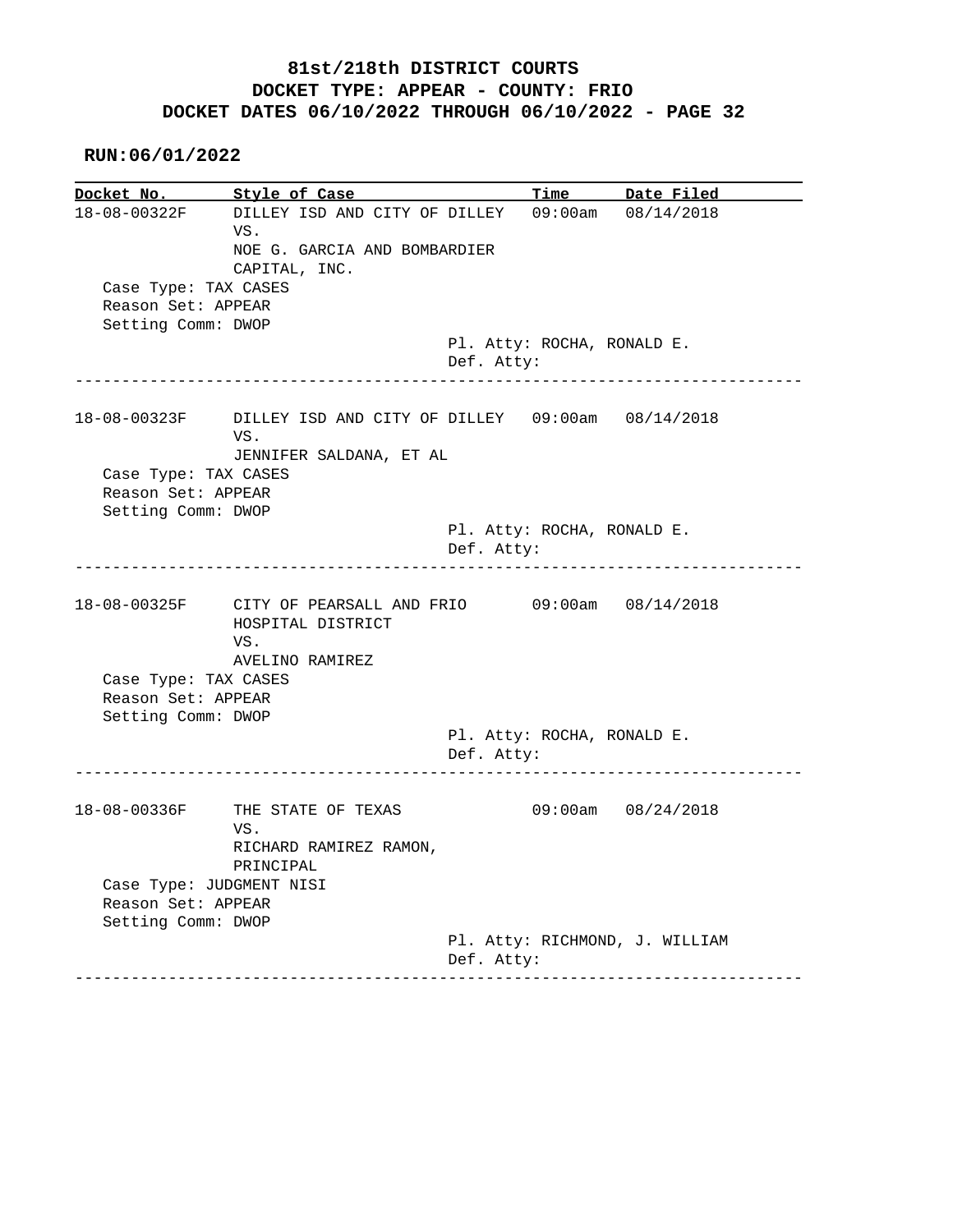**RUN:06/01/2022**

**Docket No. Style of Case Time Date Filed**  18-08-00337F THE STATE OF TEXAS 09:00am 08/24/2018 VS. ROY GONZALEZ, PRINCIPAL AND RUBEN MARTINEZ VALLE, SURETY Case Type: JUDGMENT NISI Reason Set: APPEAR Setting Comm: DWOP Pl. Atty: RICHMOND, J. WILLIAM Def. Atty: ROBERTS, GRADY L. ------------------------------------------------------------------------------ 18-10-00361F BULLZEYE OILFIELD SERVICE, LLC 09:00am 10/01/2018 VS. SOUTH OIL, INC. AND ARCTIC ENERGY, LLC Case Type: OTHER Reason Set: APPEAR Setting Comm: DWOP Pl. Atty: DRUGAN, SAM Def. Atty: DICKINSON, THOMAS A. Def. Atty: NEVILLS, BRADLEY A. ------------------------------------------------------------------------------ 18-10-00377F PAULA P. BENAVIDEZ 09:00am 10/16/2018 VS. LORI BENAVIDEZ PRADO, INDEPENDENT EXECUTRIX OF THE ESTATE OF FELIBERTO R. BENAVIDEZ, DECEASED Case Type: ALL OTHER CIVIL CASES Reason Set: APPEAR Setting Comm: DWOP Pl. Atty: RILEY, DARBY Def. Atty: ROBERTS, GRADY L. ------------------------------------------------------------------------------ 18-10-00378F CHARLES ROTHE & ASSOCIATES, 09:00am 08/17/2018 INC. VS. RICHARD HOOD Case Type: DEBT/CONTRACT - DEBT/CONTRACT Reason Set: APPEAR Setting Comm: DWOP Pl. Atty: JONES, VON A. Def. Atty: ROBERTS, GRADY L. ------------------------------------------------------------------------------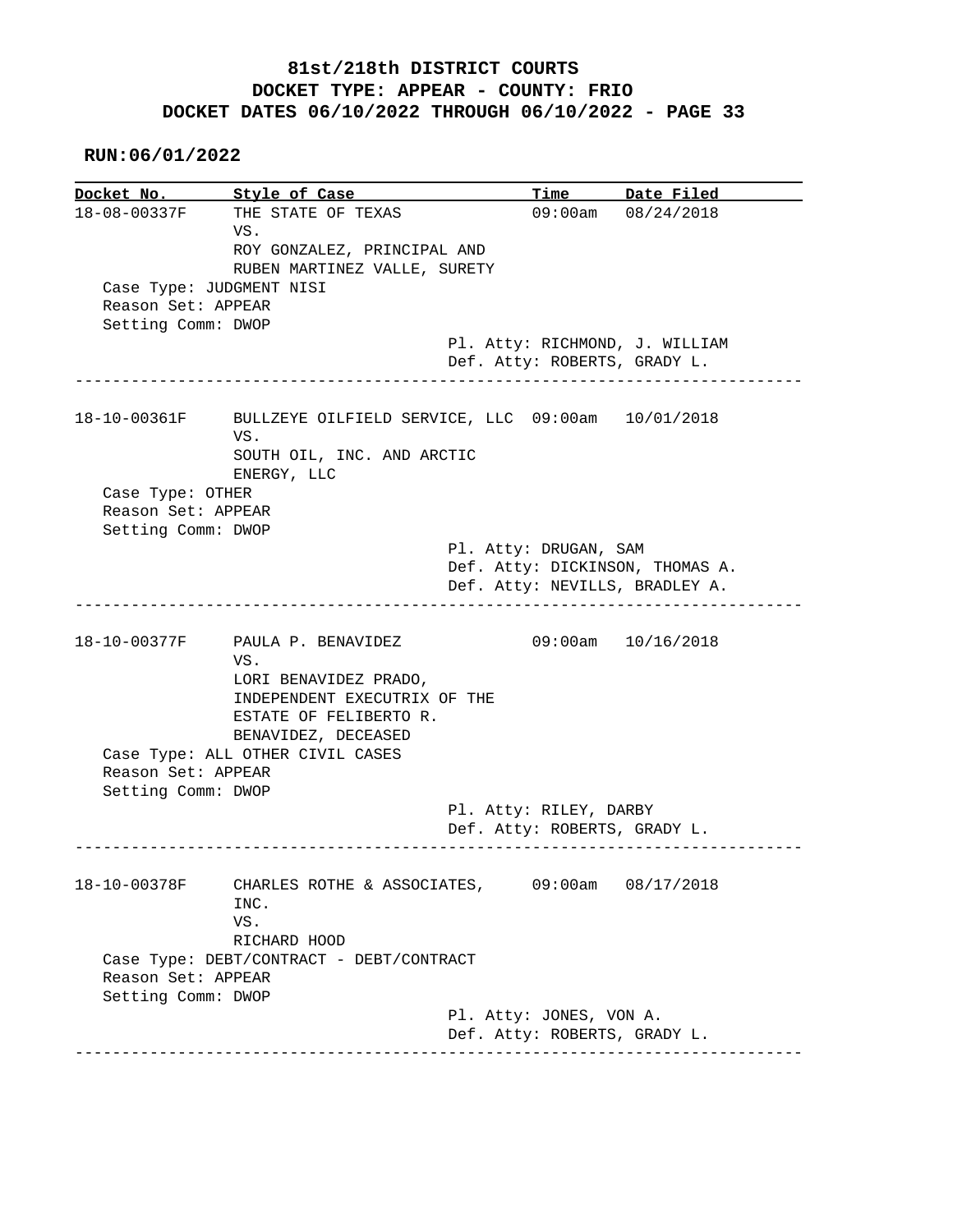**RUN:06/01/2022**

**Docket No. Style of Case Time Date Filed**<br>18-10-00381F IN THE MATTER OF THE MARRIAGE 09:00am 10/18/2018 IN THE MATTER OF THE MARRIAGE 09:00am 10/18/2018 OF JOHN ANDREW RAMOS  $-VS-$  CONSUELO HERNANDEZ RAMOS Case Type: DIVORCE W/CHILDREN Reason Set: APPEAR Setting Comm: DWOP Pl. Atty: STACY, SUSAN E. Def. Atty: ROBERTS, GRADY L. ------------------------------------------------------------------------------ 18-10-00382F IN THE INTEREST OF B.J.S., 09:00am 10/18/2018 J.R.S., J.R.S., JR., J.J.S., J.R.S., AND B.T.P., CHILDREN Case Type: PARENT/CHILD RELATIONSHIP Reason Set: APPEAR Setting Comm: DWOP Pl. Atty: WILKERSON, DAVID B. Def. Atty: ------------------------------------------------------------------------------ 18-10-00392F EX PARTE Z.L.M., A CHILD 09:00am 10/25/2018 Case Type: OTHER PARENT-CHILD Reason Set: APPEAR Setting Comm: DWOP Pl. Atty: DOMINGUEZ, ABEL A. Def. Atty: RODRIGUEZ, SYLVIA A. ------------------------------------------------------------------------------ 18-11-00406F FRIO COUNTY 09:00am 11/12/2018 VS. NOBY UTHUPPAN, ET AL Case Type: TAX CASES Reason Set: APPEAR Setting Comm: DWOP Pl. Atty: CABELLO, JAMES E. Def. Atty: ------------------------------------------------------------------------------ 18-11-00414F OVTION SERVICES, LLC 09:00am 11/08/2018 VS. LISA A. SANCHEZ Case Type: FORECLOSURE Reason Set: APPEAR Setting Comm: DWOP Pl. Atty: GUNKEL, WM. JORDAN Def. Atty: ------------------------------------------------------------------------------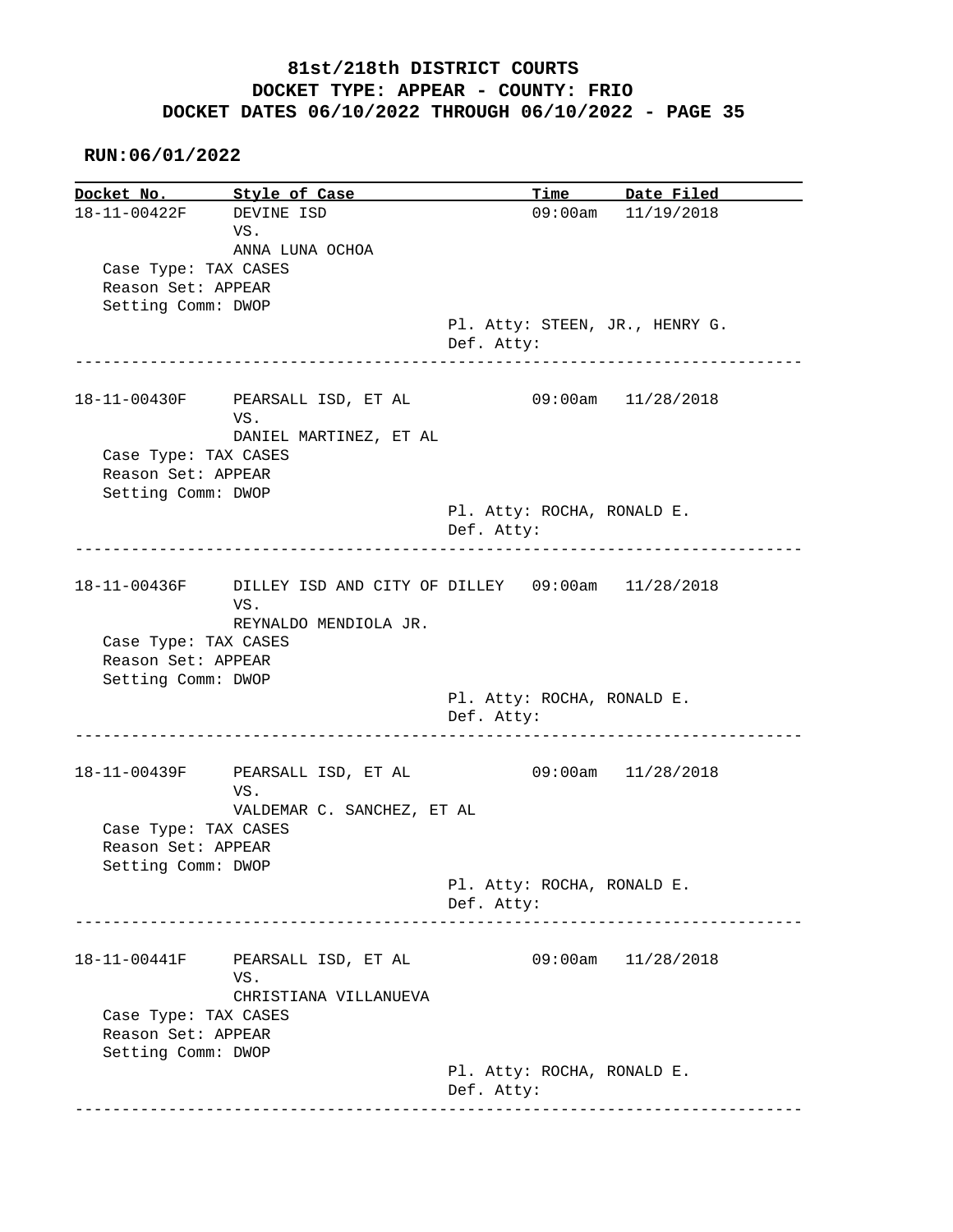**RUN:06/01/2022**

**Docket No.** Style of Case Time Date Filed 18-11-00443F PEARSALL ISD, CITY OF PEARSALL 09:00am 11/28/2018 AND FRIO HOSPITAL DISTRICT VS. JOSE R. GUZMAN, ET AL Case Type: TAX CASES Reason Set: APPEAR Setting Comm: DWOP Pl. Atty: ROCHA, RONALD E. Def. Atty: ------------------------------------------------------------------------------ 18-11-00448F FRIO COUNTY, ET AL 09:00am 11/27/2018 VS. BERNICE BROOKS, AS GUARDIAN OF THE ESTATE OF CHRISTINE SKYLAR GARCIA, A MINOR A CHILD, ET AL Case Type: TAX CASES Reason Set: APPEAR Setting Comm: DWOP Pl. Atty: CABELLO, JAMES E. Def. Atty: ------------------------------------------------------------------------------ 18-11-00450F IN THE INTEREST OF K.R.G., A 09:00am 11/30/2018 CHILD Case Type: PARENT/CHILD RELATIONSHIP Reason Set: APPEAR Setting Comm: DWOP Pl. Atty: Def. Atty: ------------------------------------------------------------------------------ 18-11-00453F THE BANK OF NEW YORK MELLON 09:00am 11/30/2018 TRUST COMPNAY, N.A. ET AL VS. TYRONE DELREAL Case Type: OTHER CIVIL Reason Set: APPEAR Setting Comm: DWOP Pl. Atty: LEWIS, JEFFRY "JEFF" BECKER Def. Atty: ------------------------------------------------------------------------------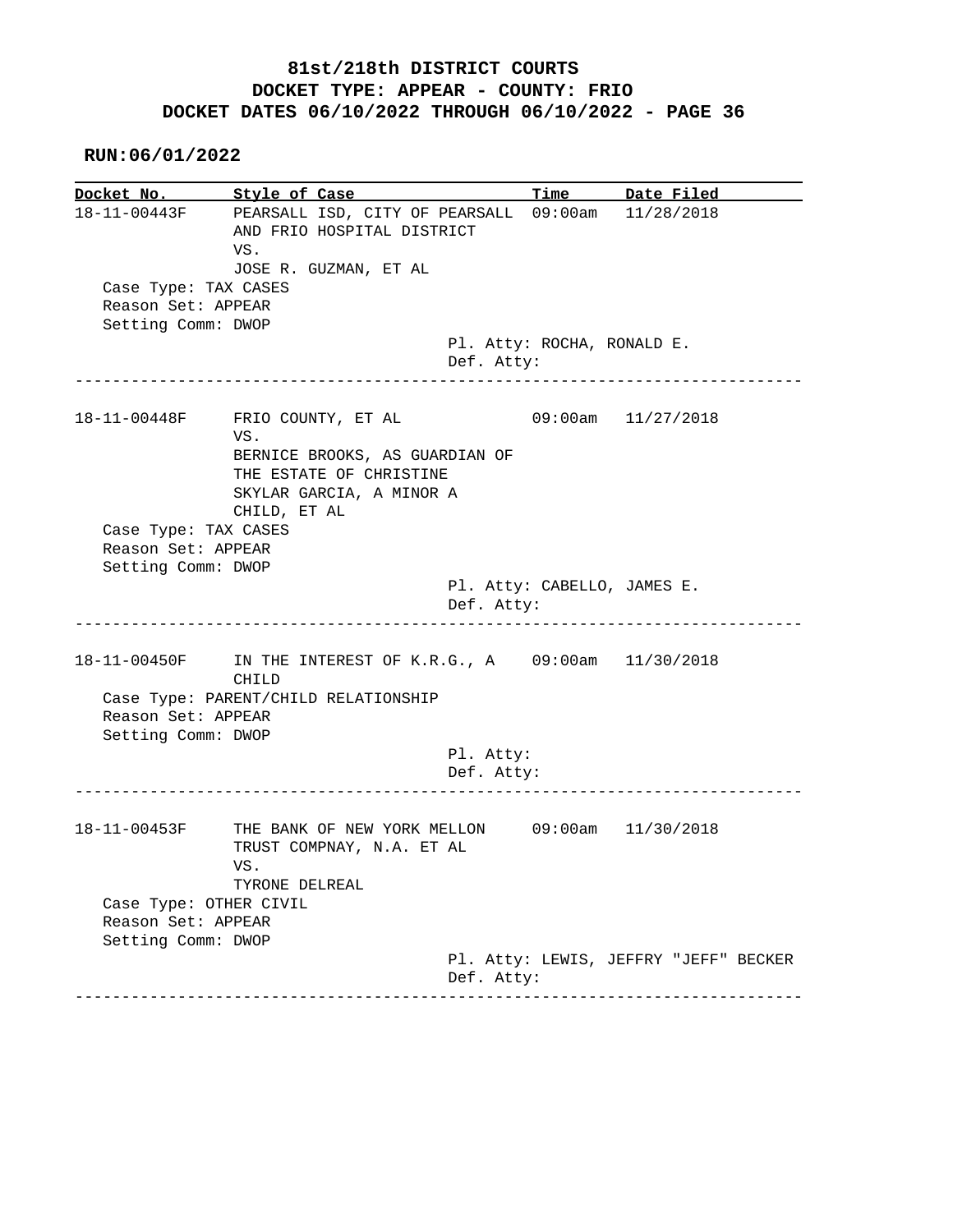|                                             | Docket No. Style of Case                                                      |                               | Time Date Filed                        |
|---------------------------------------------|-------------------------------------------------------------------------------|-------------------------------|----------------------------------------|
| 18-12-00455F FRIO COUNTY                    |                                                                               |                               | $09:00am$ $12/04/2018$                 |
|                                             | VS.                                                                           |                               |                                        |
|                                             | RED RIVER COMPRESSION                                                         |                               |                                        |
|                                             | SERVICES, LLC                                                                 |                               |                                        |
| Case Type: TAX CASES                        |                                                                               |                               |                                        |
| Reason Set: APPEAR                          |                                                                               |                               |                                        |
| Setting Comm: DWOP                          |                                                                               |                               |                                        |
|                                             |                                                                               | Pl. Atty: CABELLO, JAMES E.   |                                        |
|                                             |                                                                               | Def. Atty:                    |                                        |
|                                             |                                                                               |                               |                                        |
|                                             | 18-12-00458F THE STATE OF TEXAS                                               |                               | 09:00am 12/06/2018                     |
|                                             | VS.                                                                           |                               |                                        |
|                                             |                                                                               |                               |                                        |
|                                             | LEONARD RODRIGUEZ, PRINCIPAL                                                  |                               |                                        |
|                                             | AND OSCAR RODRIGUEZ BAIL                                                      |                               |                                        |
|                                             | BONDS, SURETY                                                                 |                               |                                        |
|                                             | Case Type: JUDGMENT NISI                                                      |                               |                                        |
| Reason Set: APPEAR                          |                                                                               |                               |                                        |
| Setting Comm: DWOP                          |                                                                               |                               |                                        |
|                                             |                                                                               |                               | Pl. Atty: RICHMOND, J. WILLIAM         |
|                                             |                                                                               | Def. Atty:                    |                                        |
|                                             |                                                                               |                               |                                        |
|                                             | 18-12-00478F EX PARTE: RICHARD GANDARA<br>A/K/A RICARDO C. GANDARA            |                               | $09:00$ am $12/19/2018$                |
|                                             |                                                                               |                               |                                        |
| Case Type: EXPUNCTION<br>Reason Set: APPEAR |                                                                               |                               |                                        |
|                                             |                                                                               |                               |                                        |
| Setting Comm: DWOP                          |                                                                               |                               |                                        |
|                                             |                                                                               |                               | Pl. Atty: PRO SE - GANDARA, RICHARD    |
|                                             |                                                                               |                               | Def. Atty: BIGGS, ADRIANA HINOJOSA     |
|                                             | 18-12-00480F RENE GARZA, JR.                                                  |                               | $09:00am$ $12/20/2018$                 |
|                                             | VS.                                                                           |                               |                                        |
|                                             | DIAMOND ENERGY SERVICES, L.P.                                                 |                               |                                        |
|                                             | Case Type: ALL OTHER CIVIL CASES                                              |                               |                                        |
| Reason Set: APPEAR                          |                                                                               |                               |                                        |
| Setting Comm: DWOP                          |                                                                               |                               |                                        |
|                                             |                                                                               |                               |                                        |
|                                             |                                                                               | Pl. Atty: DE LA GARZA, ANDREA |                                        |
|                                             |                                                                               | Def. Atty:                    |                                        |
|                                             |                                                                               |                               |                                        |
| 19-02-00034F                                | IN THE MATTER OF THE MARRIAGE 09:00am 02/07/2019<br>OF ANDREA ELIZA RAMOS AND |                               |                                        |
|                                             | RENE MARTIN RAMOS                                                             |                               |                                        |
| Case Type: DIVORCE                          |                                                                               |                               |                                        |
| Reason Set: APPEAR                          |                                                                               |                               |                                        |
| Setting Comm: DWOP                          |                                                                               |                               | Pl. Atty: PRO SE - RAMOS, ANDREA ELIZA |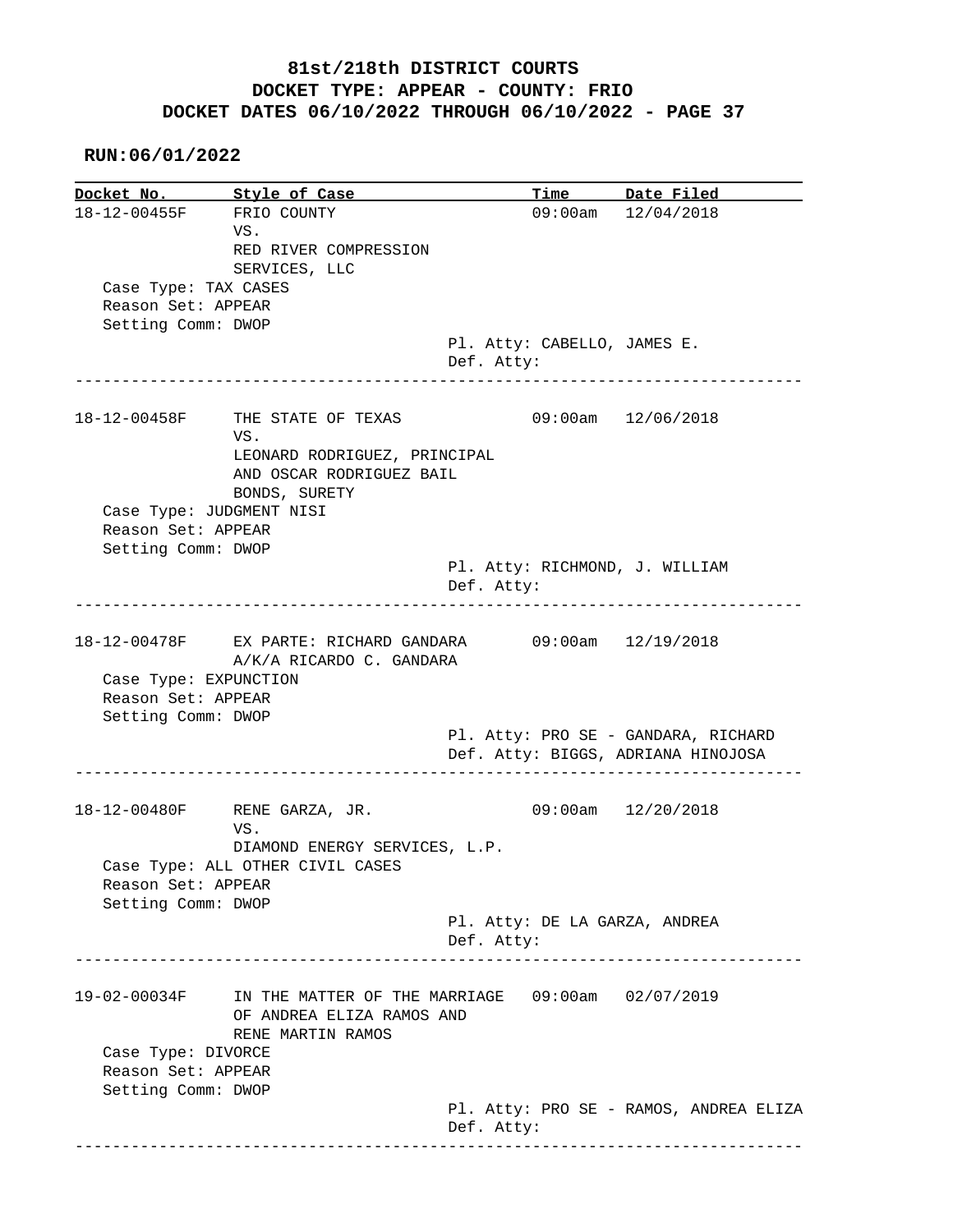|                                            | Docket No. Style of Case                                                          | <b>Time</b>                                              | Date Filed                        |
|--------------------------------------------|-----------------------------------------------------------------------------------|----------------------------------------------------------|-----------------------------------|
|                                            | 19-02-00037F PEARSALL ISD AND FRIO HOSPITAL 09:00am 02/14/2019<br>DISTRICT<br>VS. |                                                          |                                   |
|                                            | VICTOR C. VIESCA, ET AL                                                           |                                                          |                                   |
| Case Type: TAX CASES                       |                                                                                   |                                                          |                                   |
| Reason Set: APPEAR                         |                                                                                   |                                                          |                                   |
| Setting Comm: DWOP                         |                                                                                   |                                                          |                                   |
|                                            |                                                                                   | Pl. Atty: ROCHA, RONALD E.                               |                                   |
|                                            | Pl. Atty:                                                                         |                                                          |                                   |
|                                            |                                                                                   |                                                          | Pl. Atty: CABELLO, JAMES E.       |
|                                            |                                                                                   |                                                          | Def. Atty: PRO SE - GARZA, EDWARD |
|                                            |                                                                                   |                                                          |                                   |
| 19-02-00039F                               | DILLEY ISD AND THE CITY OF 09:00am 02/14/2019<br>DILLEY                           |                                                          |                                   |
|                                            | VS.                                                                               |                                                          |                                   |
|                                            | ERNIE GARCIA AKA ERNESTO                                                          |                                                          |                                   |
|                                            |                                                                                   |                                                          |                                   |
|                                            |                                                                                   |                                                          |                                   |
|                                            | GARCIA ET AL                                                                      |                                                          |                                   |
| Case Type: TAX CASES<br>Reason Set: APPEAR |                                                                                   |                                                          |                                   |
| Setting Comm: DWOP                         |                                                                                   |                                                          |                                   |
|                                            |                                                                                   | Pl. Atty: ROCHA, RONALD E.                               |                                   |
|                                            |                                                                                   | Pl. Atty: ROCHA, RONALD E.                               |                                   |
|                                            | Def. Atty:                                                                        |                                                          |                                   |
|                                            |                                                                                   |                                                          |                                   |
|                                            | 19-02-00040F PEARSALL ISD, RENDITION                                              |                                                          | $09:00$ am $02/04/2019$           |
|                                            | PENALTY AND FRIO HOSPITAL                                                         |                                                          |                                   |
|                                            | DISTRICT                                                                          |                                                          |                                   |
|                                            | VS.                                                                               |                                                          |                                   |
|                                            | <b>JUAN SANCHEZ</b>                                                               |                                                          |                                   |
| Case Type: TAX CASES                       |                                                                                   |                                                          |                                   |
| Reason Set: APPEAR                         |                                                                                   |                                                          |                                   |
| Setting Comm: DWOP                         |                                                                                   |                                                          |                                   |
|                                            |                                                                                   | Pl. Atty: ROCHA, RONALD E.                               |                                   |
|                                            |                                                                                   | Pl. Atty: ROCHA, RONALD E.<br>Pl. Atty: ROCHA, RONALD E. |                                   |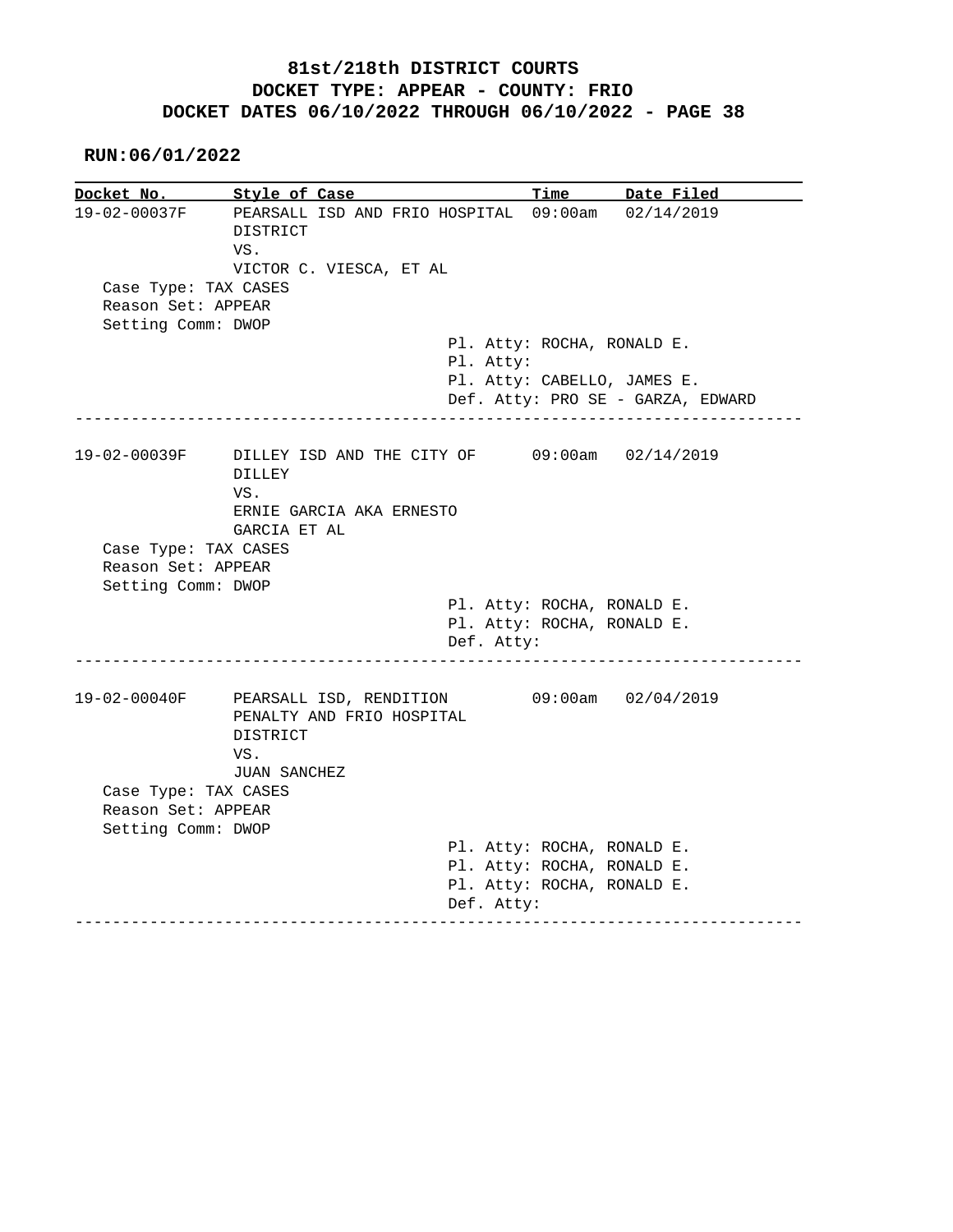**RUN:06/01/2022**

**Docket No.** Style of Case Time Date Filed 19-02-00041F DILLEY IDS, CITY OF DILLEY AND 09:00am 02/14/2019 RENDITION PENALTY VS. TONYA DAVIS AKA TONYA DAVIS SANTOS DBA PISTOLS & PETTICOATS Case Type: TAX CASES Reason Set: APPEAR Setting Comm: DWOP Pl. Atty: ROCHA, RONALD E. Pl. Atty: ROCHA, RONALD E. Pl. Atty: ROCHA, RONALD E. Def. Atty: ------------------------------------------------------------------------------ 19-02-00042F PEARSALL ISD, CITY OF 09:00am 02/14/2014 PEARSALL, RENDITION PENALTY AND FRIO HOSPITAL DISTRICT **VS** The Second Second Second Second Second Second Second Second Second Second Second Second Second Second Second Second Second Second Second Second Second Second Second Second Second Second Second Second Second Second Sec IGNACIO PERALTA, ET AL. Case Type: TAX CASES Reason Set: APPEAR Setting Comm: DWOP Pl. Atty: ROCHA, RONALD E. Pl. Atty: ROCHA, RONALD E. Pl. Atty: ROCHA, RONALD E. Pl. Atty: ROCHA, RONALD E. Def. Atty: ------------------------------------------------------------------------------ 19-02-00043F FRIO HOSPITAL DISTRICT, CITY 09:00am 02/14/2019 OF PEARSALL AND PEARSALL ISD VS. FRANCISCA GARZA AKA FRANCES GARZA Case Type: TAX CASES Reason Set: APPEAR Setting Comm: DWOP Pl. Atty: ROCHA, RONALD E. Pl. Atty: ROCHA, RONALD E. Pl. Atty: ROCHA, RONALD E. Pl. Atty: CABELLO, JAMES E. Def. Atty: ------------------------------------------------------------------------------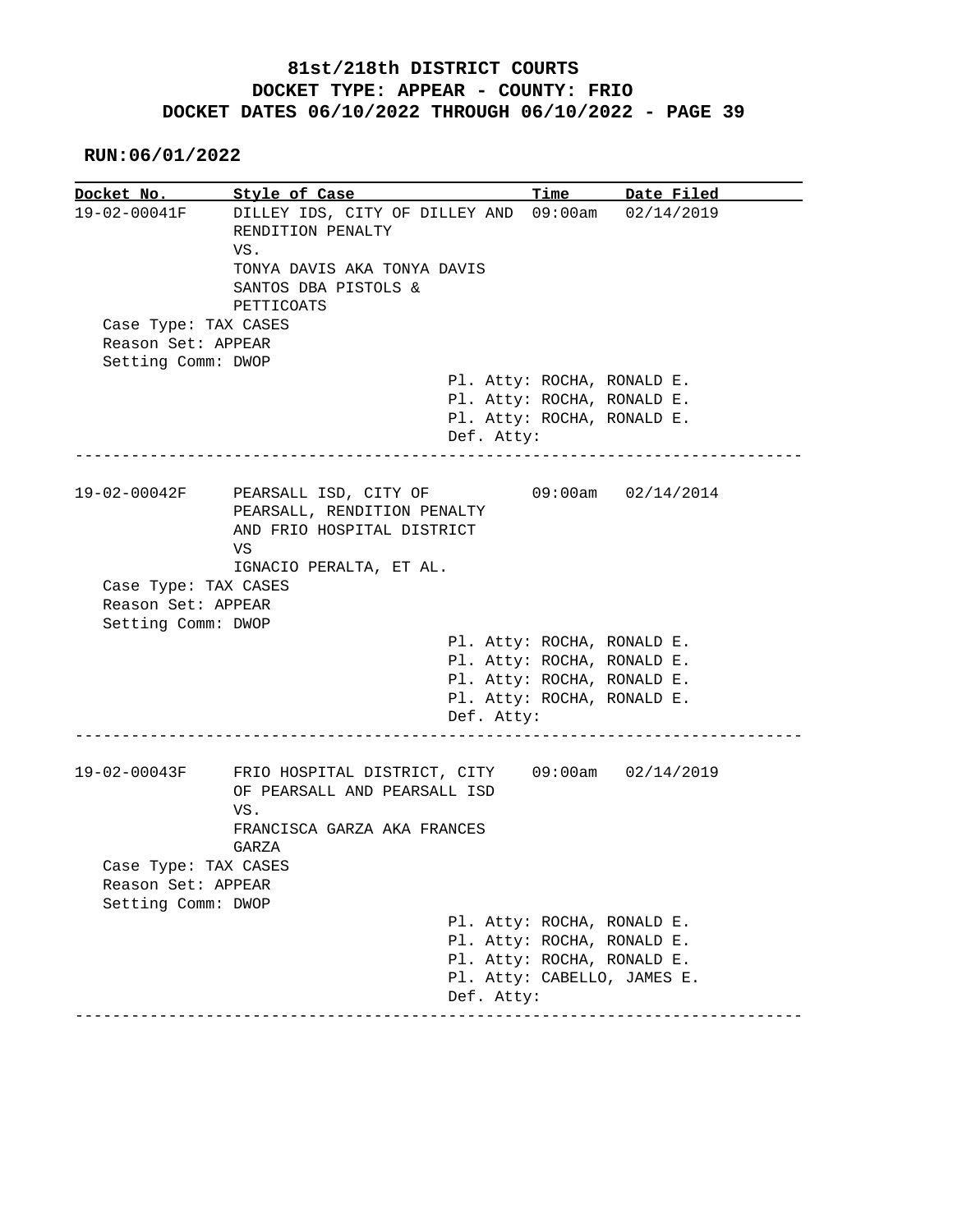| Docket No.           | Style of Case                                    |            | <u>Time</u>                  | Date Filed |
|----------------------|--------------------------------------------------|------------|------------------------------|------------|
| 19-02-00046F         | FRIO HOSPITAL DISTRICT, ET AL 09:00am 02/14/2019 |            |                              |            |
|                      | $\mathbf{V}$                                     |            |                              |            |
|                      | BEATRICE H. NIETO, ET AL.                        |            |                              |            |
| Case Type: TAX CASES |                                                  |            |                              |            |
| Reason Set: APPEAR   |                                                  |            |                              |            |
| Setting Comm: DWOP   |                                                  |            |                              |            |
|                      |                                                  |            | Pl. Atty: ROCHA, RONALD E.   |            |
|                      |                                                  |            | Pl. Atty: ROCHA, RONALD E.   |            |
|                      |                                                  |            | Pl. Atty: ROCHA, RONALD E.   |            |
|                      |                                                  |            | Pl. Atty: CABELLO, JAMES E.  |            |
|                      |                                                  |            | Def. Atty: ROBERTS, GRADY L. |            |
|                      |                                                  |            |                              |            |
| 19-02-00047F         | FRIO HOSPITAL DISTRICT                           |            | $09:00$ am $02/14/2019$      |            |
|                      | VS.                                              |            |                              |            |
|                      | LADY G. PERRON SPARKS                            |            |                              |            |
|                      |                                                  |            |                              |            |
| Case Type: TAX CASES |                                                  |            |                              |            |
| Reason Set: APPEAR   |                                                  |            |                              |            |
| Setting Comm: DWOP   |                                                  |            |                              |            |
|                      |                                                  |            | Pl. Atty: ROCHA, RONALD E.   |            |
|                      |                                                  |            | Pl. Atty: CABELLO, JAMES E.  |            |
|                      |                                                  | Def. Atty: |                              |            |
| 19-02-00051F         | FRIO HOSPITAL DISTRICT, COF 09:00am 02/14/2019   |            |                              |            |
|                      | PEARSALL AND PEARSALL                            |            |                              |            |
|                      | INDEPENDENT SCHOOL DISTRTC                       |            |                              |            |
|                      | VS.                                              |            |                              |            |
|                      | JUAN ANTONIO RODRIGUEZ                           |            |                              |            |
| Case Type:           |                                                  |            |                              |            |
| Reason Set: APPEAR   |                                                  |            |                              |            |
| Setting Comm: DWOP   |                                                  |            |                              |            |
|                      |                                                  |            | Pl. Atty: ROCHA, RONALD E.   |            |
|                      |                                                  |            | Pl. Atty: ROCHA, RONALD E.   |            |
|                      |                                                  |            | Pl. Atty: ROCHA, RONALD E.   |            |
|                      |                                                  | Def. Atty: | Pl. Atty: CABELLO, JAMES E.  |            |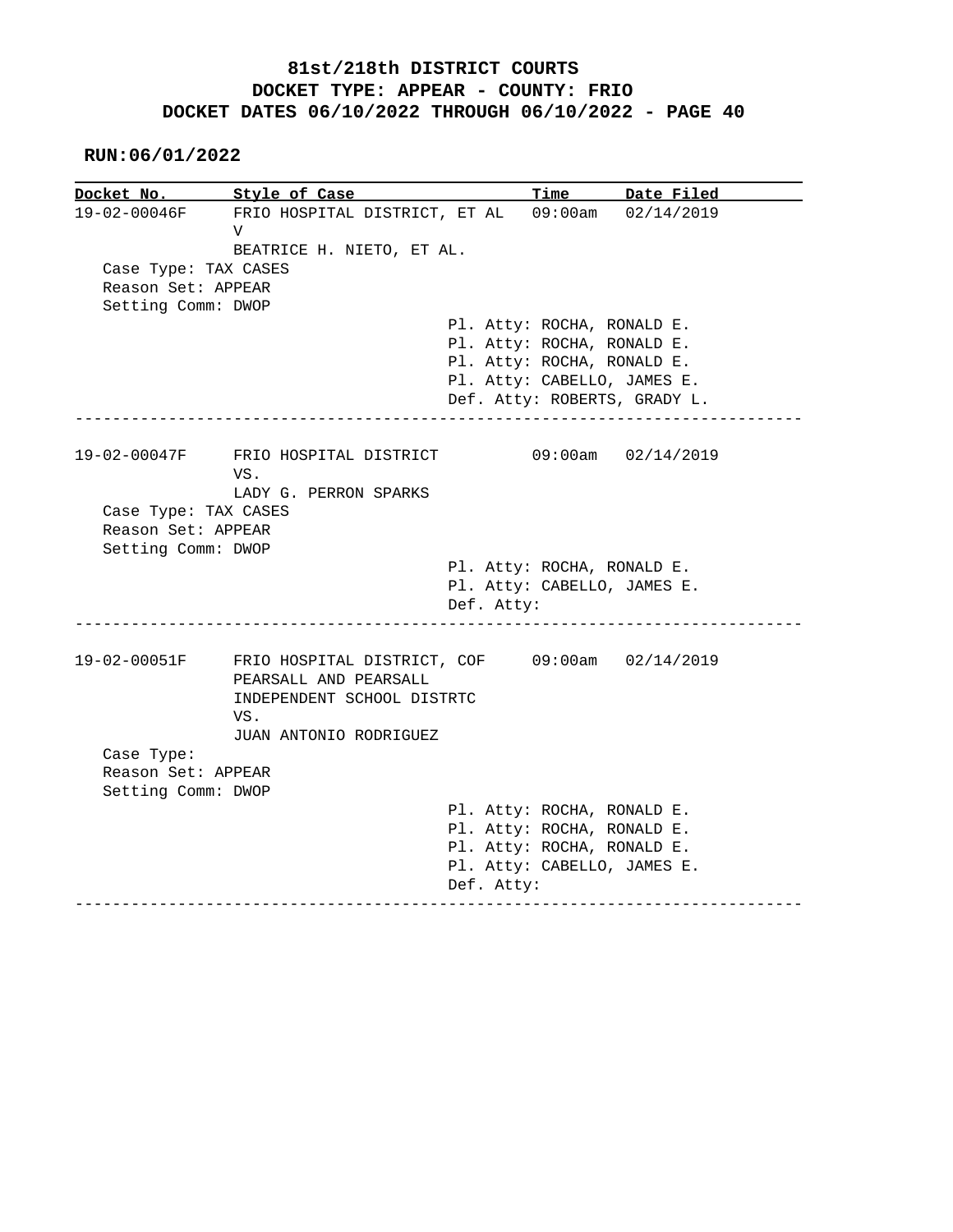**RUN:06/01/2022**

**Docket No. Style of Case Time Date Filed**  19-02-00053F FRIO HOSPITAL DISTRICT, CITY 09:00am 02/14/2019 OF PEARSALL AND PEARSALL INDEPENDENT SCHOOL DISTRICT, VS. ANDRES D. CANTU ET AL. Case Type: TAX CASES Reason Set: APPEAR Setting Comm: DWOP Pl. Atty: ROCHA, RONALD E. Pl. Atty: ROCHA, RONALD E. Pl. Atty: ROCHA, RONALD E. Pl. Atty: CABELLO, JAMES E. Def. Atty: ------------------------------------------------------------------------------ 19-02-00054F FRIO HOSPITAL DISTRICT, CITY 09:00am 02/14/2019 OF PEARSALL AND PEARSALL INDEPENDENT SCHOOL DISTRICT. VS. ANNA BESS VELASQUEZ AKA ANNA BESS BELL, ET AL. Case Type: TAX CASES Reason Set: APPEAR Setting Comm: DWOP Pl. Atty: ROCHA, RONALD E. Pl. Atty: ROCHA, RONALD E. Pl. Atty: ROCHA, RONALD E. Pl. Atty: CABELLO, JAMES E. Def. Atty: ------------------------------------------------------------------------------ 19-02-00060F VANDERBILT MORTGAGE AND 09:00am 02/19/2019 FINANCE, INC. VS. PAT WOLFE Case Type: DEBT/CONTRACT - CONSUMER/DTPA Reason Set: APPEAR Setting Comm: DWOP Pl. Atty: LESOK, CRAIG C. Def. Atty: ------------------------------------------------------------------------------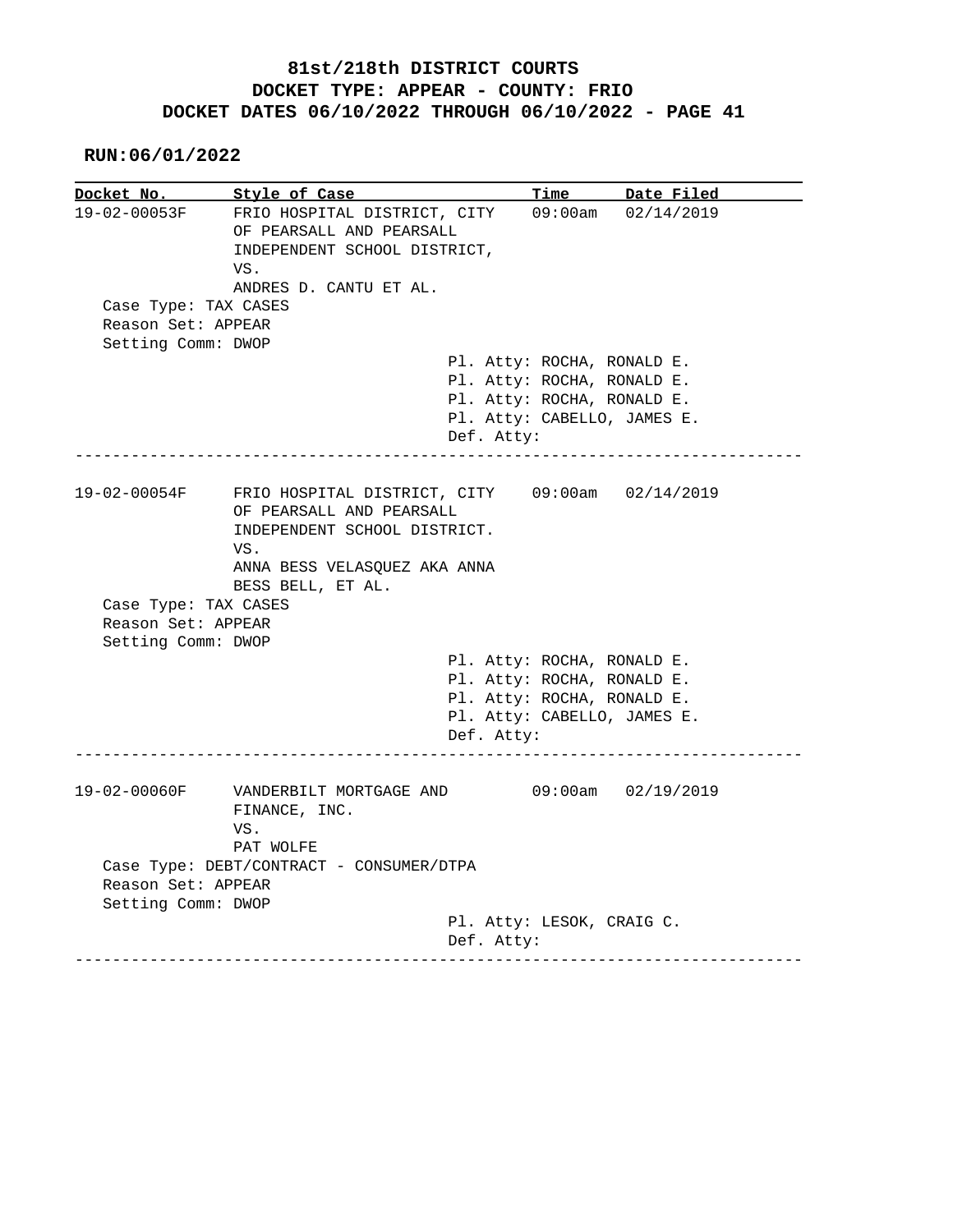**RUN:06/01/2022**

**Docket No. Style of Case Time Date Filed**  19-02-00061F FRIO COUNTY 09:00am 02/19/2019 VS. JUANITA M. GONZALEZ IND AND DBA A POPULAR BAKERY Case Type: TAX CASES Reason Set: APPEAR Setting Comm: DWOP Pl. Atty: CABELLO, JAMES E. Def. Atty: ------------------------------------------------------------------------------ 19-02-00063F FRIO COUNTY 09:00am 02/19/2019 VS. ERMIDIO SOTO, ET AL Case Type: TAX CASES Reason Set: APPEAR Setting Comm: DWOP Pl. Atty: CABELLO, JAMES E. Def. Atty: ------------------------------------------------------------------------------ 19-02-00064F IN THE INTEREST OF BENTLEY 09:00am 02/19/2019 LAYNE MARTINEZ AND KYLEIGH ALAI'AH REYNOLDS, CHILDREN Case Type: PARENT/CHILD RELATIONSHIP Reason Set: APPEAR Setting Comm: DWOP Pl. Atty: LAFITTE, STACEY ANNE Def. Atty: JAY, PATRICIA ------------------------------------------------------------------------------ 19-02-00065F RAE MARIE TREVINO 09:00am 02/21/2019 VS. RICHARD MICHAEL TREVINO Case Type: PROTECTIVE ORDER Reason Set: APPEAR Setting Comm: DWOP Pl. Atty: PRO SE - TREVINO, RAE MARIE Def. Atty: ------------------------------------------------------------------------------ 19-02-00067F DILLEY INDEPENDENT SCHOOL 09:00am 04/24/2019 DISTRICT VS. MARIA BRUNITA RAMIREZ, ET AL. Case Type: TAX CASES Reason Set: APPEAR Setting Comm: DWOP Pl. Atty: CABELLO, JAMES E. Def. Atty: ------------------------------------------------------------------------------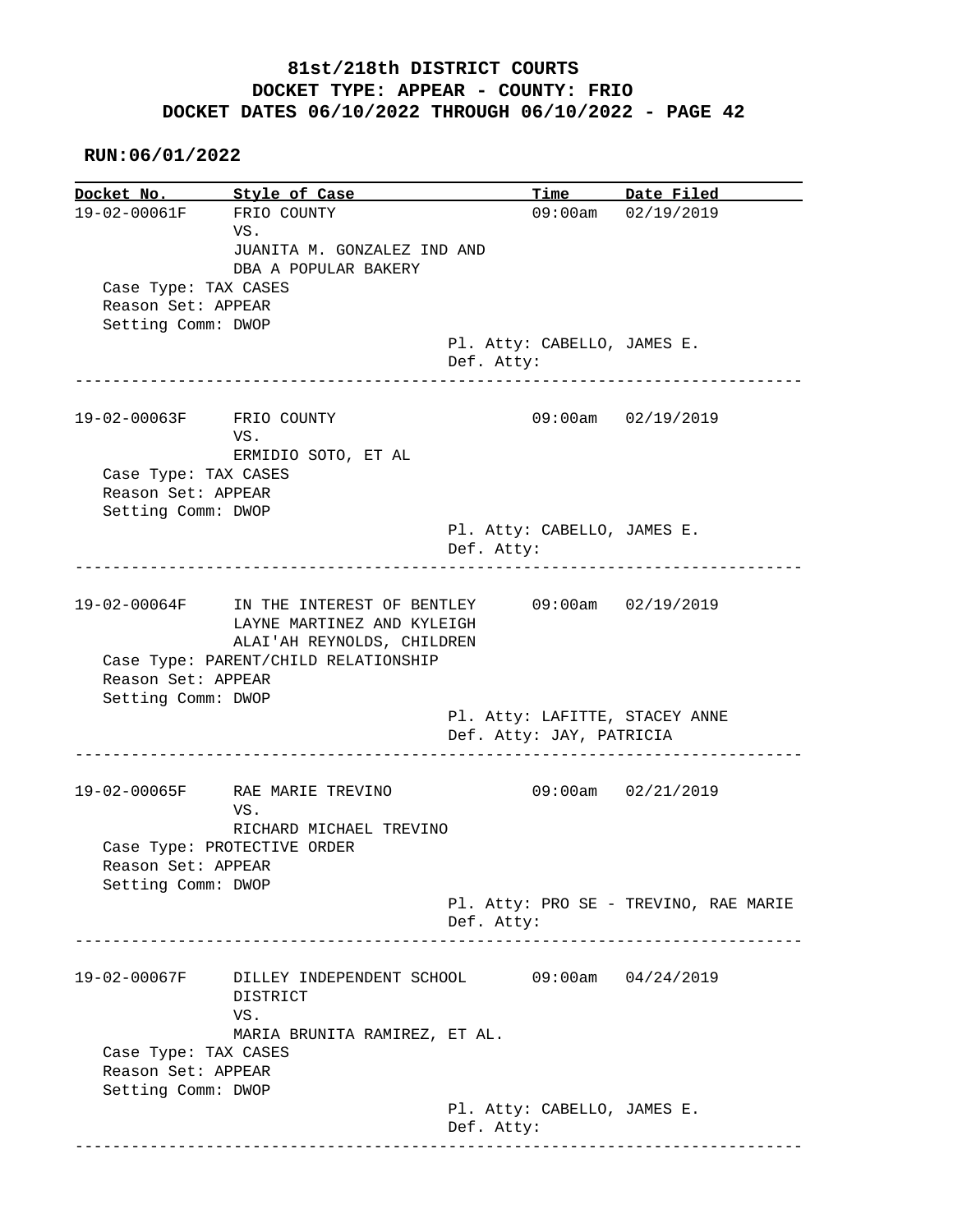| Docket No. Style of Case                                           |                                                                                                                                                                   |            |                             | Time Date Filed                                                        |
|--------------------------------------------------------------------|-------------------------------------------------------------------------------------------------------------------------------------------------------------------|------------|-----------------------------|------------------------------------------------------------------------|
| Reason Set: APPEAR                                                 | 19-02-00079F IN THE MATTER OF THE MARRIAGE<br>OF JEFFERY SHAWN FENNELL AND<br>LYNDZEE ANNE WALKER & ITIO:<br>FENNELL CHILDREN<br>Case Type: DIVORCE WITH CHILDREN |            |                             | 09:00am 02/28/2019                                                     |
| Setting Comm: DWOP                                                 |                                                                                                                                                                   |            |                             | Pl. Atty: PRO SE - FENNELL, JEFFERY SH<br>Def. Atty: GONZALEZ, ARMANDO |
| 19-03-00080F FRIO COUNTY                                           | VS.<br>ARMANDO MARTINEZ, JR., ET AL.                                                                                                                              |            |                             | 09:00am 02/28/2019                                                     |
| Case Type: TAX CASES<br>Reason Set: APPEAR<br>Setting Comm: DWOP   |                                                                                                                                                                   |            |                             |                                                                        |
|                                                                    |                                                                                                                                                                   | Def. Atty: | Pl. Atty: CABELLO, JAMES E. |                                                                        |
| Case Type: OTHER CIVIL<br>Reason Set: APPEAR<br>Setting Comm: DWOP | 19-03-00081F IN THE ESTATE OF FELIBERTO R. 09:00am 02/20/2019<br>BENAVIDEZ, DECEASED                                                                              |            |                             |                                                                        |
|                                                                    |                                                                                                                                                                   | Pl. Atty:  |                             | Def. Atty: ROBERTS, GRADY L.                                           |
| Reason Set: APPEAR                                                 | 19-03-00107F CAPITAL ONE BANK (USA), N.A. 09:00am 03/27/2019<br>VS.<br>BRANDON RICE<br>Case Type: DEBT/CONTRACT - CONSUMER/DTPA                                   |            |                             |                                                                        |
| Setting Comm: DWOP                                                 |                                                                                                                                                                   | Def. Atty: |                             | Pl. Atty: SHACKELFORD, COURTNEY                                        |
| 19-03-00109F                                                       | IN THE MATTER OF THE MARRIAGE<br>OF AMBROSIO MOYA GARZA AND<br>MARIA HERMELINDA GARZA                                                                             |            |                             | $09:00am$ $03/28/2019$                                                 |
| Reason Set: APPEAR<br>Setting Comm: DWOP                           | Case Type: DIVORCE WITH CHILDREN                                                                                                                                  |            |                             |                                                                        |
|                                                                    |                                                                                                                                                                   | Def. Atty: | Pl. Atty: STACY, SUSAN E.   |                                                                        |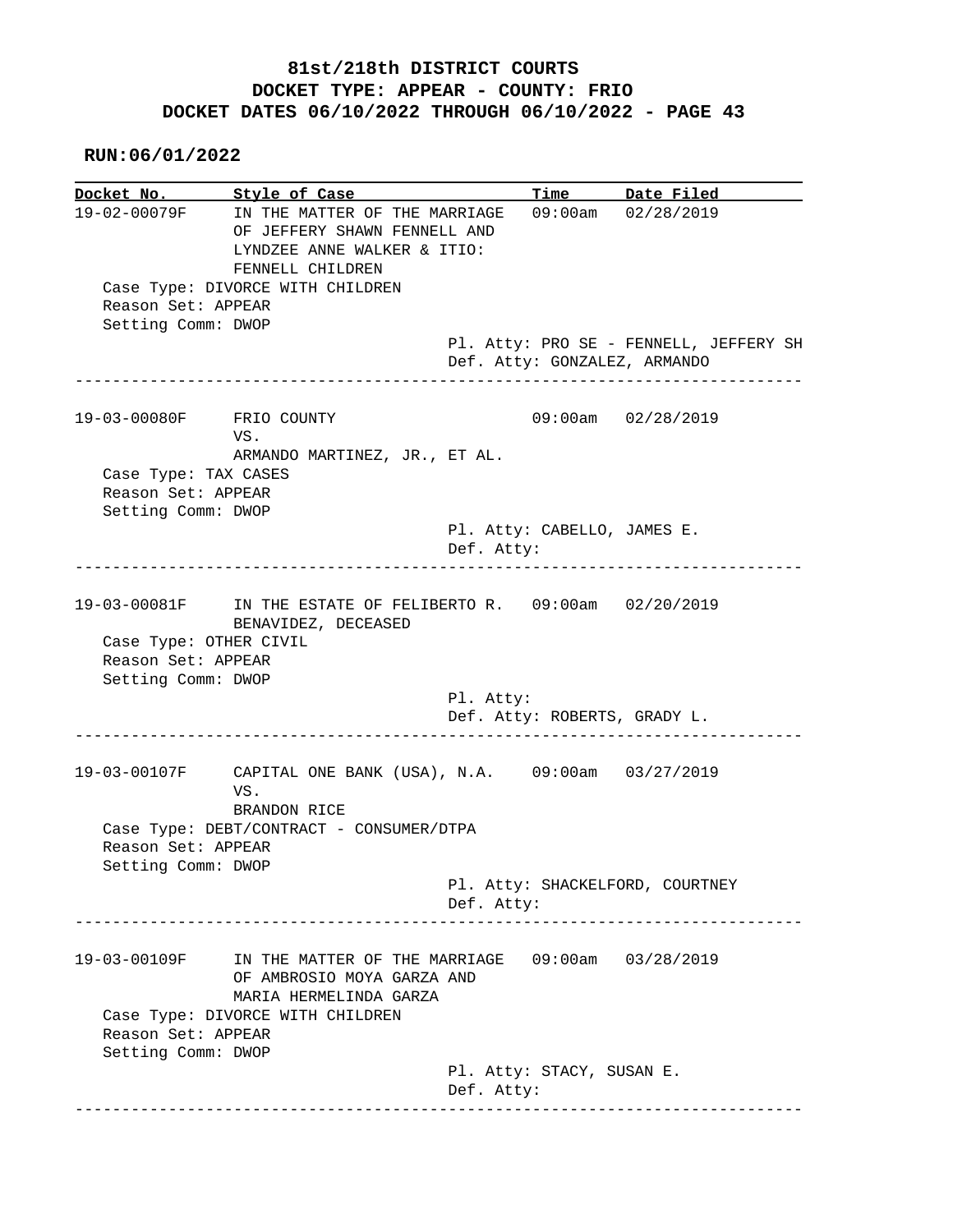|                    | Docket No. Style of Case                                                                 |                             | Time Date Filed                       |
|--------------------|------------------------------------------------------------------------------------------|-----------------------------|---------------------------------------|
| 19-04-00118F       | PEARSALL INN & SUITES D/B/A<br>AARAV MANAGEMENT, INC.<br>VS.<br>GREAT AMERICAN INSURANCE |                             | 09:00am 04/05/2019                    |
|                    | COMPANY OF NEW YORK                                                                      |                             |                                       |
|                    | Case Type: ALL OTHER CIVIL CASES                                                         |                             |                                       |
| Reason Set: APPEAR |                                                                                          |                             |                                       |
| Setting Comm: DWOP |                                                                                          |                             |                                       |
|                    |                                                                                          | Pl. Atty: HODGE, SHAUN W.   |                                       |
|                    | ----------------------------                                                             | Def. Atty: TIPPETT, TODD M. |                                       |
| 19-04-00121F       | IN THE MATTER OF THE MARRIAGE 09:00am 04/08/2019<br>OF TINA MICHELLE MARTINEZ AND        |                             |                                       |
|                    | MARC ANTHONY MARTINEZ                                                                    |                             |                                       |
|                    | Case Type: DIVORCE WITH CHILDREN                                                         |                             |                                       |
| Reason Set: APPEAR |                                                                                          |                             |                                       |
| Setting Comm: DWOP |                                                                                          |                             |                                       |
|                    | Pl. Atty:                                                                                |                             |                                       |
|                    | Def. Atty:<br>____________________________                                               |                             | _____________________________________ |
| 19-04-00127F       | PORTFOLIO RECOVERY ASSOCIATES, 09:00am 04/16/2019                                        |                             |                                       |
|                    | LLC                                                                                      |                             |                                       |
|                    | VS.                                                                                      |                             |                                       |
|                    | JOE TREVINO                                                                              |                             |                                       |
|                    | Case Type: DEBT/CONTRACT - CONSUMER/DTPA                                                 |                             |                                       |
| Reason Set: APPEAR |                                                                                          |                             |                                       |
| Setting Comm: DWOP |                                                                                          |                             |                                       |
|                    | Def. Atty:                                                                               | Pl. Atty: ANSHUL, ALEX      |                                       |
|                    |                                                                                          |                             |                                       |
| 19-04-00134F       | ENGS COMMERCIAL FINANCE CO. 09:00am 04/22/2019                                           |                             |                                       |
|                    | VS.                                                                                      |                             |                                       |
|                    | DOUBLE CC TRANSPORT, INC. AND<br>FRANCISCO CARDONA                                       |                             |                                       |
|                    | Case Type: DEBT/CONTRACT - DEBT/CONTRACT                                                 |                             |                                       |
| Reason Set: APPEAR |                                                                                          |                             |                                       |
| Setting Comm: DWOP |                                                                                          | Pl. Atty: HAMMER, PAUL J.   |                                       |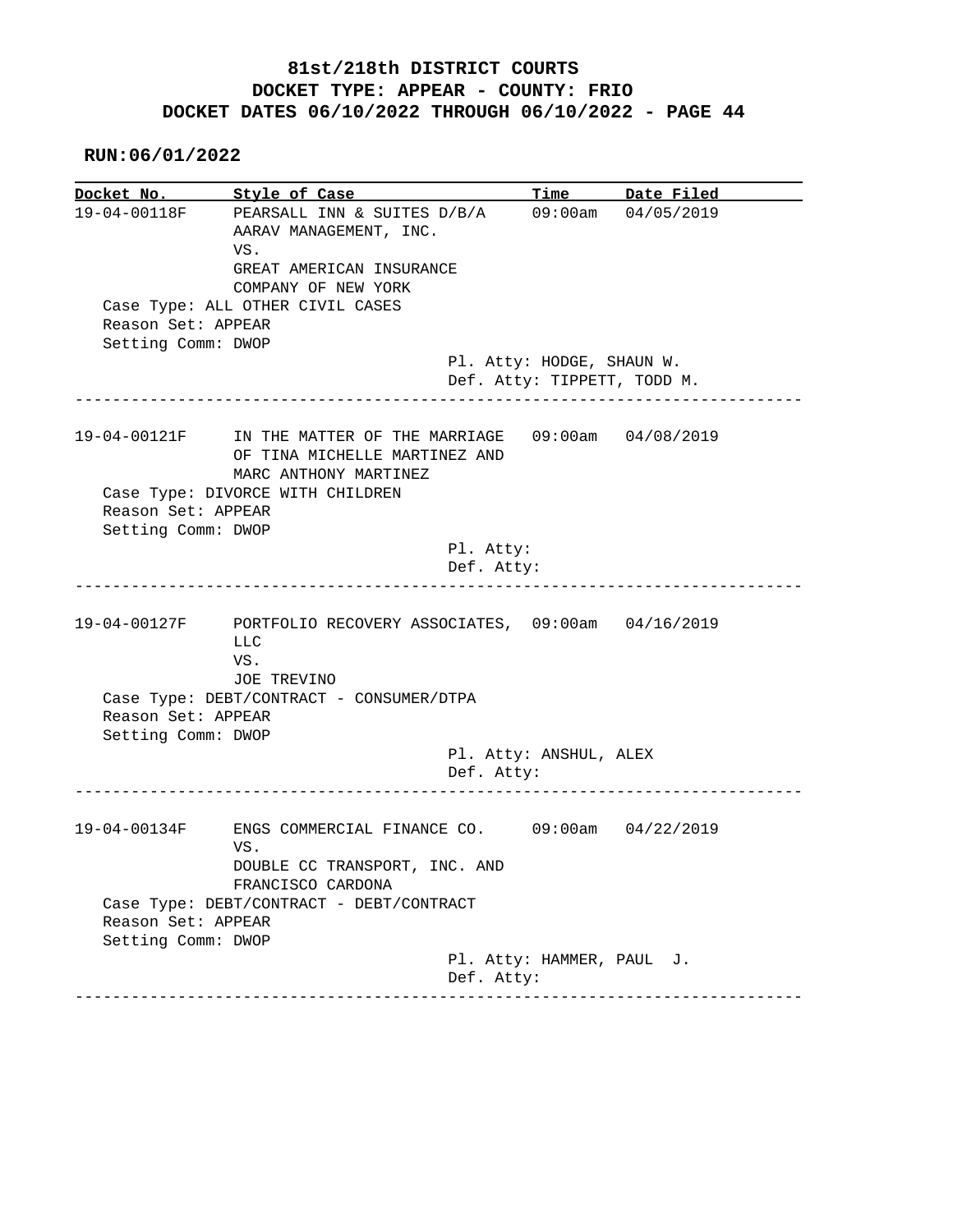|                                                                  | Style of Case                                                                                                     |                                             | Time Date Filed             |
|------------------------------------------------------------------|-------------------------------------------------------------------------------------------------------------------|---------------------------------------------|-----------------------------|
| 19-04-00139F FRIO COUNTY                                         | VS.<br>PATRICIA AGUILAR, ET AL                                                                                    |                                             | $09:00am$ $04/29/2019$      |
| Case Type: TAX CASES<br>Reason Set: APPEAR<br>Setting Comm: DWOP |                                                                                                                   |                                             |                             |
|                                                                  | --------------------------------                                                                                  | Pl. Atty: CABELLO, JAMES E.<br>Def. Atty:   | _________________________   |
| 19-04-00140F FRIO COUNTY                                         | VS.<br>JOHN LUCAS                                                                                                 |                                             | $09:00am$ $04/29/2019$      |
| Case Type: TAX CASES                                             |                                                                                                                   |                                             |                             |
| Reason Set: APPEAR<br>Setting Comm: DWOP                         |                                                                                                                   |                                             |                             |
|                                                                  |                                                                                                                   | Pl. Atty: CABELLO, JAMES E.<br>Def. Atty:   | --------------------------- |
|                                                                  |                                                                                                                   |                                             |                             |
|                                                                  |                                                                                                                   |                                             |                             |
|                                                                  | 19-05-00146F USED CARS, INC.<br>VS.<br>DIAMOND AUTOMOTIVE GROUP,<br>INC., ALFRED JOSE ROEL, JR.<br>AND JESSE ROEL |                                             | 09:00am 05/06/2019          |
| Reason Set: APPEAR                                               | Case Type: DEBT/CONTRACT - CONSUMER/DTPA                                                                          |                                             |                             |
| Setting Comm: DWOP                                               |                                                                                                                   | Pl. Atty: DEKAT, GUILLERMO S.<br>Def. Atty: |                             |
|                                                                  | 19-05-00156F LAMON BROTHERES FARMS, LLC 09:00am 05/15/2019                                                        |                                             |                             |
|                                                                  | VS.                                                                                                               |                                             |                             |
| Reason Set: APPEAR<br>Setting Comm: DWOP                         | GEORGE LEWIS THOMPSON<br>Case Type: ALL OTHER CIVIL CASES                                                         |                                             |                             |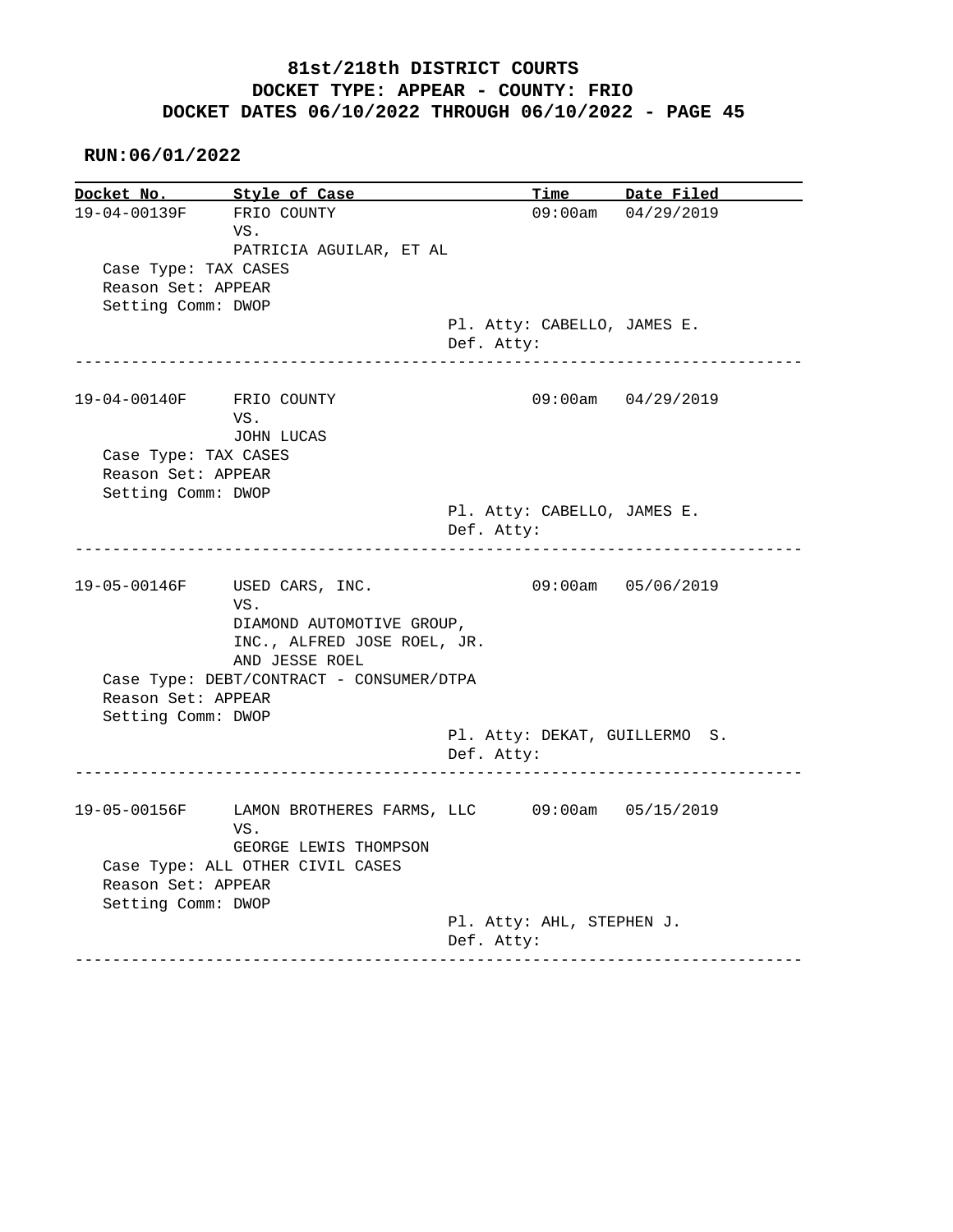**RUN:06/01/2022**

**Docket No. Style of Case Time Date Filed**  19-05-00164F IN THE MATTER OF THE MARRIAGE 09:00am 05/24/2019 OF ABILGAIL LARA MARTINEZ VS. PASCUAL AGUSTIN CARRILLO & ITIO: KARI LAELANI MARTINEZ, A MINOR CHILD Case Type: DIVORCE W/CHILDREN Reason Set: APPEAR Setting Comm: DWOP Pl. Atty: PRO SE - MARTINEZ, ABIGAIL L Pl. Atty: Pl. Atty: REED, LAUREN Def. Atty: ------------------------------------------------------------------------------ 19-05-00170F DILLEY INDEPENDENT SCHOOL 09:00am 05/30/2019 DISTRICT, CITY OF DILLEY AND FRIO HOSPITAL DISTRICT VS. EXPANSION DEVELOPMENT, LLC, ET AL Case Type: TAX CASES Reason Set: APPEAR Setting Comm: DWOP Pl. Atty: ROCHA, RONALD E. Pl. Atty: ROCHA, RONALD E. Pl. Atty: ROCHA, RONALD E. Pl. Atty: CABELLO, JAMES E. Def. Atty: ------------------------------------------------------------------------------ 19-05-00172F PEARSALL INDEPENDENT SCHOOL 09:00am 05/30/2019 DISTRICT AND FRIO HOSPITAL DISTRICT, VS. CHARLES L. HUNTER Case Type: TAX CASES Reason Set: APPEAR Setting Comm: DWOP Pl. Atty: ROCHA, RONALD E. Pl. Atty: ROCHA, RONALD E. Def. Atty: ------------------------------------------------------------------------------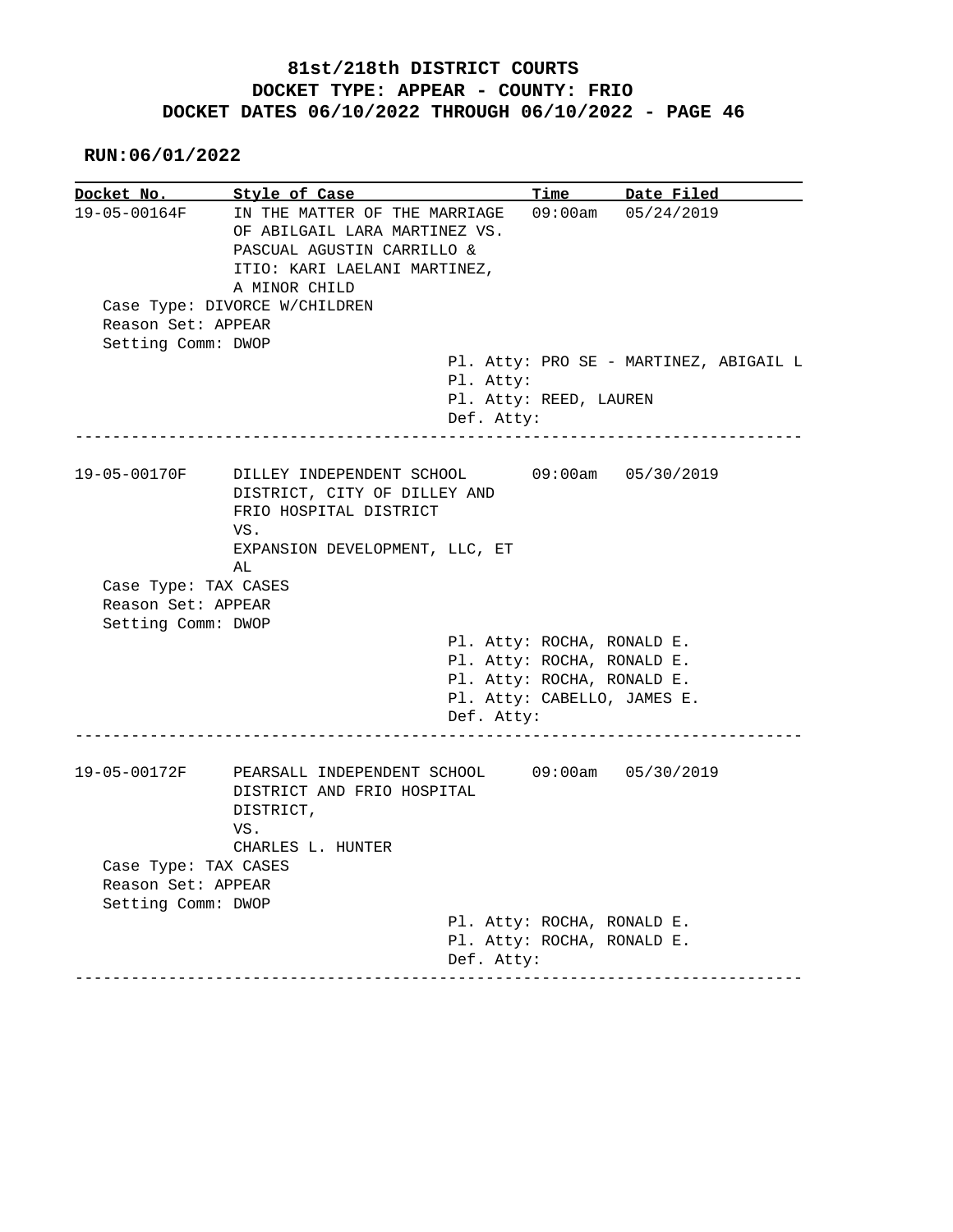**RUN:06/01/2022**

**Docket No. Style of Case Time Date Filed**  19-05-00174F PEARSALL INDEPENDENT SCHOOL 09:00am 05/30/2019 DISTRICT AND FRIO HOSPITAL DISTRICT, VS. SANDRA VINTON AKA SANDRA BANDA Case Type: TAX CASES Reason Set: APPEAR Setting Comm: DWOP Pl. Atty: ROCHA, RONALD E. Pl. Atty: ROCHA, RONALD E. Def. Atty: ------------------------------------------------------------------------------ 19-05-00177F FRIO HOSPITAL DISTRICT, CITY 09:00am 05/30/2019 OF PEARSALL AND PEARSALL INDEPENDENT SCHOOL DISTRICT, VS. OSCAR VILLARREAL, ET AL. Case Type: TAX CASES Reason Set: APPEAR Setting Comm: DWOP Pl. Atty: ROCHA, RONALD E. Pl. Atty: ROCHA, RONALD E. Pl. Atty: ROCHA, RONALD E. Pl. Atty: CABELLO, JAMES E. Def. Atty: ------------------------------------------------------------------------------ 19-05-00178F FRIO HOSPITAL DISTRICT, ET AL 09:00am 05/30/2019 VS. ISMAEL DEL TORO, JR. A/K/A ISMAEL G. DEL TORO, JR. ET AL Case Type: TAX CASES Reason Set: APPEAR Setting Comm: DWOP Pl. Atty: ROCHA, RONALD E. Pl. Atty: Pl. Atty: Pl. Atty: CABELLO, JAMES E. Def. Atty: ------------------------------------------------------------------------------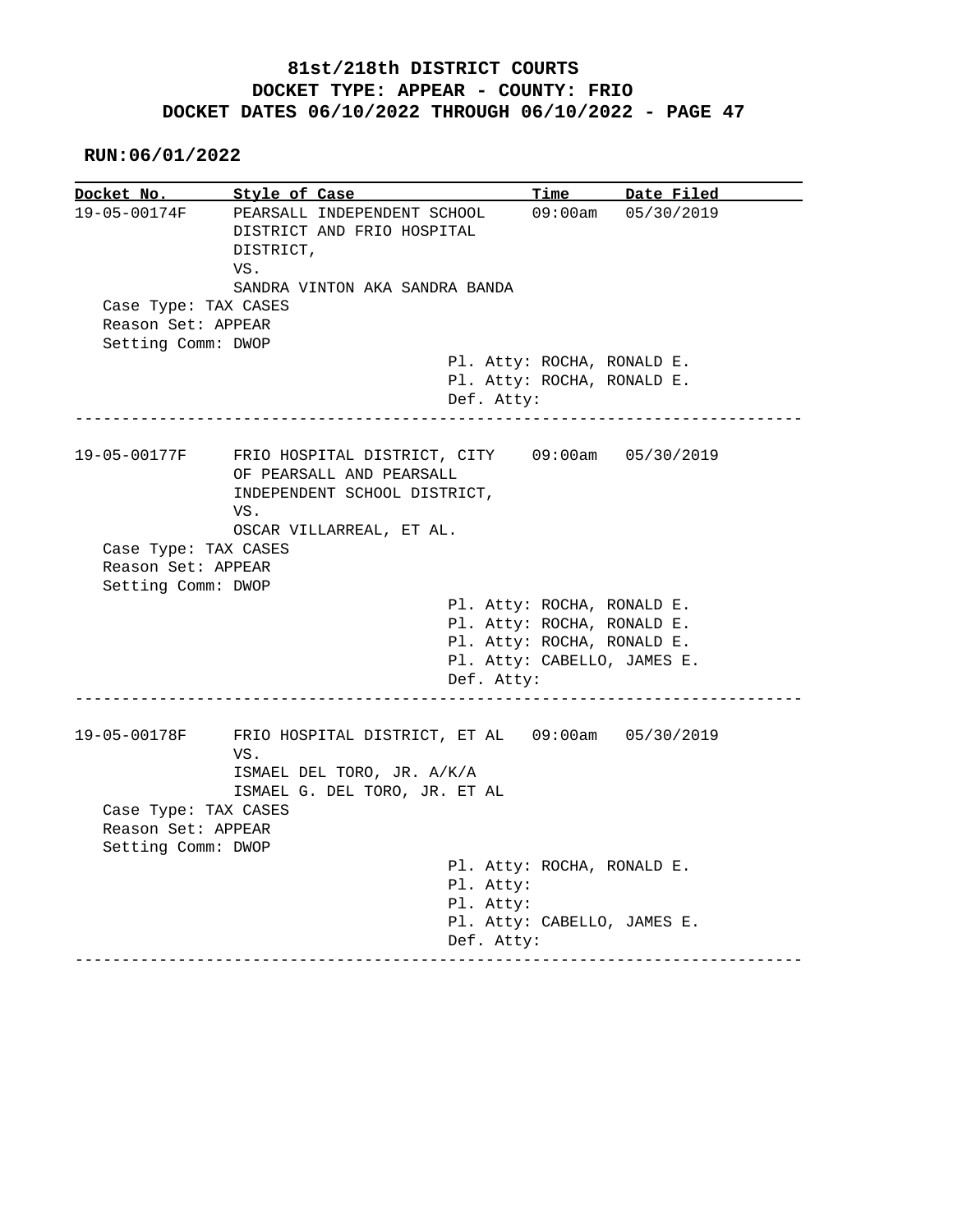**RUN:06/01/2022**

**Docket No. Style of Case Time Date Filed**  19-05-00179F FRIO HOSPITAL DISTRICT, CITY 09:00am 05/30/2019 OF PEARSALL AND PEARSALL INDEPENDENT SCHOOL DISTRICT Case Type: TAX CASES Reason Set: APPEAR Setting Comm: DWOP Pl. Atty: ROCHA, RONALD E. Pl. Atty: ROCHA, RONALD E. Pl. Atty: ROCHA, RONALD E. Pl. Atty: CABELLO, JAMES E. Def. Atty: ------------------------------------------------------------------------------ 19-05-00184F FRIO HOSPITAL DISTRICT AND 09:00am 05/30/2019 PEARSALL INDEPENDENT SCHOOL DISTRICT VS. DERBY WATER SUPPLY CORPORATION Case Type: TAX CASES Reason Set: APPEAR Setting Comm: DWOP Pl. Atty: ROCHA, RONALD E. Pl. Atty: ROCHA, RONALD E. Pl. Atty: CABELLO, JAMES E. Def. Atty: ------------------------------------------------------------------------------ 19-05-00186F FRIO HOSPITAL DISTRICT, CITY 09:00am 05/30/2019 OF PEARSALL AND PEARSALL INDEPENDENT SCHOOL DISTRICT VS. JESSE MENDEZ ET AL Case Type: TAX CASES Reason Set: APPEAR Setting Comm: DWOP Pl. Atty: ROCHA, RONALD E. Pl. Atty: ROCHA, RONALD E. Pl. Atty: ROCHA, RONALD E. Pl. Atty: CABELLO, JAMES E. Def. Atty: ------------------------------------------------------------------------------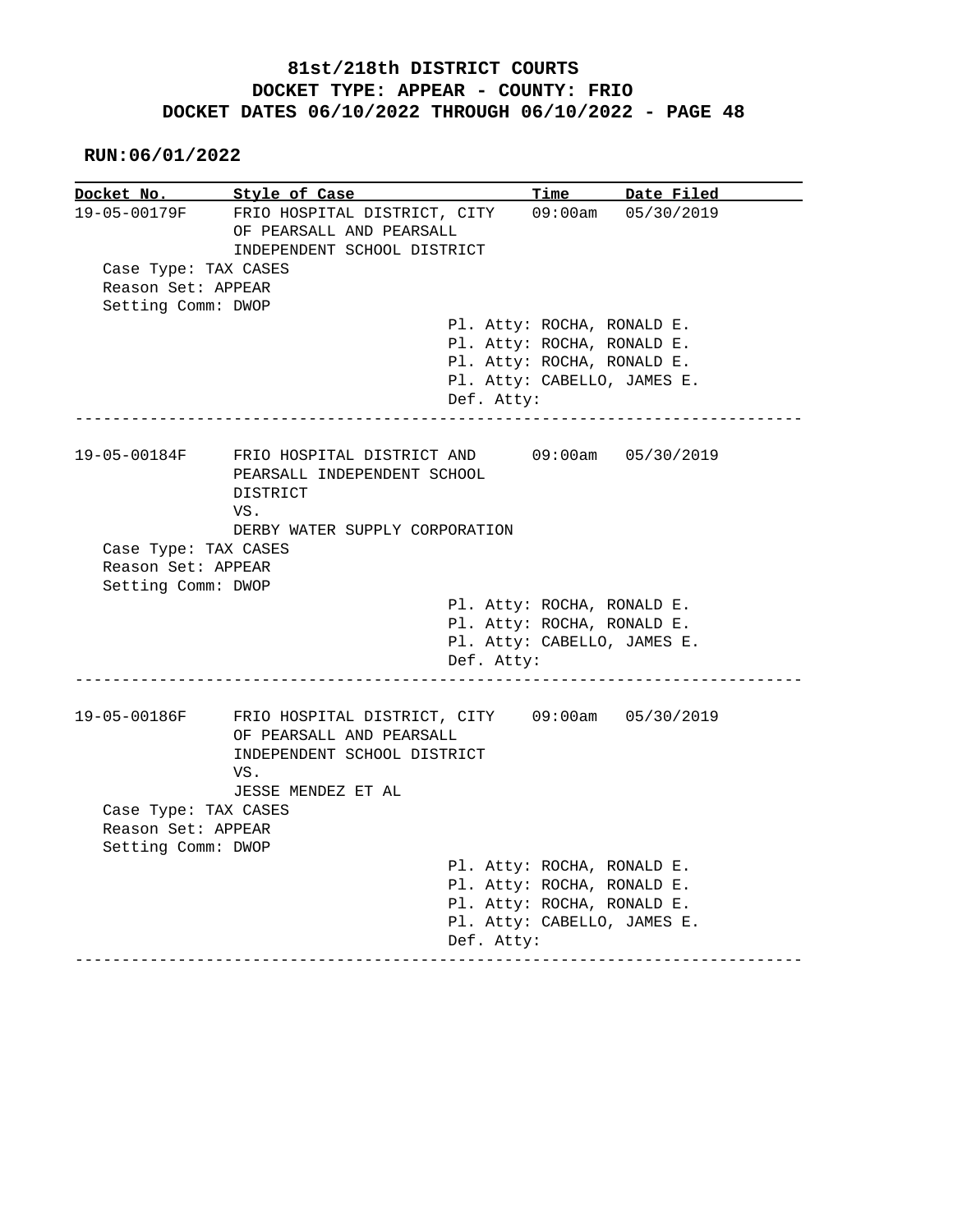**RUN:06/01/2022**

**Docket No.** Style of Case Time Date Filed 19-05-00188F FRIO HOSPITAL DISTRICT, CITY 09:00am OF PEARSALL AND PEARSALL INDEPENDANT SCHOOL DISTRICT, VS. JESSICA LEAL, ET AL. Case Type: TAX CASES Reason Set: APPEAR Setting Comm: DWOP Pl. Atty: ROCHA, RONALD E. Pl. Atty: ROCHA, RONALD E. Pl. Atty: ROCHA, RONALD E. Pl. Atty: CABELLO, JAMES E. Def. Atty: ------------------------------------------------------------------------------ 19-05-00190F FRIO HOSPITAL DISTRICT, CITY 09:00am 05/30/2019 OF PEARSALL AND PEARSALL INDEPENDENT SCHOOL DISTRICT VS. ELIDA RUIZ AKA ELIDA MARTINEZ AKA ELIDA RIOS AKA ELIDA AURORA RUIZ RIOS ET AL Case Type: TAX CASES Reason Set: APPEAR Setting Comm: DWOP Pl. Atty: ROCHA, RONALD E. Pl. Atty: ROCHA, RONALD E. Pl. Atty: ROCHA, RONALD E. Pl. Atty: CABELLO, JAMES E. Def. Atty: ------------------------------------------------------------------------------ 19-06-00198F IN THE MATTER OF THE MARRIAGE 09:00am 06/04/2019 OF DEBORA NICOLE SAUCEDA AND CHRISTOPHER JOSIAH CARRIZALES & ITIO: A.B.C., A CHILD Case Type: DIVORCE WITH CHILDREN Reason Set: APPEAR Setting Comm: DWOP Pl. Atty: Def. Atty: ------------------------------------------------------------------------------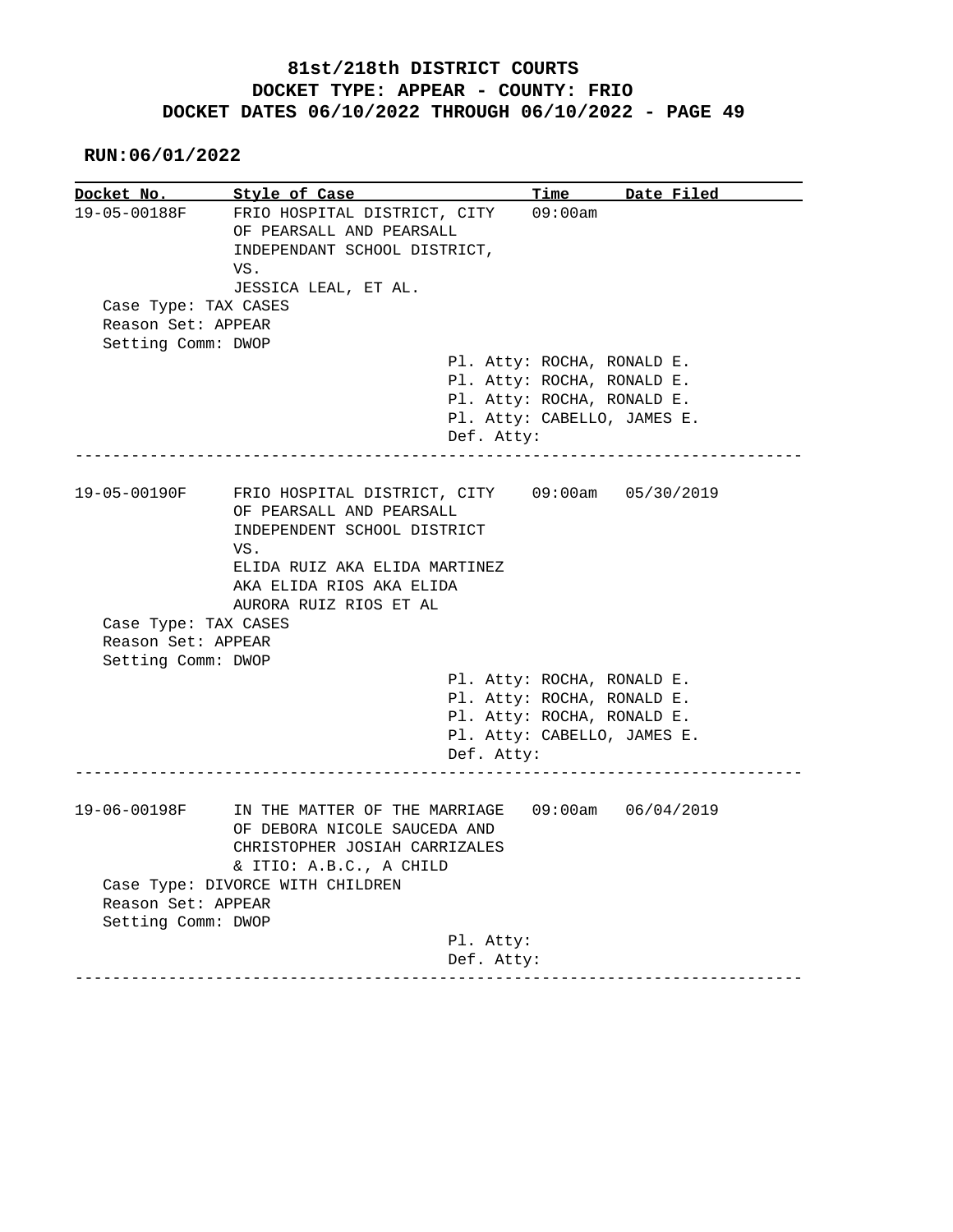**RUN:06/01/2022**

**Docket No. Style of Case Time Date Filed**  19-06-00214F IN THE MATTER OF THE MARRIAGE 09:00am 06/21/2019 OF RICCO S. PALACIOS AND ALDELMIRA NIETO & ITIO: A.R.P., A CHILD Case Type: DIVORCE WITH CHILDREN Reason Set: APPEAR Setting Comm: DWOP Pl. Atty: PRO SE - PALACIOS, RICCO S. Def. Atty: ------------------------------------------------------------------------------ 19-07-00226F IN THE MATTER OF THE MARRIAGE 09:00am 07/19/2019 OF RICARDO RAUL GALINDO AND SHAINA KAY MOSLEY Case Type: DIVORCE Reason Set: APPEAR Setting Comm: DWOP Pl. Atty: PRO SE - GALINDO, RICARDO RA Def. Atty: ------------------------------------------------------------------------------ 19-07-00236F NEIL R. FOGA & MARLENE C. 09:00am 07/30/2019 TURNER-FOGA VS. GHK ENTERPRISES, L.P. AND RODOLFO "RUDY" ORTEGON, JR. Case Type: DEBT/CONTRACT - OTHER Reason Set: APPEAR Setting Comm: DWOP Pl. Atty: VAN CLEAVE, GREGORY Def. Atty: CASTILLO, JOHN M. ------------------------------------------------------------------------------ 19-08-00245F IN THE MATTER OF THE MARRIAGE 09:00am 08/06/2019 OF ARMANDO MONROY AND CARMINA RODRIGUEZ MONROY & ITIO: H.M. AND M.M., CHILDREN Case Type: DIVORCE WITH CHILDREN Reason Set: APPEAR Setting Comm: DWOP Pl. Atty: ROBERTS, GRADY L. Def. Atty: ------------------------------------------------------------------------------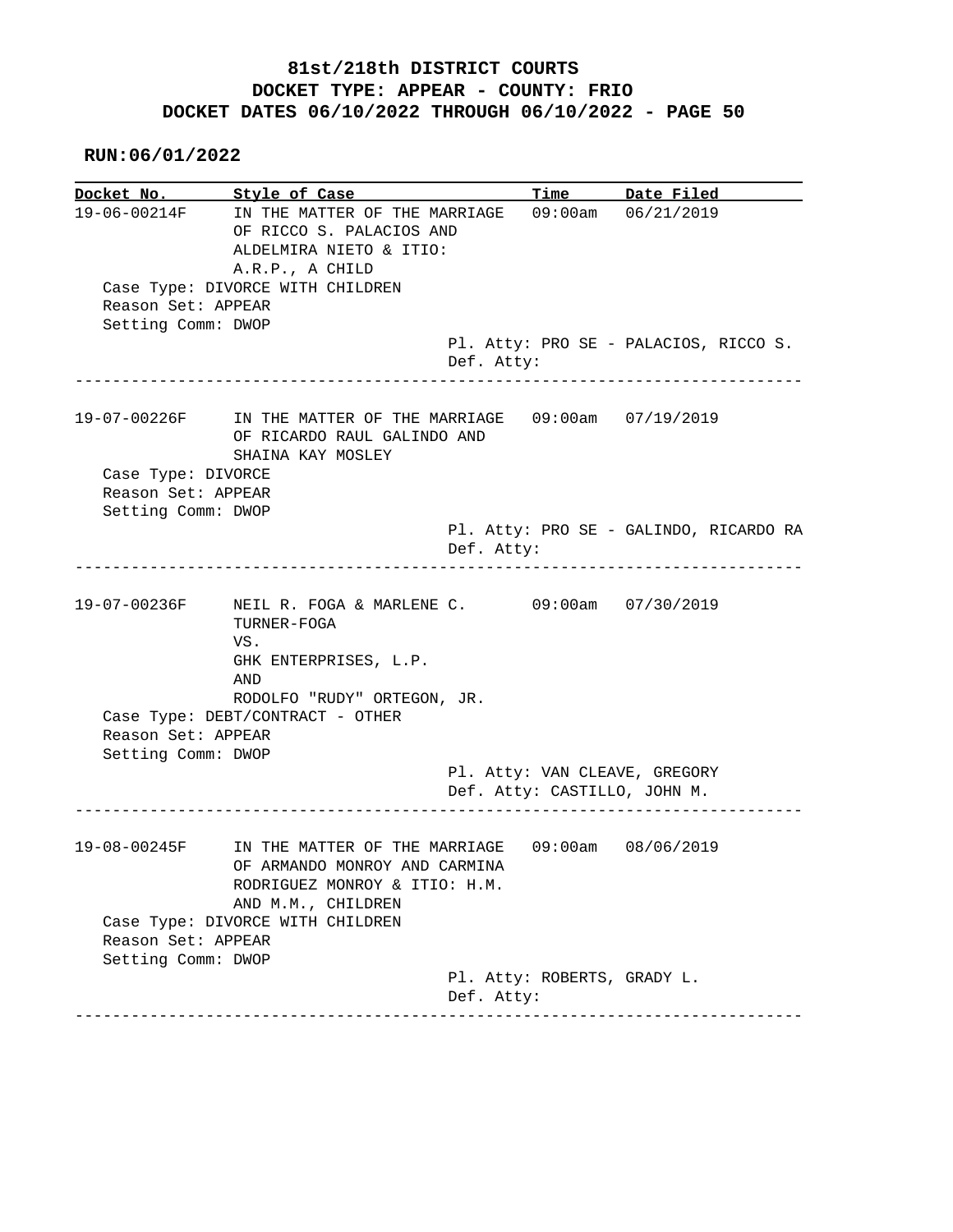**RUN:06/01/2022**

**Docket No. Style of Case Time Date Filed**  19-08-00256F STORM OILFIELD SERVICES, LLC, 09:00am 08/13/2019 PLAINTIFF V. TEXAS OIL & GAS OPERATING, LLC, DEFENDANT Case Type: OTHER CIVIL Reason Set: APPEAR Setting Comm: DWOP Pl. Atty: Def. Atty: ------------------------------------------------------------------------------ 19-08-00264F ALBERT RAMIREZ, JR AND BRYAN 09:00am 08/21/2019 RAMIREZ, PLAINTIFFS VS IRMA GONZALEZ, INDIVIDUALLY AND DBA PACHO GARCIA'S CAFE, AND/OR PACHO'S CAFE, DEFENDANT Case Type: OTHER CIVIL Reason Set: APPEAR Setting Comm: DWOP Pl. Atty: PATTERSON JR., JOHN H. Pl. Atty: ZAMORA, MICHAEL RENE Def. Atty: SOLIS, RYAN C. ------------------------------------------------------------------------------ 19-08-00284F PEARSALL ISD, CITY OF PEARSALL 09:00am 08/28/2019 AND FRIO HOSPITAL DISTRICT VS. AGUSTIN RETANA, AKA AUGUSTIN RENTANA, ET AL Case Type: TAX CASES Reason Set: APPEAR Setting Comm: DWOP Pl. Atty: ROCHA, RONALD E. Pl. Atty: ROCHA, RONALD E. Pl. Atty: ROCHA, RONALD E. Pl. Atty: CABELLO, JAMES E. Def. Atty: PRO SE - LUNA, RODOLFO E. ( ------------------------------------------------------------------------------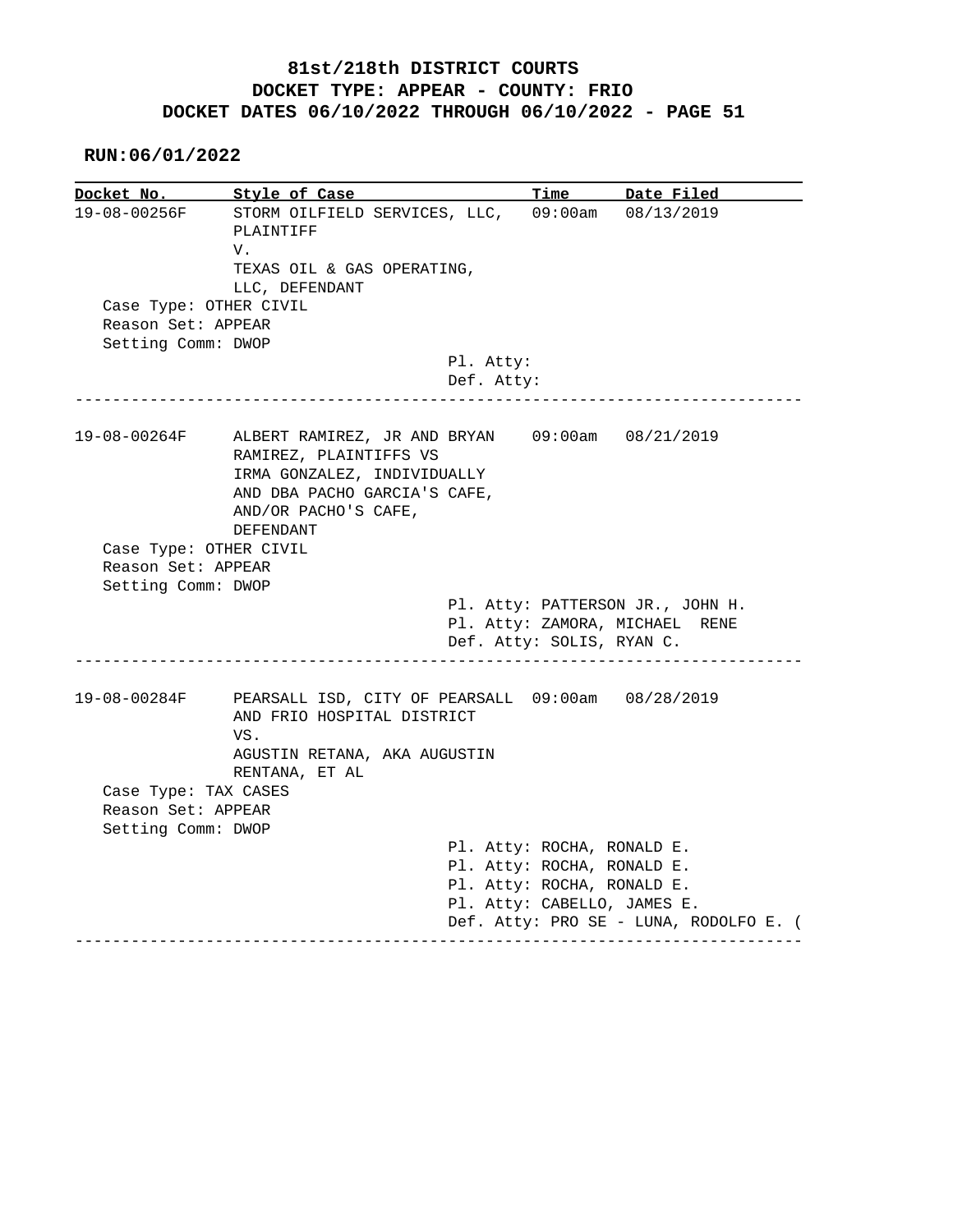**RUN:06/01/2022**

**Docket No. Style of Case Time Date Filed**  19-08-00285F PEARSALL ISD, CITY OF 09:00am 08/28/2019 PEARSALL, AND FRIO HOSPITAL DISTRICT VS. VIVIANA GONZALES, ET AL Case Type: TAX CASES Reason Set: APPEAR Setting Comm: DWOP Pl. Atty: ROCHA, RONALD E. Pl. Atty: ROCHA, RONALD E. Pl. Atty: ROCHA, RONALD E. Pl. Atty: CABELLO, JAMES E. Def. Atty: ROBERTS, GRADY L. ------------------------------------------------------------------------------ 19-09-00318F IN RE JUAN REDE, PETITIONER 09:00am 09/26/2019 Case Type: INJURY/DAMAGE INVOLVING VEHICLE Reason Set: APPEAR Setting Comm: DWOP Pl. Atty: VILLAREAL JR, JUAN PAULO Def. Atty: PAYNE, JON ------------------------------------------------------------------------------ 19-10-00333F GARY FRITZ AND APRIL FRITZ, 09:00am 10/21/2019 PLAINTIFFS V. ROY MELLO AND SKYLAR MELLO, DEFENDANTS Case Type: OTHER CIVIL Reason Set: APPEAR Setting Comm: DWOP Pl. Atty: BARRERA, JR., ROY R Pl. Atty: BARRERA, JR., ROY R Def. Atty: BROCK, W. BURL Def. Atty: BROCK, W. BURL ------------------------------------------------------------------------------ 19-11-00352F IN THE MATTER OF THE MARRIAGE 09:00am 11/12/2019 OF DANNY DELGADO AND JACKLENE C. DELGADO Case Type: DIVORCE NO CHILDREN Reason Set: APPEAR Setting Comm: DWOP Pl. Atty: PRO SE - DELGADO, DANNY Def. Atty: ------------------------------------------------------------------------------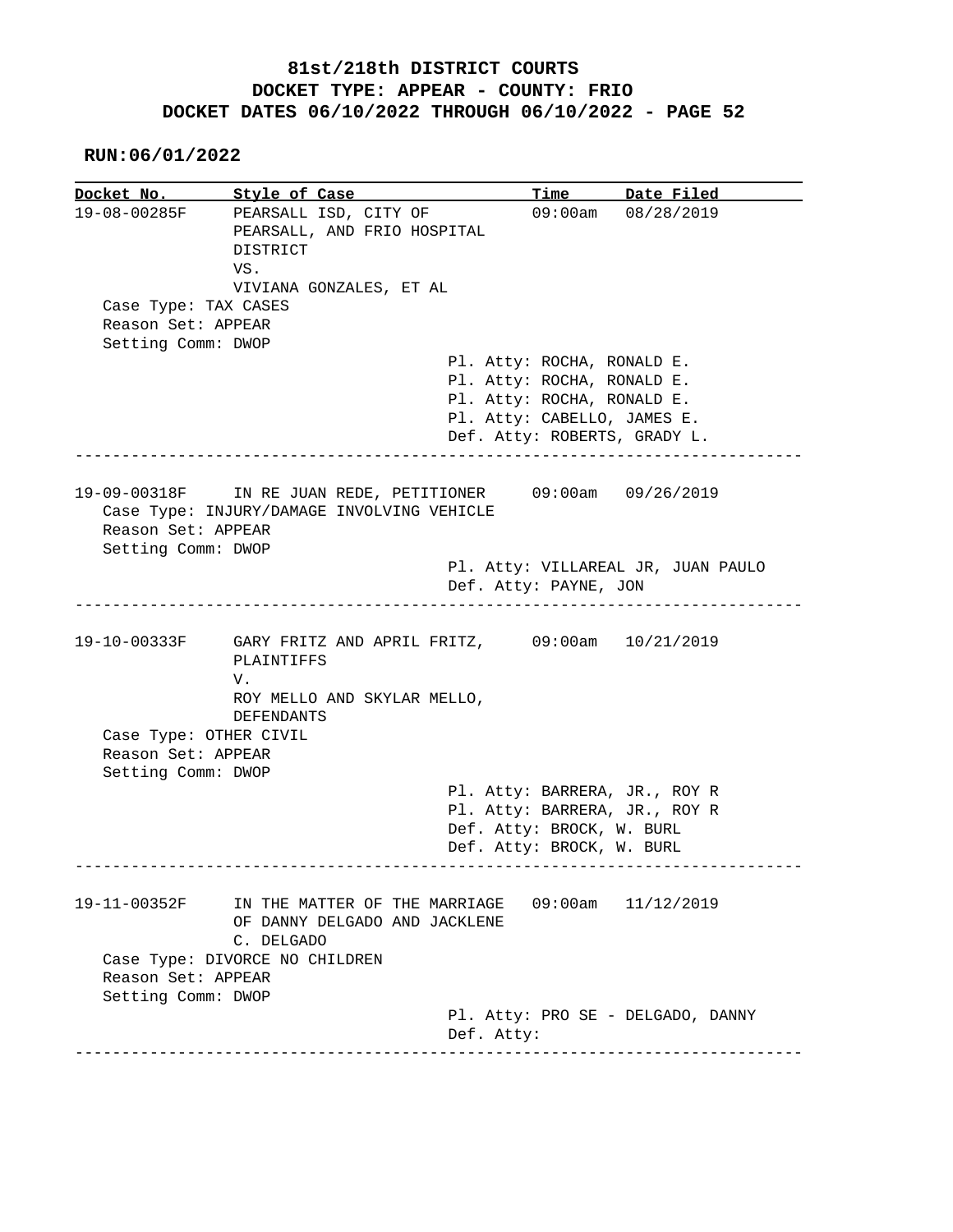**RUN:06/01/2022**

**Docket No. Style of Case Time Date Filed**  19-11-00355F IN THE MATTER OF THE MARRIAGE 09:00am 11/18/2019 OF PETITIONER: HENRY EVERETTE KOPSZYWA AND RESPONDENT: DEBBIE MARTINEZ AND IN THE INTEREST OF H.K., L.K., H.K. Case Type: DIVORCE W/CHILDREN Reason Set: APPEAR Setting Comm: DWOP Pl. Atty: PRO SE - KOPSZYWA, HENRY EVE Def. Atty: ------------------------------------------------------------------------------ 19-11-00359F PEARSALL ISD, FRIO HOSPITAL 09:00am 11/20/2019 AND FRIO COUNTY VS. CELESTINA YANEZ, ET AL Case Type: TAX CASES Reason Set: APPEAR Setting Comm: DWOP Pl. Atty: ROCHA, RONALD E. Pl. Atty: Pl. Atty: CABELLO, JAMES E. Def. Atty: ------------------------------------------------------------------------------ 19-11-00363F PEARSALL ISD, CITY OF 09:00am 11/20/2019 PEARSALL, FRIO HOSPITAL DISTRICT AND FRIO COUNTY VS. VALERIA R. HERNANDEZ Case Type: TAX CASES Reason Set: APPEAR Setting Comm: DWOP Pl. Atty: ROCHA, RONALD E. Def. Atty: ------------------------------------------------------------------------------ 19-11-00364F PEARSALL ISD, CITY OF PEARSALL 09:00am 11/20/2019 AND FRIO HOSPITAL DISTRICT VS. PRISCILLA TIJERINA Case Type: TAX CASES Reason Set: APPEAR Setting Comm: DWOP Pl. Atty: ROCHA, RONALD E. Def. Atty: ------------------------------------------------------------------------------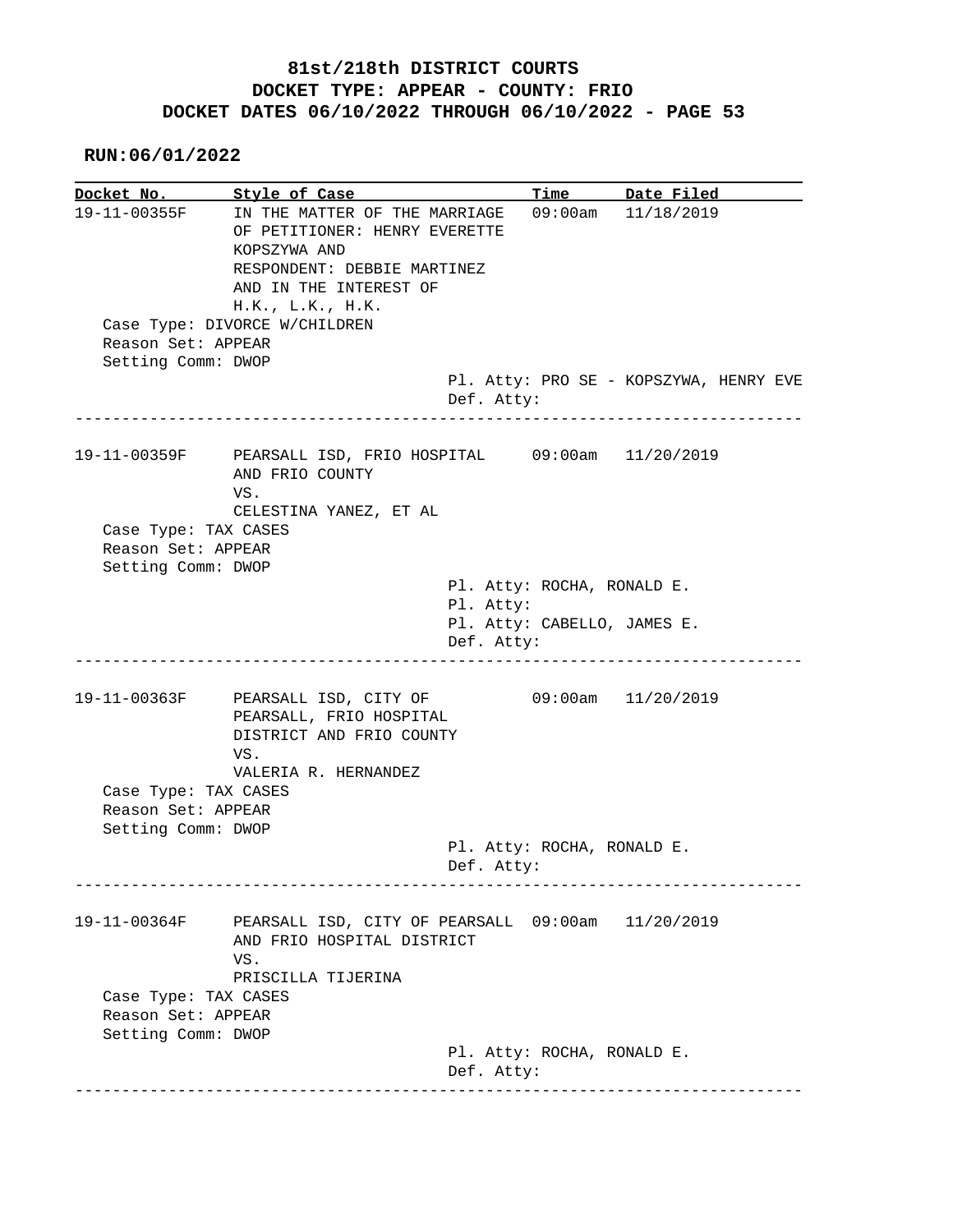|                      | Docket No. Style of Case                                                        |                             | Time Date Filed    |
|----------------------|---------------------------------------------------------------------------------|-----------------------------|--------------------|
| 19-11-00365F         | PEARSALL ISD, CITY OF PEARSALL 09:00am<br>AND FRIO HOSPITAL DISTRICT<br>VS.     |                             | 11/20/2019         |
|                      | JOE LEE WELLS                                                                   |                             |                    |
| Case Type: TAX CASES |                                                                                 |                             |                    |
| Reason Set: APPEAR   |                                                                                 |                             |                    |
| Setting Comm: DWOP   |                                                                                 |                             |                    |
|                      |                                                                                 | Pl. Atty: ROCHA, RONALD E.  |                    |
|                      | Pl. Atty:                                                                       |                             |                    |
|                      | Pl. Atty:                                                                       |                             |                    |
|                      |                                                                                 | Pl. Atty: CABELLO, JAMES E. |                    |
|                      | Def. Atty:                                                                      |                             | --------------     |
|                      |                                                                                 |                             |                    |
| 19-11-00366F         | PEARSALL ISD, CITY OF PEARSALL 09:00am 11/20/2019<br>AND FRIO HOSPITAL DISTRICT |                             |                    |
|                      | VS.                                                                             |                             |                    |
|                      |                                                                                 |                             |                    |
|                      | TRUDY LYNNE WELLS ALVAREZ                                                       |                             |                    |
| Case Type: TAX CASES |                                                                                 |                             |                    |
| Reason Set: APPEAR   |                                                                                 |                             |                    |
| Setting Comm: DWOP   |                                                                                 |                             |                    |
|                      |                                                                                 | Pl. Atty: ROCHA, RONALD E.  |                    |
|                      | Def. Atty:                                                                      |                             |                    |
|                      |                                                                                 |                             |                    |
| 19-11-00368F         | PEARSALL ISD, CITY OF                                                           |                             | 09:00am 11/20/2019 |
|                      | PEARSALL, FRIO HOSPITAL                                                         |                             |                    |
|                      | DISTRICT AND FRIO COUNTY                                                        |                             |                    |
|                      | VS.                                                                             |                             |                    |
|                      | RICHARD OVALLE, ET AL                                                           |                             |                    |
| Case Type: TAX CASES |                                                                                 |                             |                    |
| Reason Set: APPEAR   |                                                                                 |                             |                    |
| Setting Comm: DWOP   |                                                                                 |                             |                    |
|                      | Pl. Atty:                                                                       | Pl. Atty: ROCHA, RONALD E.  |                    |
|                      | Pl. Atty:                                                                       |                             |                    |
|                      |                                                                                 | Pl. Atty: CABELLO, JAMES E. |                    |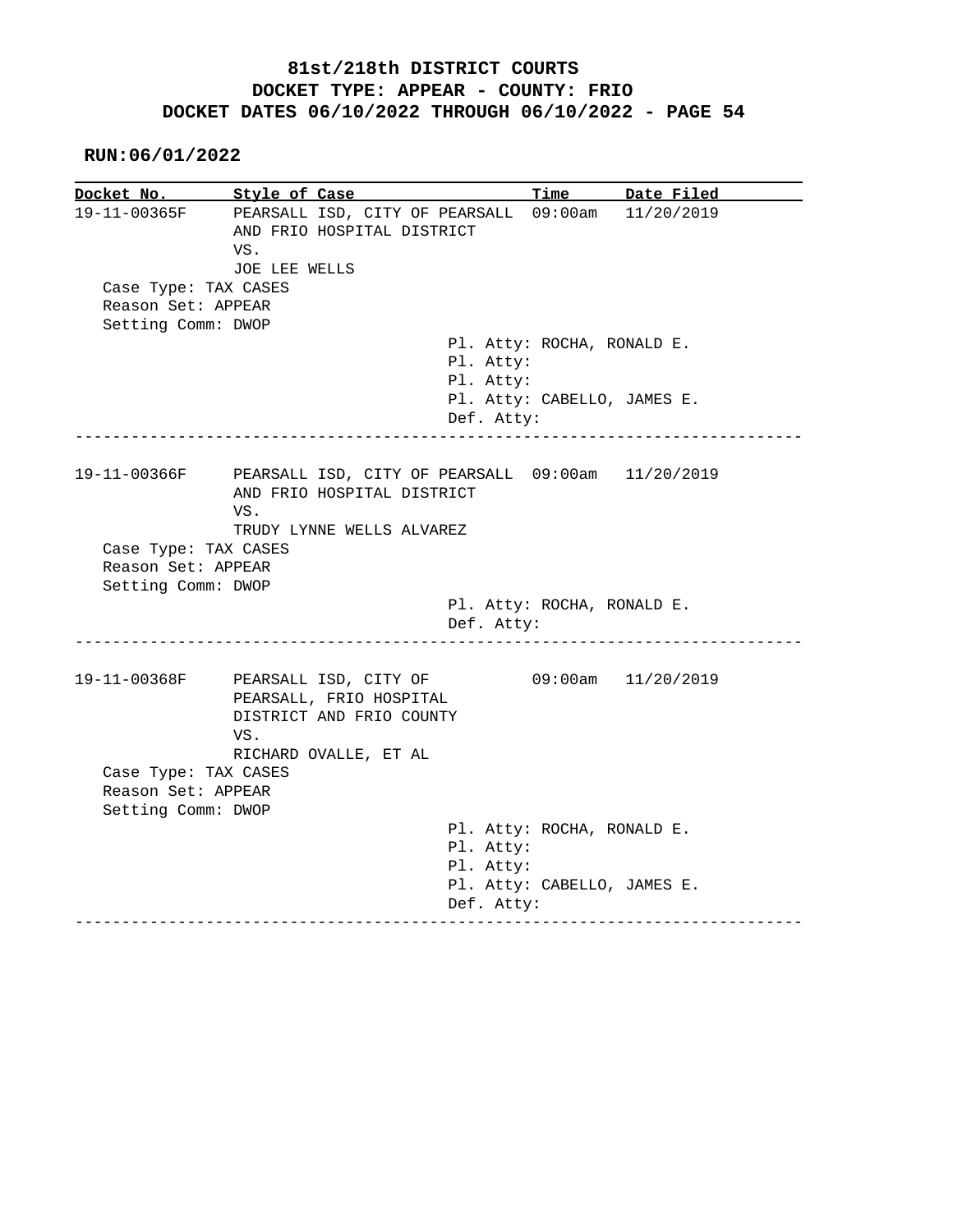**RUN:06/01/2022**

**Docket No.** Style of Case Time Date Filed 19-11-00371F PEARSALL INDEPENDENT SCHOOL 09:00am 11/20/2019 DISTRICT, CITY OF PEARSALL AND FRIO HOSPITAL DISTRICT PLAINTIFFS V HENRY G. VELASQUEZ DEFENDANT Case Type: TAX CASES Reason Set: APPEAR Setting Comm: DWOP Pl. Atty: ROCHA, RONALD E. Pl. Atty: ROCHA, RONALD E. Pl. Atty: ROCHA, RONALD E. Pl. Atty: CABELLO, JAMES E. Def. Atty: ------------------------------------------------------------------------------ 19-11-00373F PEARSALL ISD AND FRIO HOSPITAL 09:00am 11/20/2019 DISTRICT PLAINTIFFS V DONALD LLOYD OUTLAW DEFENDANTS Case Type: TAX CASES Reason Set: APPEAR Setting Comm: DWOP Pl. Atty: ROCHA, RONALD E. Pl. Atty: ROCHA, RONALD E. Pl. Atty: CABELLO, JAMES E. Def. Atty: ------------------------------------------------------------------------------ 19-11-00374F PEARSALL ISD, CITY OF PEARSALL 09:00am 11/20/2019 AND FRIO HOSPITAL DISTRICT PLAINTIFFS V EDWARD RODRIGUEZ, JR. DEFENDANT Case Type: TAX CASES Reason Set: APPEAR Setting Comm: DWOP Pl. Atty: ROCHA, RONALD E. Pl. Atty: ROCHA, RONALD E. Pl. Atty: ROCHA, RONALD E. Pl. Atty: CABELLO, JAMES E. Def. Atty: ------------------------------------------------------------------------------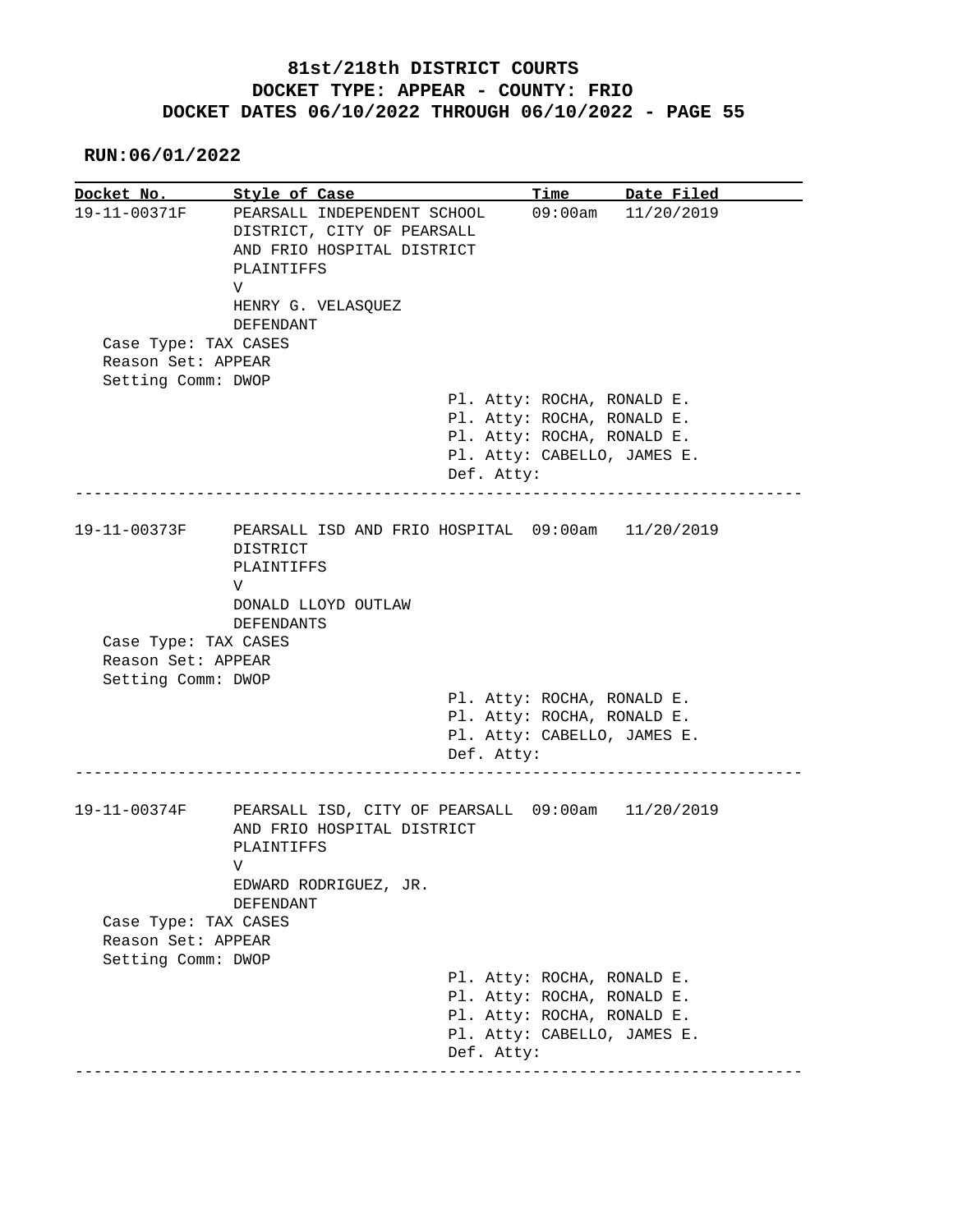**RUN:06/01/2022**

**Docket No. Style of Case Time Date Filed**  19-11-00377F CITY OF DILLEY, DILLEY ISD AND 09:00am 11/20/2019 FRIO HOSPITAL DISTRICT PLAINTIFFS V LASARO LUMBRERAS AKA LASARO LUMBRERAS, JR. DEFENDANTS Case Type: TAX CASES Reason Set: APPEAR Setting Comm: DWOP Pl. Atty: ROCHA, RONALD E. Pl. Atty: ROCHA, RONALD E. Pl. Atty: ROCHA, RONALD E. Pl. Atty: CABELLO, JAMES E. Def. Atty: ------------------------------------------------------------------------------ 19-11-00378F CITY OF DILLEY, DILLEY ISD AND 09:00am 11/20/2019 FRIO HOSPITAL DISTRICT PLAINTIFFS V MELINDA RAMIREZ AND WILLIAM HAMILTON DEFENDANTS Case Type: TAX CASES Reason Set: APPEAR Setting Comm: DWOP Pl. Atty: ROCHA, RONALD E. Pl. Atty: ROCHA, RONALD E. Pl. Atty: ROCHA, RONALD E. Pl. Atty: CABELLO, JAMES E. Def. Atty: ------------------------------------------------------------------------------ 19-11-00381F DILLEY ISD AND THE CITY OF 09:00am 11/20/2019 DILLEY PLAINTIFFS V CYMTHIS GONZALEZ ET AL DEFENDANTS Case Type: TAX CASES Reason Set: APPEAR Setting Comm: DWOP Pl. Atty: ROCHA, RONALD E. Pl. Atty: ROCHA, RONALD E. Pl. Atty: CABELLO, JAMES E. Def. Atty: CREEL, J. CHRISTOPHER ------------------------------------------------------------------------------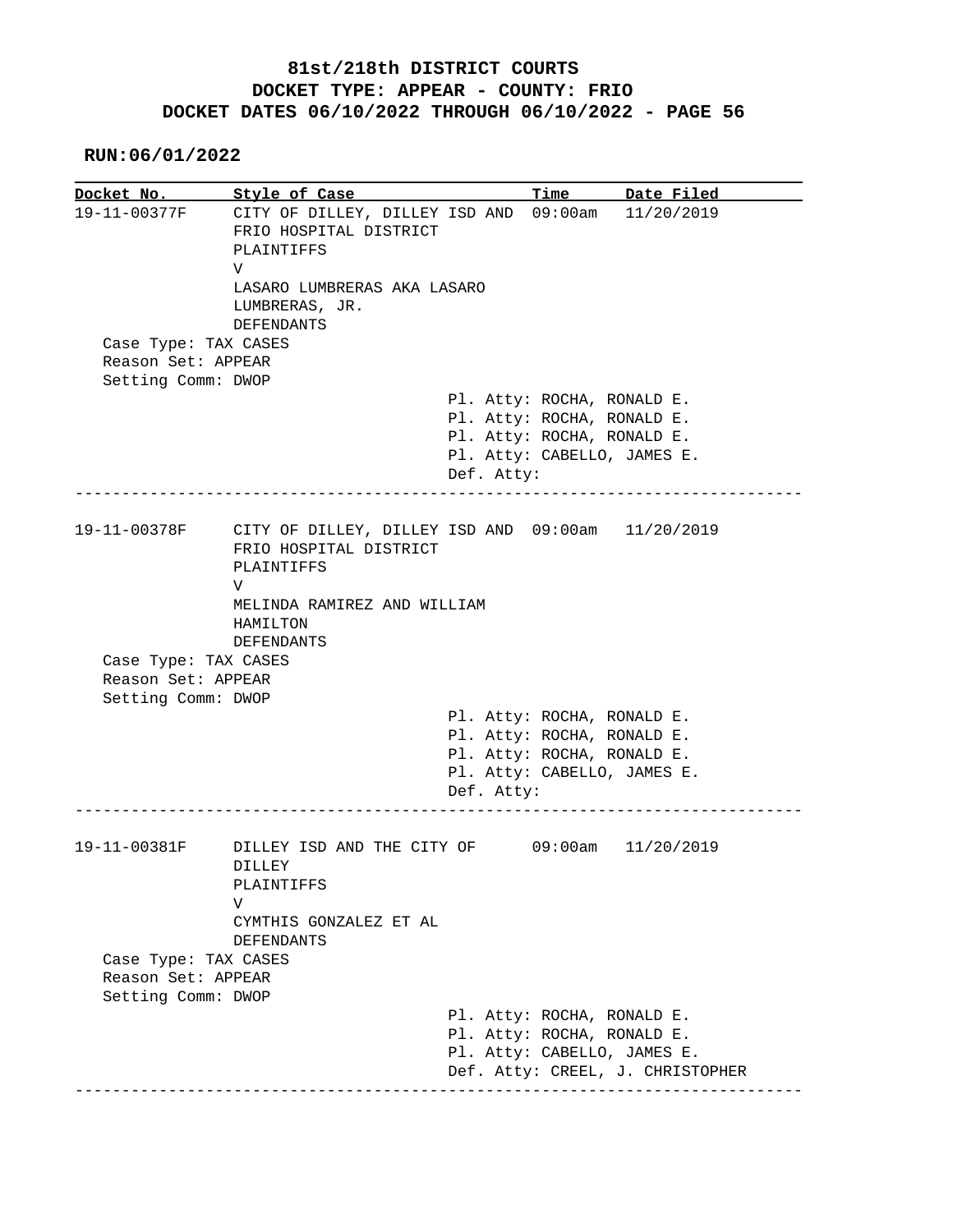|                                          | Docket No. Style of Case                                                                                                                            |                                         | Time Date Filed                        |
|------------------------------------------|-----------------------------------------------------------------------------------------------------------------------------------------------------|-----------------------------------------|----------------------------------------|
|                                          | 19-11-00383F IN RE THE MARRIAGE OF<br>JENNIFER MARIE CARRIZALES<br>AND CRISTOBAL JR. HERNANDEZ<br>RESPONDENT                                        |                                         | 09:00am 11/25/2019                     |
| Reason Set: APPEAR                       | Case Type: DIVORCE WITH CHILDREN                                                                                                                    |                                         |                                        |
| Setting Comm: DWOP                       |                                                                                                                                                     | Pl. Atty:                               |                                        |
|                                          |                                                                                                                                                     |                                         | Def. Atty: PRO SE - HERNANDEZ, CRISTOB |
|                                          | 19-11-00388F IN THE MATTER OF THE MARRIAGE 09:00am 11/27/2019<br>OF PETITIONER: RAUDEL<br>VEGA-MENDOZA AND RESPONDENT:<br>DILIA NELLY GONZALEZ-VEGA |                                         |                                        |
| Reason Set: APPEAR                       | Case Type: DIVORCE NO CHILDREN                                                                                                                      |                                         |                                        |
| Setting Comm: DWOP                       |                                                                                                                                                     |                                         |                                        |
|                                          |                                                                                                                                                     | Pl. Atty:                               |                                        |
|                                          |                                                                                                                                                     | Def. Atty:                              |                                        |
|                                          |                                                                                                                                                     |                                         |                                        |
|                                          | 19-12-00391F IN RE THE MARRIAGE OF<br>MAKAYLA CUEVAS<br>PETITIONER<br>AND<br>ANTHONY LEE BANDA                                                      | 09:00am                                 |                                        |
|                                          | Case Type: DIVORCE WITH CHILDREN                                                                                                                    |                                         |                                        |
| Reason Set: APPEAR                       |                                                                                                                                                     |                                         |                                        |
| Setting Comm: DWOP                       |                                                                                                                                                     |                                         |                                        |
|                                          |                                                                                                                                                     | Pl. Atty: SKINNER, NELSON<br>Def. Atty: |                                        |
|                                          |                                                                                                                                                     |                                         |                                        |
|                                          | 19-12-00392F JESUS GARCIA AND VERONICA<br>GARCIA, INDIVIDUALLY AND AS<br>NEXT FRIEND OF AMANDA GARCIA,                                              |                                         | 09:00am 12/05/2019                     |
|                                          | A MINOR<br>VS.                                                                                                                                      |                                         |                                        |
|                                          | DOMINGO GONZALEZ GARZA                                                                                                                              |                                         |                                        |
|                                          | Case Type: INJURY/DAMAGE INVOLVING VEHICLE                                                                                                          |                                         |                                        |
| Reason Set: APPEAR<br>Setting Comm: DWOP |                                                                                                                                                     |                                         |                                        |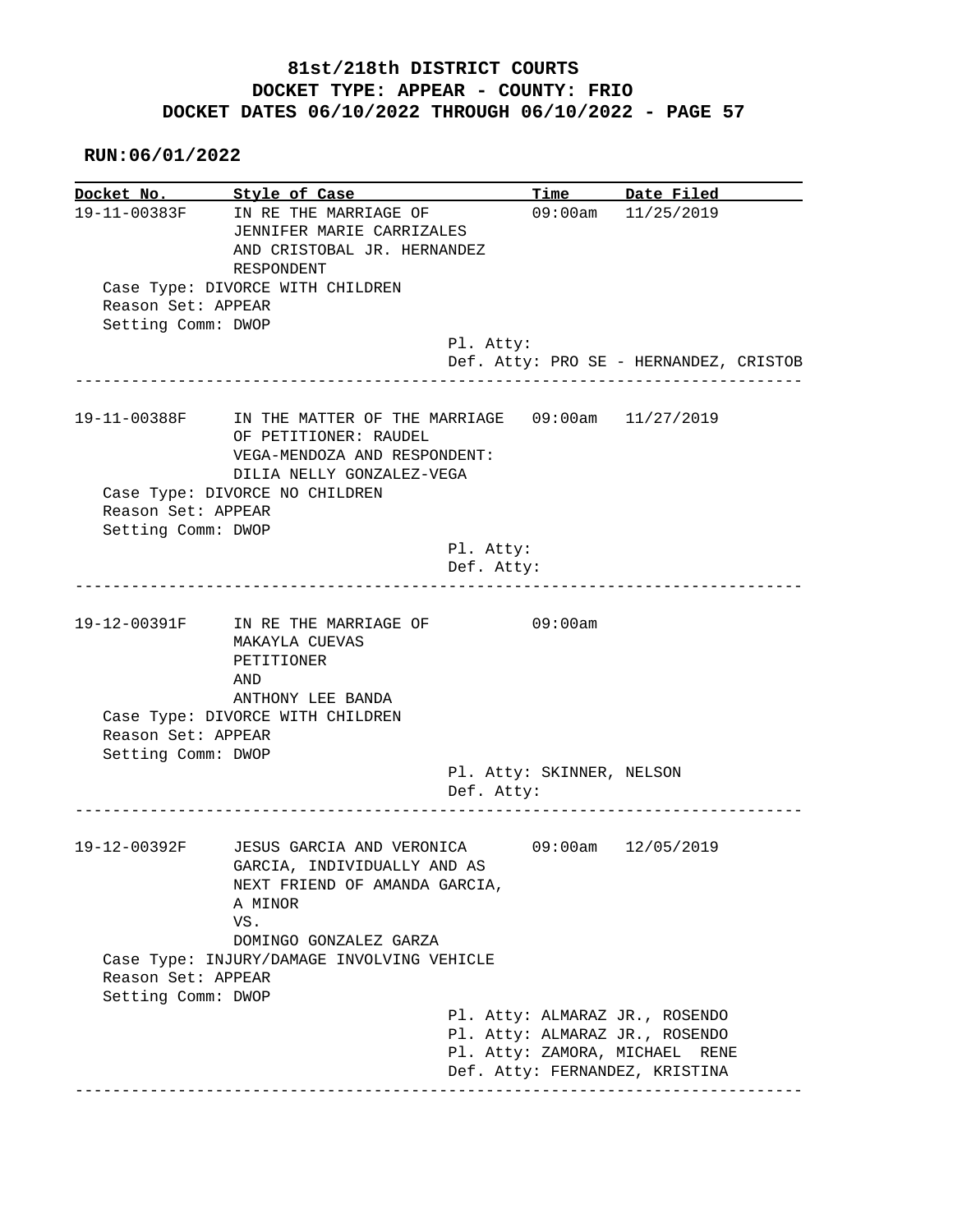|                                                | Docket No. Style of Case                                             |            |                             | Time Date Filed                |
|------------------------------------------------|----------------------------------------------------------------------|------------|-----------------------------|--------------------------------|
|                                                | 19-12-00393F SYMCHRONY BANK<br>PLAINTIFF<br>V                        |            |                             | 09:00am 12/06/2019             |
|                                                | TRINIDAD MARTINEZ                                                    |            |                             |                                |
|                                                | DEFENDANT                                                            |            |                             |                                |
|                                                | Case Type: DEBT/CONTRACT - DEBT/CONTRACT                             |            |                             |                                |
| Reason Set: APPEAR<br>Setting Comm: DWOP       |                                                                      |            |                             |                                |
|                                                |                                                                      |            |                             | Pl. Atty: SMITH, ANDREW LARKIN |
|                                                |                                                                      | Def. Atty: |                             |                                |
|                                                | 19-12-00394F IN THE INTEREST OF CESAR<br>ALEXANDER JENNINGS, A CHILD |            |                             | 09:00am 12/09/2019             |
|                                                | Case Type: PARENT/CHILD RELATIONSHIP                                 |            |                             |                                |
| Reason Set: APPEAR                             |                                                                      |            |                             |                                |
| Setting Comm: DWOP                             |                                                                      |            | Pl. Atty: ROBERTS, GRADY L. |                                |
|                                                |                                                                      | Def. Atty: |                             |                                |
|                                                |                                                                      |            |                             |                                |
|                                                | 19-12-00403F BRIDGET SCHANDUA<br>PLAINTIFF                           |            |                             | 09:00am 12/18/2019             |
|                                                | V<br>DAVID JOSEPH PADILLA                                            |            |                             |                                |
|                                                | DEFENDANT                                                            |            |                             |                                |
| Case Type:                                     |                                                                      |            |                             |                                |
| Reason Set: APPEAR                             |                                                                      |            |                             |                                |
| Setting Comm: DWOP                             |                                                                      |            | Pl. Atty: LAUREL, SANDRA D. |                                |
|                                                |                                                                      | Def. Atty: |                             |                                |
| 19-12-00408F                                   | THE STATE OF TEXAS                                                   |            |                             | 09:00am 12/30/2019             |
|                                                | V                                                                    |            |                             |                                |
|                                                | RAMON RUIZ LUNA, PRINCIPAL<br>MARK BANNING, SURETY                   |            |                             |                                |
|                                                |                                                                      |            |                             |                                |
| Case Type: JUDGMENT NISI<br>Reason Set: APPEAR |                                                                      |            |                             |                                |
| Setting Comm: DWOP                             |                                                                      | Pl. Atty:  |                             |                                |